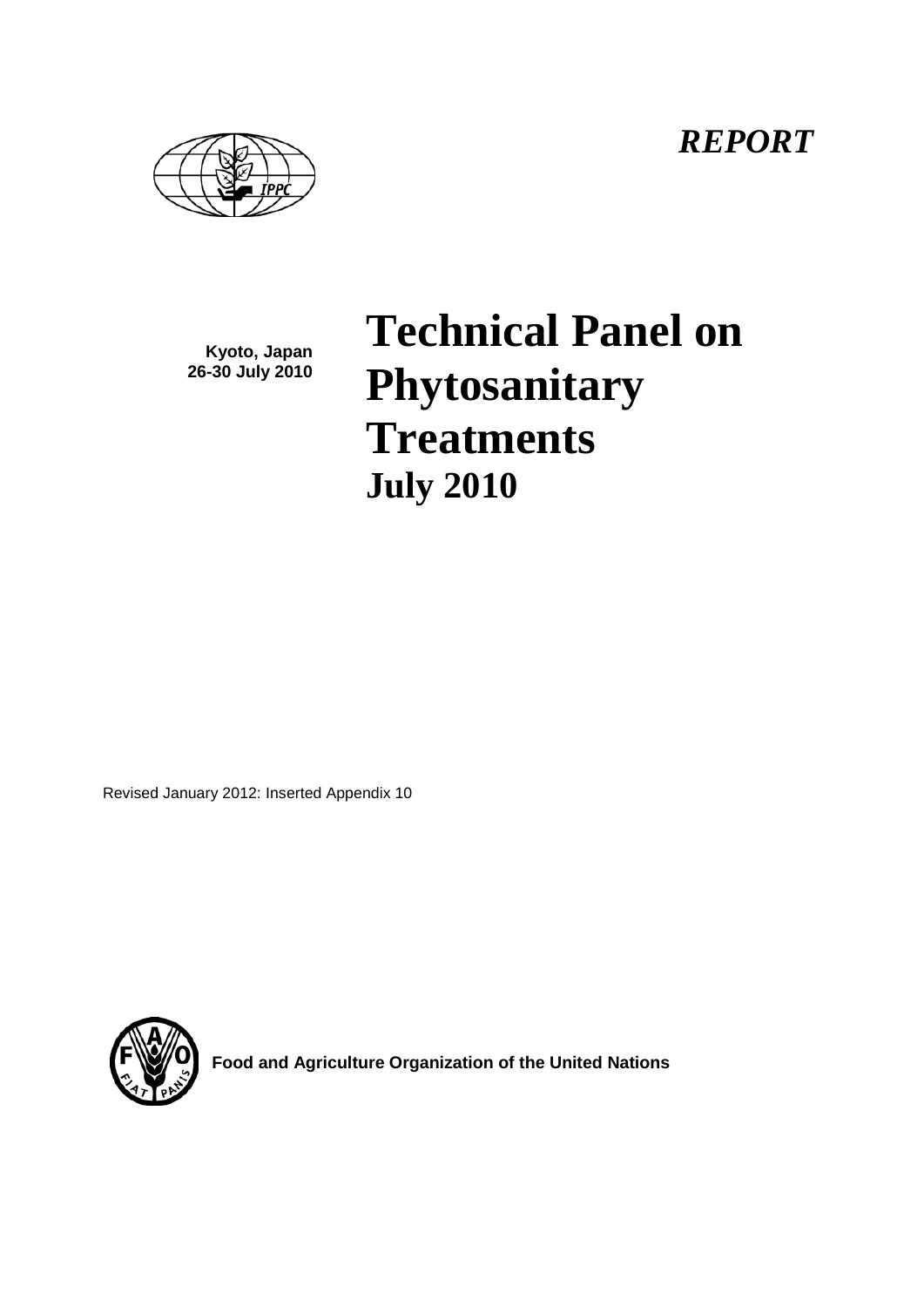# **Table of Contents**

| 1.  |      |                                                                                      |  |
|-----|------|--------------------------------------------------------------------------------------|--|
| 2.  |      |                                                                                      |  |
|     | 2.1  |                                                                                      |  |
|     | 2.2  |                                                                                      |  |
|     | 2.3  |                                                                                      |  |
|     | 2.4  |                                                                                      |  |
| 3.  |      |                                                                                      |  |
| 4.  |      |                                                                                      |  |
| 5.  |      |                                                                                      |  |
| 6.  |      |                                                                                      |  |
|     | 6.1  |                                                                                      |  |
|     | 6.2  |                                                                                      |  |
|     | 6.3  |                                                                                      |  |
|     | 6.4  |                                                                                      |  |
|     | 6.5  |                                                                                      |  |
| 7.  |      |                                                                                      |  |
| 8.  |      |                                                                                      |  |
| 9.  |      | Update on Commission on Phytosanitary Measures, TPPT Intersessional work, and other  |  |
|     | 9.1  | Agree on TPPT response to member comments on fruit fly cold treatments in order      |  |
|     | 9.2  | Provide wording for SC on two irradiation treatments not adopted at CPM-5 (2010)     |  |
|     | 9.3  |                                                                                      |  |
| 10. |      |                                                                                      |  |
|     |      |                                                                                      |  |
|     | 11.1 | Vapour Heat Treatment for Bactrocera cucurbitae on Cucumis melo var. reticulatus     |  |
|     |      |                                                                                      |  |
|     | 12.1 |                                                                                      |  |
|     | 12.2 |                                                                                      |  |
|     | 12.3 | Prioritization criteria for proposed phytosanitary treatments and score definitions8 |  |
|     | 12.4 |                                                                                      |  |
|     | 12.5 | Review of membership for ensuring overlap of incoming and outgoing members 8         |  |
|     | 12.6 | Discussion on how to deal with formal objections submitted prior to CPM meetings8    |  |
|     | 12.7 |                                                                                      |  |
|     | 12.8 | TPPT submissions for phytosanitary treatments numbering and naming convention        |  |
|     |      |                                                                                      |  |
|     | 13.1 |                                                                                      |  |
|     | 13.2 |                                                                                      |  |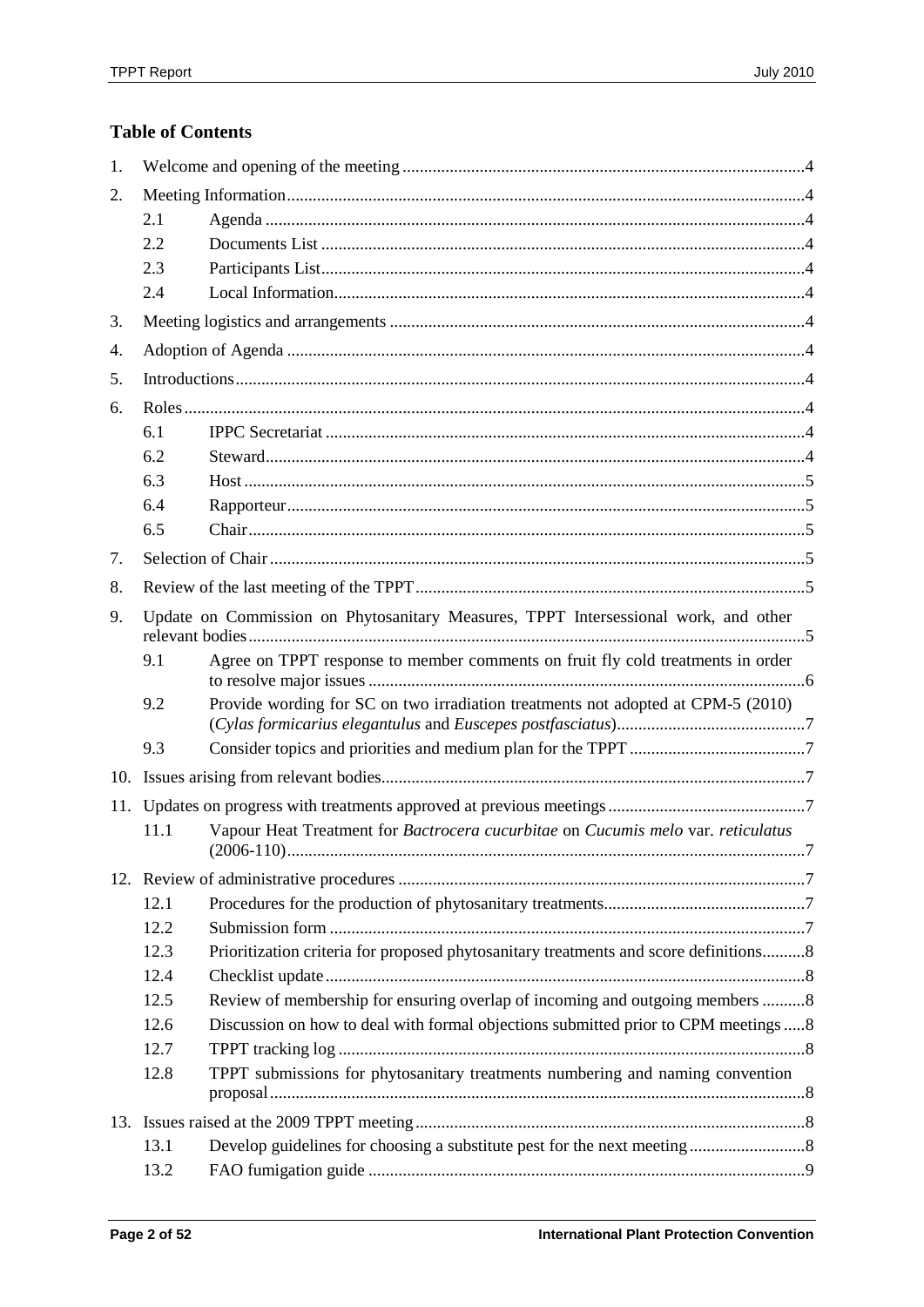|     | 13.3                                                                               |                                                                                                                                                                         |  |  |  |
|-----|------------------------------------------------------------------------------------|-------------------------------------------------------------------------------------------------------------------------------------------------------------------------|--|--|--|
|     | 13.4                                                                               |                                                                                                                                                                         |  |  |  |
|     |                                                                                    |                                                                                                                                                                         |  |  |  |
|     |                                                                                    |                                                                                                                                                                         |  |  |  |
|     |                                                                                    |                                                                                                                                                                         |  |  |  |
| 17. |                                                                                    |                                                                                                                                                                         |  |  |  |
|     | 17.1                                                                               |                                                                                                                                                                         |  |  |  |
|     | 17.2                                                                               |                                                                                                                                                                         |  |  |  |
|     | 17.3                                                                               |                                                                                                                                                                         |  |  |  |
| 18. |                                                                                    | Treatments submitted in response to the 2009 and 2010 call for heat treatments and cold                                                                                 |  |  |  |
|     | 18.1                                                                               |                                                                                                                                                                         |  |  |  |
|     | 18.2                                                                               |                                                                                                                                                                         |  |  |  |
|     |                                                                                    |                                                                                                                                                                         |  |  |  |
|     | 19.1                                                                               | Review TPPT topics and priorities and continued need for the work18                                                                                                     |  |  |  |
|     | 19.2                                                                               |                                                                                                                                                                         |  |  |  |
|     |                                                                                    |                                                                                                                                                                         |  |  |  |
|     | 20.1                                                                               | Provide advice to the SC on subjects, topics and priorities for technical standard<br>development relating to phytosanitary treatments and identify areas where further |  |  |  |
|     |                                                                                    |                                                                                                                                                                         |  |  |  |
|     |                                                                                    |                                                                                                                                                                         |  |  |  |
|     |                                                                                    |                                                                                                                                                                         |  |  |  |
|     |                                                                                    |                                                                                                                                                                         |  |  |  |
|     |                                                                                    |                                                                                                                                                                         |  |  |  |
|     |                                                                                    | APPENDIX 5: Summary Report for Vapour heat treatment Cucumis melo var. reticulatus for                                                                                  |  |  |  |
|     |                                                                                    |                                                                                                                                                                         |  |  |  |
|     | APPENDIX 7: Summary Report for evaluation of wood packaging material treatments 42 |                                                                                                                                                                         |  |  |  |
|     |                                                                                    |                                                                                                                                                                         |  |  |  |
|     |                                                                                    |                                                                                                                                                                         |  |  |  |
|     |                                                                                    | APPENDIX 10: Summary Report for the evaluation of cold treatments for fruit flies 49                                                                                    |  |  |  |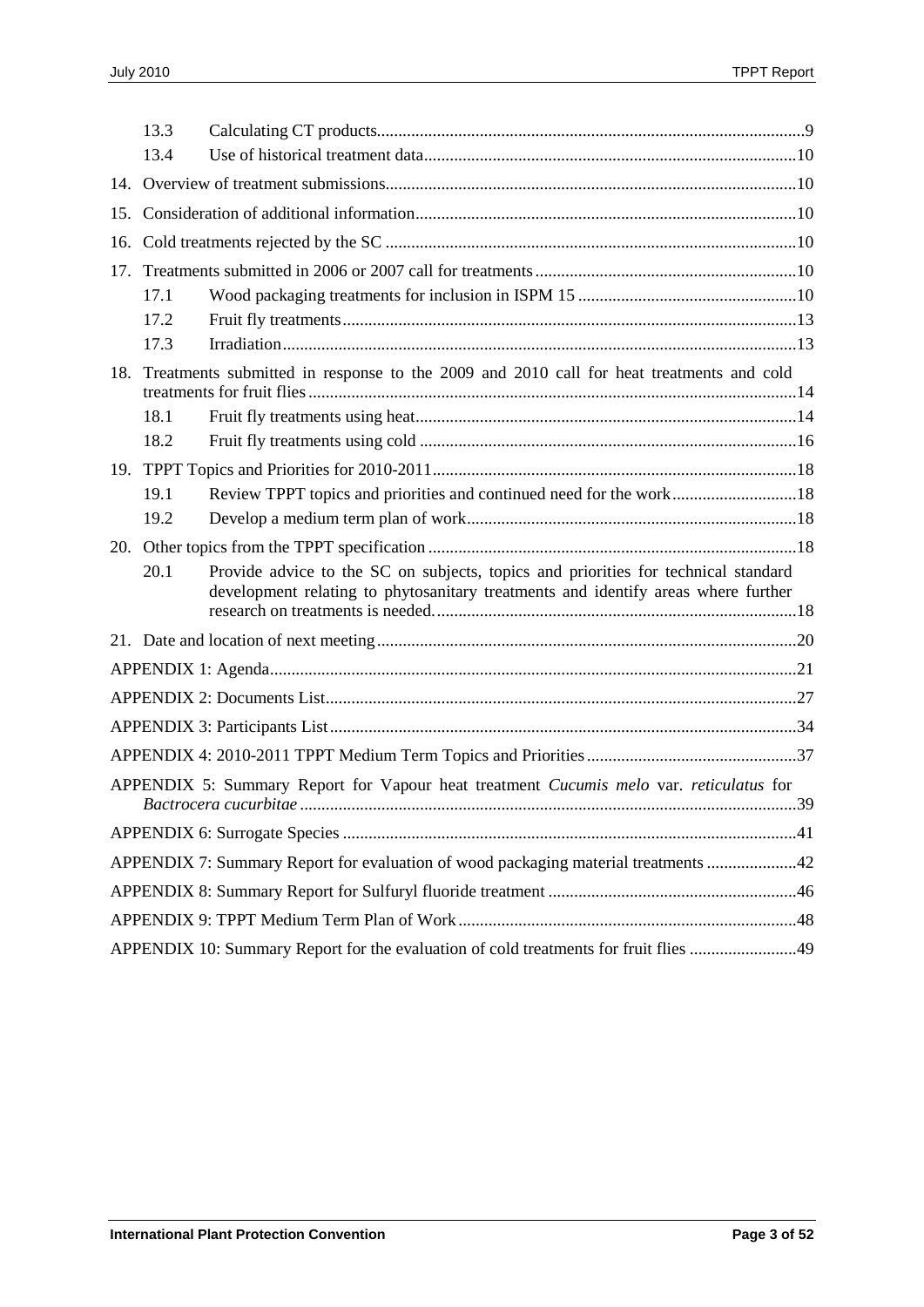# <span id="page-3-0"></span>**1. Welcome and opening of the meeting**

Mr Motoi Sakamura (Plant Protection Division, Japanese Ministry of Agriculture) welcomed the delegates to Kyoto and emphasized the importance of the IPPC work, in particular mentioning that it was important to deal with wood packaging material treatment submissions in a practical and urgent manner. Mr Sakamura also pointed out there is a large expectation on the part of many contracting parties for approval and adoption of internationally agreed (i.e. for ISPM 28:2007) fruit fly treatments.

# <span id="page-3-1"></span>**2. Meeting Information**

The Secretariat called attention to the meeting information.

# <span id="page-3-2"></span>**2.1 Agenda**

The TPPT steward reviewed the agenda with the Panel (see Appendix 1 to this report).

# <span id="page-3-3"></span>**2.2 Documents List**

The TPPT reviewed and updated the list of more than 100 documents provided for this meeting (see Appendix 2 to this report).

# <span id="page-3-4"></span>**2.3 Participants List**

The TPPT members, delegates and hosts introduced themselves and briefly described their roles and home organizations. The Secretariat called attention to the participants list and all Panel members verified the contact information on the participants list was correct (see Appendix 3 to this report).

# <span id="page-3-5"></span>**2.4 Local Information**

The representatives from the Plant Protection Division of the Japanese Ministry of Agriculture reviewed the document with the TPPT members and answered any questions the Panel had regarding the local area of Kyoto.

# <span id="page-3-6"></span>**3. Meeting logistics and arrangements**

Mr Sakamura informed the TPPT of the meeting schedule and necessary supplies and equipment available.

# <span id="page-3-7"></span>**4. Adoption of Agenda**

The TPPT reviewed and adopted the agenda (see Appendix 1 to this report).

# <span id="page-3-8"></span>**5. Introductions**

The Secretariat introduced the IPPC Secretariat staff and Mr Sakamura introduced the representatives of Japan (Hosts and Organizers) Mr Yuji Kitahara, Mr Hisashi Sakata and Mr Tatsuo Matsuda.

# <span id="page-3-9"></span>**6. Roles**

# <span id="page-3-10"></span>**6.1 IPPC Secretariat**

The IPPC Secretariat gave an overview of the IPPC and the roles and responsibilities of the IPPC Secretariat staff present at the meeting, Mr Larry Zettler (IPPC) and Ms Stephanie Dubon (IPPC). The IPPC also reminded the TPPT members of the global roles and responsibilities of panel members

# <span id="page-3-11"></span>**6.2 Steward**

The IPPC Secretariat gave an overview of the roles and responsibilities of the steward present at the meeting, Ms Jane Chard (UK). The steward also announced that this would be her last TPPT meeting as steward and that the SC would assign a new steward before the 2011 TPPT meeting.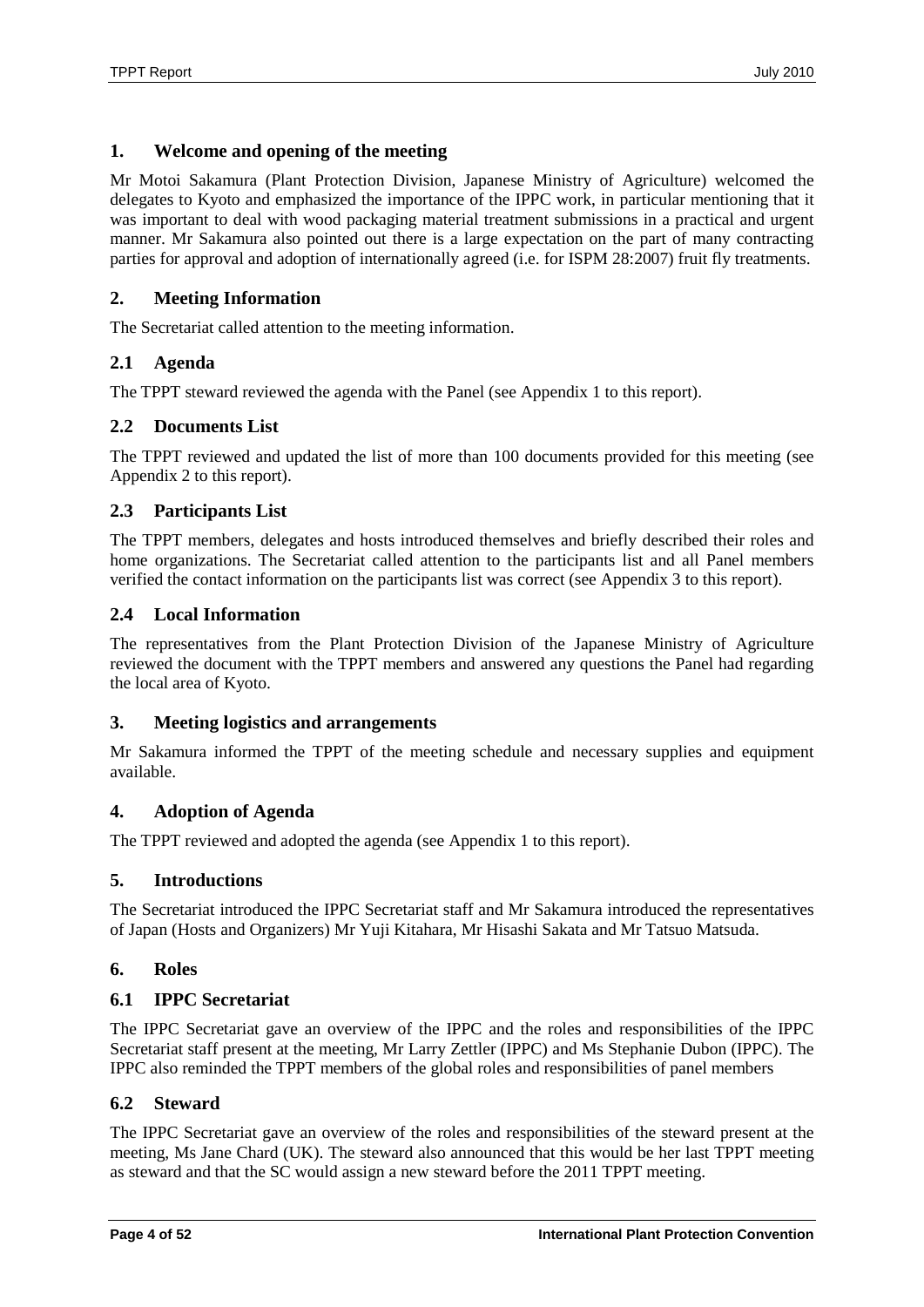# <span id="page-4-0"></span>**6.3 Host**

The IPPC Secretariat thanked the hosts and organizers from Japan.

# <span id="page-4-1"></span>**6.4 Rapporteur**

The IPPC Secretariat gave an overview of the roles and responsibilities of the rapporteur. The TPPT elected Mr Ray Cannon (UK) as rapporteur.

# <span id="page-4-2"></span>**6.5 Chair**

The IPPC Secretariat gave an overview of the roles and responsibilities of the chair.

# <span id="page-4-3"></span>**7. Selection of Chair**

The TPPT elected Mr Andrew Jessup (IAEA) as Chair.

# <span id="page-4-4"></span>**8. Review of the last meeting of the TPPT**

The TPPT reviewed the report of the January 2009 TPPT meeting and confirmed that the Panel addressed all follow-up actions (see Section 9 of this report for more detailed information).

# <span id="page-4-5"></span>**9. Update on Commission on Phytosanitary Measures, TPPT Intersessional work, and other relevant bodies**

The Steward updated the TPPT on what actions had taken place since the last TPPT meeting (approximately the previous 18 months), including email discussions, and summarized the work as follows:

- March 2009: Following the last meeting, the Secretariat sent letters to treatments submitters requesting additional information on their treatment submissions
- May October 2009: Discussion of appropriate wording for the vapour heat treatment for melon fly took place by email
- June August 2009: In response to the IPPC Call for new topics, the TPPT submitted seven topics for treatments, including a prioritization document. The SC recommended only one of the topics for a call (Soil and growing media in association with plants)
- August October 2009: After CPM-4 (2009), the Secretariat developed indexes for adopted treatments. The TPPT agreed on three indexes for each of eight adopted treatments as annexes to ISPM 28: 2007. The indexes for each treatment would be searchable by pest, commodity and type of treatment
- October 2009: The TPPT modified the checklist form for evaluated treatments and revised the numbering policy
- October 2009: The Call for fruit fly heat treatments closed in October 2009. The Secretariat received nine submissions and the TPPT assigned a lead to each submission
- October 2009 March 2010: The TPPT discussed the formal objections to irradiation treatments from the  $4<sup>th</sup>$  Meeting of the Commission on Phytosanitary Measures [CPM-4 (2009)]. The TPPT consulted with submitters and produced a response endorsed by the TPPT. Five treatments went forward to CPM-5 (2010). CPM-5 (2010) adopted three treatments and returned two treatments to the Standards Committee (SC). The SC in turn sent these two treatments back to the TPPT to address the concerns expressed at CPM-5 (2010)
- November 2009: The TPPT finalized the steward's response to comments from the 2009 Member Consultation for fruit fly cold treatments. See agenda item 9.1 and documents 2010 TPPT Jul 78 and 2010 TPPT Jul 79 for more information
- December 2009: The Secretariat issued a call for fruit fly cold treatments which closed on 15 April 2010. The Secretariat received five treatment submissions and the TPPT assigned a lead to each submission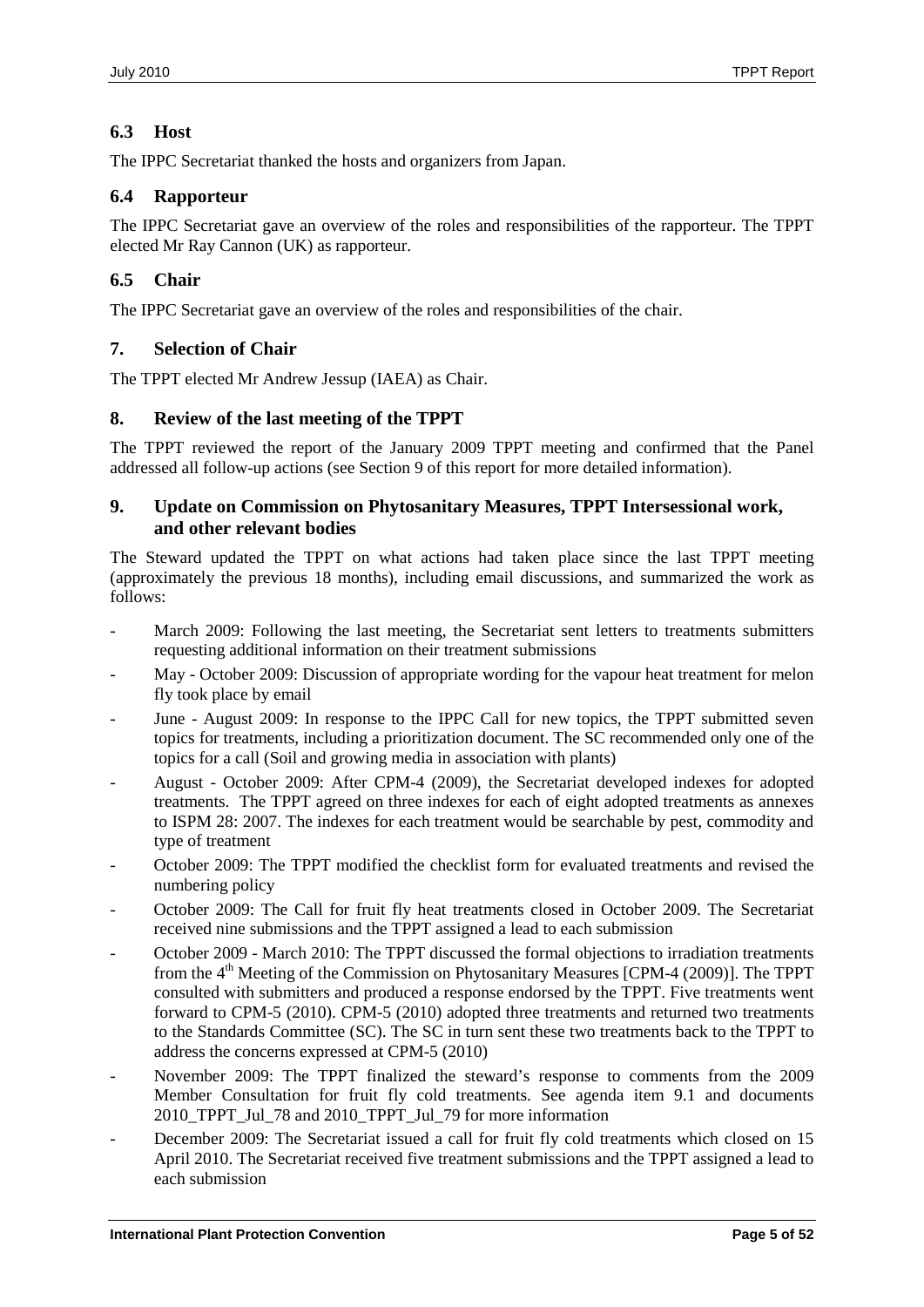The Steward also updated the TPPT on CPM items relevant to the Panel and on decisions taken from the reports of the SC and CPM-5 (2010) since the 2009 TPPT meeting. The TPPT discussed the draft standard Appendix to ISPM 15:2009 in relation to topics on the agenda. The SC also requested the TPPT to develop a medium term topics and priorities (see Appendix 4 to this report) and to discuss what was needed in terms of international treatments and how long it would take to achieve adoption of these. The SC also set the order of priority for the TPPT to discuss treatments submissions, with wood packaging material treatments for inclusion in ISPM 15:2009 as the most urgent.

The SC raised the issue as to whether additional prescriptive guidance for treatment submissions was required. The TPPT discussed what was required (e.g. frequently asked questions) to facilitate proper and complete submissions. The TPPT suggested that guidance be provided to accompany new calls (e.g. soil and growing media) to detail what is required. The TPPT recognized that some countries produced incomplete or inadequate submissions, evidencing the fact that not all fully understood exactly what was required, even though it was documented in ISPM 28:2007. The TPPT also noted that the Technical Panel on Forest Quarantine (TPFQ) was concerned about which method to use for the calculation of CT products (see Section 13.3 of this report).

# <span id="page-5-0"></span>**9.1 Agree on TPPT response to member comments on fruit fly cold treatments in order to resolve major issues**

The steward introduced a series of collated points (major and minor) and comments on fruit fly cold treatments based on more than 200 responses received from the 2009 member consultation on eight fruit fly cold treatments. The TPPT discussed each item individually and either agreed with the suggested changes, rejected them, or provided an alternative. These included editorial issues as well as technical points (see Appendix 10 to this report).

The TPPT discussed the issue of endpoint mortality. Previously, a submission had been partly rejected on the basis that a pupal endpoint could (theoretically) result in a lack of detection of a failure, because a live larva post treatment might, as in the case of many fruit fly species, leave the fruit to pupate and hence be undetectable. The criteria previously formulated by the Panel required that no live larva (not 'no live pupa') be present in the treated commodity on the basis that all inspections at points of entry will involve cutting fruit and visually inspecting for live larvae.

The TPPT considered that 'no pupal emergence' was an acceptable mortality measurement and can be considered to equate to larval death, because any larvae surviving the treatment would be expected to develop into adults in the same manner as untreated larvae. The Panel therefore agreed that pupal assessment of mortality conforms to the TPPT assessment of mortality for temperature treatments (i.e., if the larvae survive treatment, aside from control-related mortalities, they would be expected to develop into adults, and by implication be detected upon inspection). The TPPT noted that two treatments based on 'no pupal emergence endpoint' which had been closed in 2009 (2007-TPPT-107, 2007-TPPT-108) might need to be reassessed. The TPPT agreed to request further information from the submitter on these treatments.

The TPPT discussed the issue of whether or not there were differences between fruit fly populations in terms of their cold hardiness. The Panel concluded that while there were considered to be phenotypic differences (plasticity) induced by the environment and a result of seasonal or geographical effects, it was not thought that this was a significant issue.

The TPPT discussed the statistical confidence around the ED value. The number of organisms treated in an experimental procedure (e.g. large scale testing) is required to calculate an ED value with confidence limits. This number may be determined directly by counting the actual numbers of organisms in the treated commodity or by estimating that number by using the numbers from the control group to calculate a proportional number in the treated commodity.

The TPPT agreed that in cases where estimates of the numbers of treated insects are used (e.g. Santaballa *et al*., 2009), data on the statistical variation around the mean of the estimate should be provided.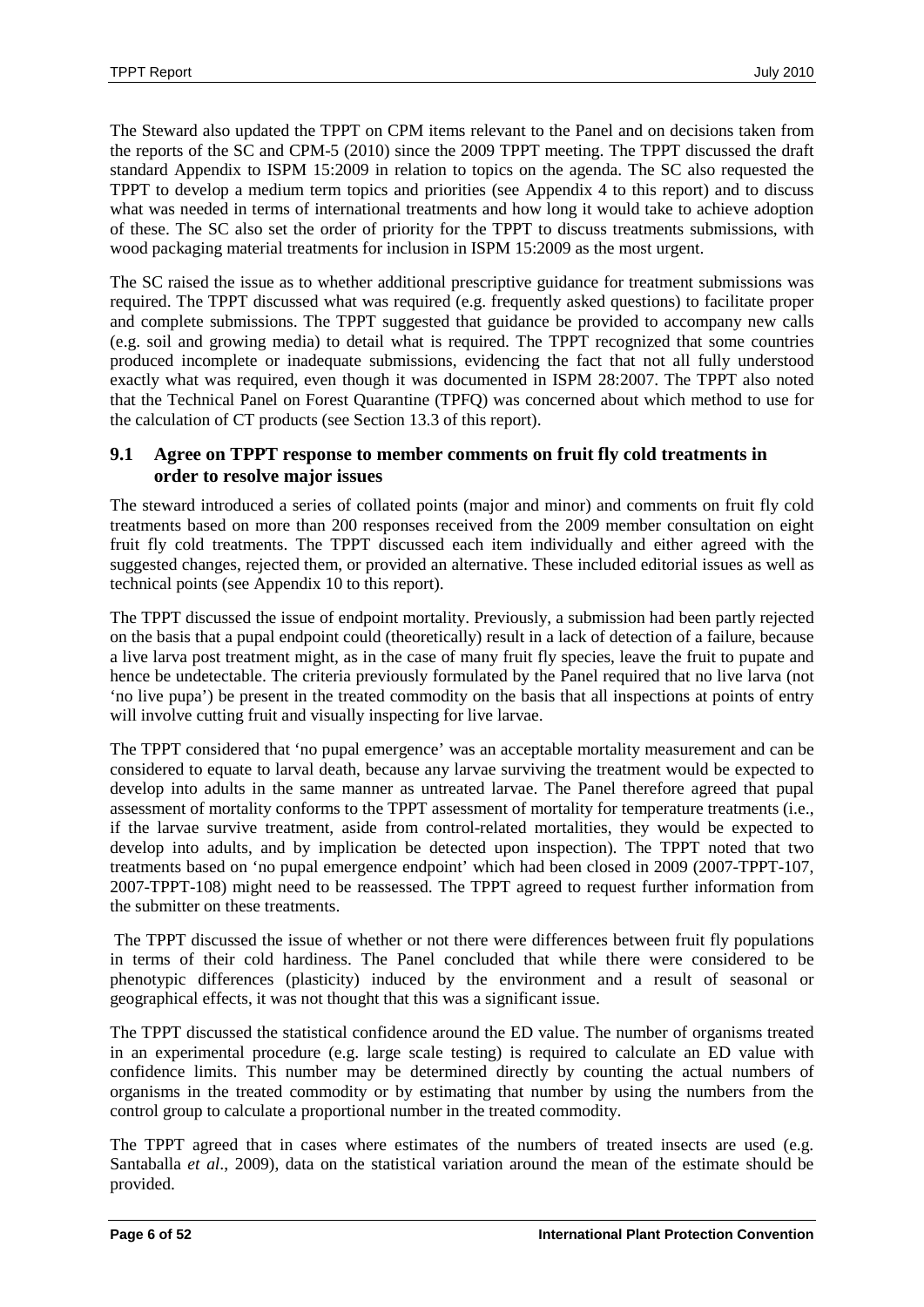In response to one comment concerning a lack of guidance on requirements for fruit fly cold treatments, the TPPT agreed to draft guidance for NPPOs on the main issues associated with the implementation of fruit fly cold treatments for discussion at the next meeting. The TPPT will also produce guidance documents on other types of treatments that have been evaluated by the Panel including heat via forced air, vapour heat, and hot water.

The Panel discussed other editorial issues and technical points and agreed to finalise the TPPT response to comments, summary report and revised treatment schedules by email for submission to the SC.

# <span id="page-6-0"></span>**9.2 Provide wording for SC on two irradiation treatments not adopted at CPM-5 (2010) (***Cylas formicarius elegantulus* **and** *Euscepes postfasciatus***)**

Although the CPM has adopted a total of 11 irradiation treatments, the CPM-5 (2010) returned two to the SC for further discussion, who in turn returned them to the TPPT (SC May 2010). The TPPT discussed at length how to accommodate these concerns about these treatments, i.e. that live, but irradiated and sterile, F1 adults could be present (to varying extents) in some irradiated commodities, and could therefore, in theory, be found in survey traps in some countries where such organisms were of quarantine concern. In these particular treatments, the end point was the occurrence of sterile adults, rather than the non-emergence of adults as in other adopted treatments. Although the Panel agreed that different countries must decided whether a particular treatment is suitable and appropriate for them, the Panel drafted a new paragraph and further expanded the explanatory document on irradiation treatments.

# <span id="page-6-1"></span>**9.3 Consider topics and priorities and medium plan for the TPPT**

The TPPT produced a topics and priorities and a medium term plan of work (5 years). For more information, see Section 19 of this report.

### **9.4 Specification Technical Panel 3 for the Technical Panel on Phytosanitary Treatments**

The SC revised the Specification in April, 2010. The Panel reviewed the Specification.

# <span id="page-6-2"></span>**10. Issues arising from relevant bodies**

See Section 9 of this report.

# <span id="page-6-3"></span>**11. Updates on progress with treatments approved at previous meetings**

### <span id="page-6-4"></span>**11.1 Vapour Heat Treatment for** *Bactrocera cucurbitae* **on** *Cucumis melo* **var.** *reticulatus* **(2006-110)**

The Panel reviewed this treatment, which was drafted during the 2009 meeting, and made minor changes (see Appendix 5 to this report). The Panel considers the treatment ready to be submitted to the SC for approval for Member Consultation.

### <span id="page-6-5"></span>**12. Review of administrative procedures**

### <span id="page-6-6"></span>**12.1 Procedures for the production of phytosanitary treatments**

In 2009, the TPPT revised its procedure for production of phytosanitary treatments (2009 TPPT Meeting Report, Annex 7). The Steward reviewed these revisions and the document will be included in the IPPC Procedural Manual.

### <span id="page-6-7"></span>**12.2 Submission form**

The steward reviewed the revised treatment submission form that had been previously agreed by TPPT.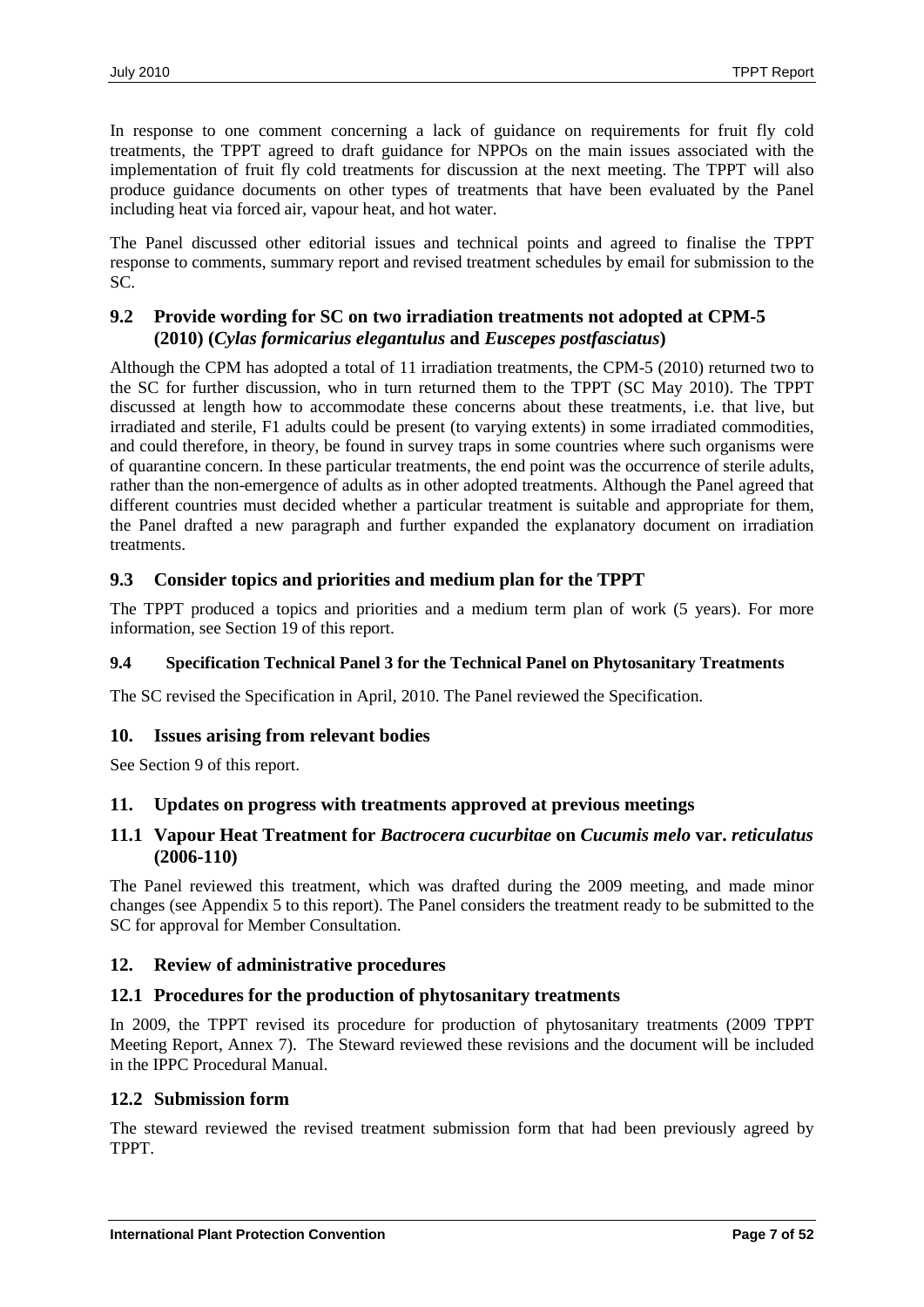### <span id="page-7-0"></span>**12.3 Prioritization criteria for proposed phytosanitary treatments and score definitions**

The steward reviewed the revised score sheet (2009 TPPT Meeting Report, Annex 6) that is a part of the CPM-adopted Procedure and criteria for identifying topics for inclusion in the IPPC standard setting work programme. The revised score sheet (2009 TPPT Meeting Report, Annex 6) reflects the criteria adopted by the CPM.

### <span id="page-7-1"></span>**12.4 Checklist update**

The steward reviewed the revised checklist form agreed by the TPPT in 2009 (2009 TPPT Meeting Report, Annex 9).

### <span id="page-7-2"></span>**12.5 Review of membership for ensuring overlap of incoming and outgoing members**

The Panel reviewed its membership and could not foresee any reason for replacement of existing Panel members, or the need to bring in any additional experience, unless Panel members could no longer attend due to individual circumstances.

### <span id="page-7-3"></span>**12.6 Discussion on how to deal with formal objections submitted prior to CPM meetings**

The TPPT discussed how to best deal with formal objections submitted to the CPM by member countries. The TPPT reviewed the procedures and experience of dealing with previous comments (e.g. on the irradiation treatments). The TPPT agreed that it was essential to identify a volunteer from the Panel to take the lead in terms of dealing with any technical issues associated with country comments. This is often a time consuming role, so it is essential that sufficient time is available (including time to consult with other members of the Panel and other experts, as required).

### <span id="page-7-4"></span>**12.7 TPPT tracking log**

The Secretariat Representative outlined a revised tracking log for tracking treatment submissions. The TPPT agreed that it was useful to include all treatments which had been submitted including those that were closed, adopted and/or active. However, the issue of what level of access to the tracking log would be permissible requires further discussion or guidance (e.g. by the SC). The Panel suggested that documents should be dated according to when they were received, and could be sorted by both date and file name. International accepted abbreviations (e.g. for both fruit flies and treatments, e.g. VHT for MFF) could be used to shorten titles.

# <span id="page-7-5"></span>**12.8 TPPT submissions for phytosanitary treatments numbering and naming convention proposal**

The Secretariat produced a numbering and naming scheme that could be used to uniquely identify treatment submissions in a way that would avoid duplication, omission, and confusion as the treatment submissions progress through the vetting process. The Panel agreed that the present system can be confusing when considering treatments submitted during different calendar years and are at different stages in the approval process. The Panel further agreed that the naming and numbering scheme should be used in the tracking log as well as all documentation within the Secretariat.

# <span id="page-7-6"></span>**13. Issues raised at the 2009 TPPT meeting**

# <span id="page-7-7"></span>**13.1 Develop guidelines for choosing a substitute pest for the next meeting**

A member discussed a document he drafted on *Using surrogate species in the development of phytosanitary treatments*. A technical justification for selecting a surrogate pest has been devised and it was suggested that this could be used by countries as a method to select organisms to substitute for quarantine species. The paper presented a list of bionomic, taxonomic, and toxicological attributes accompanied by a scoring scheme. The Panel agreed that the choice of surrogate (or substitute) pest should depend on the type of treatment to be applied, and identifying the critical aspect of the biology (or behaviour) of the target species that is essential to defining its tolerance to the treatment.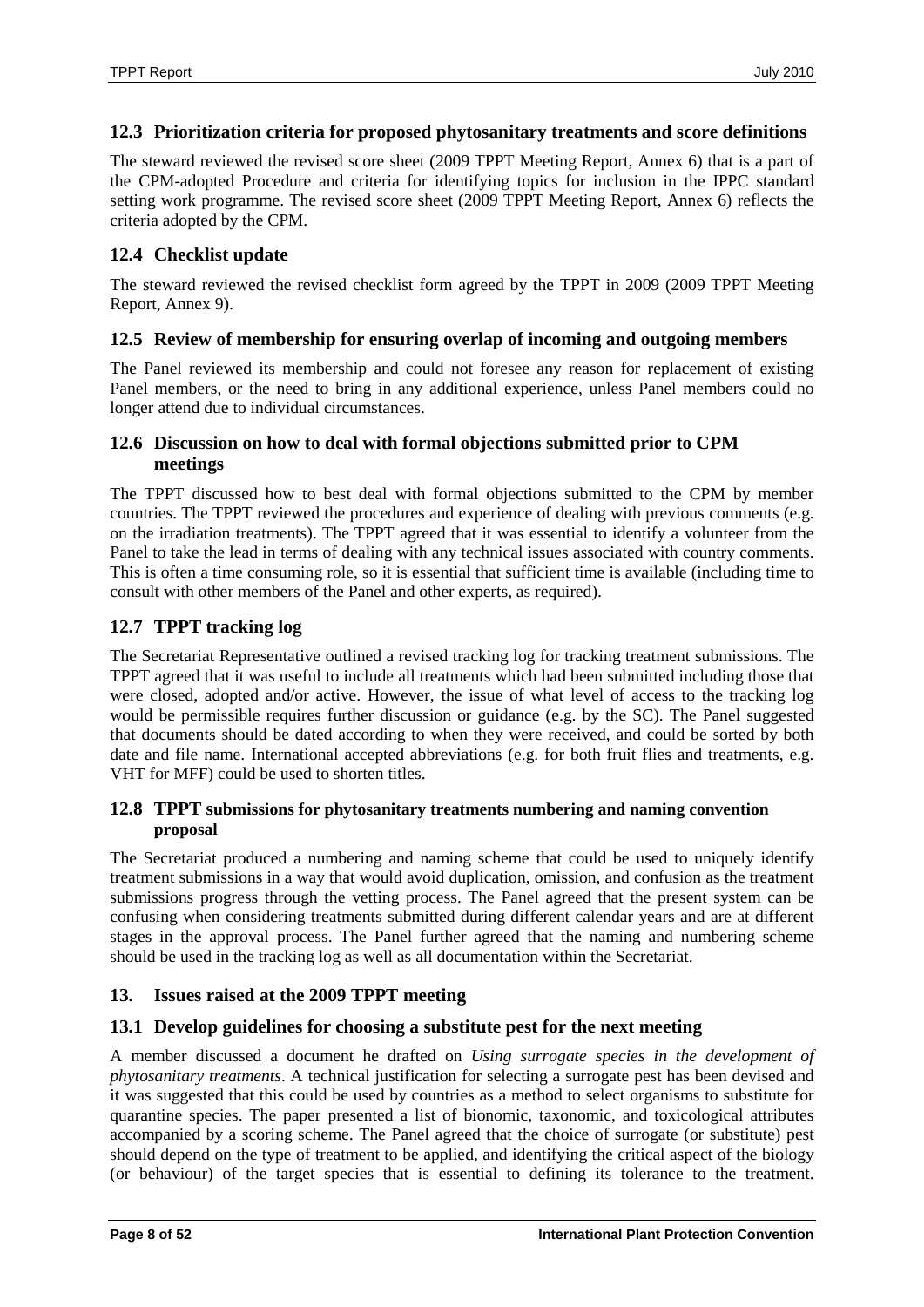Identifying the most tolerant species of any assemblage of pests identified by risk assessment is one way of ensuring that the treatment will be more that fully effective against the target species. The TPPT agreed that justification should be provided by a submitter (if surrogates are used to develop a treatment schedule) and that this document was a useful guideline. The list of attributes was not intended to be exhaustive, and the Panel recognized that there could be potential difficulties associated with the scoring system. However, the Panel considered the paper to be very useful and was redrafted in the form of a one page summary for distribution (see Section 13.4 of this report for more information).

### <span id="page-8-0"></span>**13.2 FAO fumigation guide**

One member provided feedback on the FAO Manual of fumigation for insect control [\(http://www.fao.org/docrep/x5042e/x5042E00.HTM\)](http://www.fao.org/docrep/x5042e/x5042E00.HTM). The Panel agreed that the FAO manual was now out of date and should neither be used nor recommended. It appears that no fully comprehensive fumigation manual exists, although different alternatives exist in the form of specific aspects (such as in-ship fumigation) produced by different countries. One member drew attention to a useful document, the *UNEP Sourcebook on Alternatives to methyl bromide*:

[\(http://www.unep.fr/ozonaction/information/mmcfiles/3072-e-mbsourcebook.pdf\)](http://www.unep.fr/ozonaction/information/mmcfiles/3072-e-mbsourcebook.pdf).

Some TPPT members had been contacted by the Secretariat who expressed an interest in coordinating the updating of the FAO fumigation guide. The Panel was, however, concerned that this was a large and rather open-ended task which could preclude completion without sufficient funding and guidance.

# <span id="page-8-1"></span>**13.3 Calculating CT products**

One member introduced a paper on how to calculate Concentration-Time (CT) products. Different treatment submissions to the TPPT (i.e. involving different fumigants) have used different methods for calculating CT products. The Panel set itself the objective of defining a recommended method for calculating the CT products. The paper recommends a formula for calculation of CT for ISPM 15:2009 (method 2-sample 3). Comments on this paper were also provided in another document by a second member. A third member questioned whether a 0.5 hr first reading should be taken (to improve accuracy), as done in United States Department of Agriculture (USDA) calculations. Although this was possible, a two-hour delay was generally taken as the standard interval to ensure mixing was complete, although this is not always the case. [*N. B.* using the rates over the first 2 hours can produce an underestimate of the total]. A fourth member presented a third paper outlining a possible solution for calculating CT products. This paper recommends taking more readings (closer together in time) when the rate of decline is steep, as errors associated with the estimate dose and the true curve will be greatest at this point. Another member commented that many factors influenced the CT product in practice; operationally, a schedule is developed and applied conservatively (i.e. without calculating the exact concentration decay curve). All that is required is that a certain concentration be reached by a certain time.

The Panel agrees that for standard practice a harmonized approach should be used. The first member commented that some of the doses recommended in ISPM 15:2009 are not practical under tarpaulin. The fifth member disagreed and suggested that for successful fumigation it is only necessary to monitor the initial concentration, at 0.5 and 2 hours (reflecting the absorption of the gas) to see if it is normal; after this the concentration will be a functional of the loss rate, and the CT product can be achieved by extending the process.

The Panel recommended that treatment submitters be asked to describe exactly how they calculated the CT product in their schedule, and the Panel should review (on a case-by-case basis) whether it was practical in commercial practice. There are various ways of calculating a CT product (some are more applicable to certain circumstances than others). Some are more accurate than others; some overestimate and others underestimate the CT product. While it is important not to overestimate the dose to any marked extent, such variation can occur as a result of a number of different factors, and should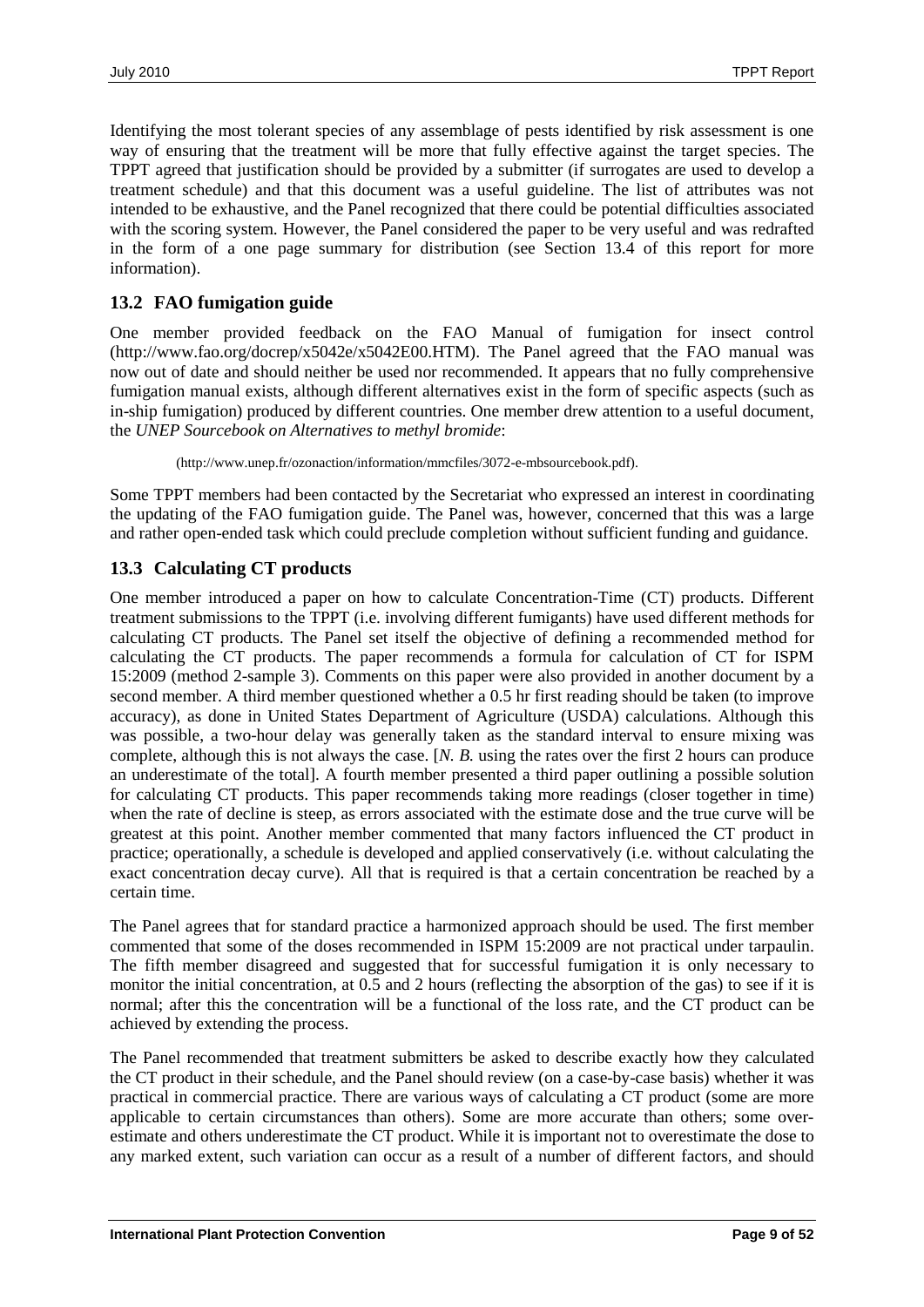therefore be evaluated on a case–by-case basis. However, a conservative approach should be taken irrespective of the method of calculation.

# <span id="page-9-0"></span>**13.4 Use of historical treatment data**

One member presented a paper on how to use historical data to provide a level of efficacy for applied treatments. The TPPT agreed that it is necessary to know what is moving along a pathway before it is possible to know how successful or not an applied treatment was. Inspection will never be absolutely perfect (some undetected pests can always be assumed to have moved along the pathway, if untreated). If a correlation can be made between the infestation level in the production orchard, and the level of pest (untreated) in the commodity, it may be possible to calculate the efficacy of the treatments via historical data, but in practice (e.g. with fruit flies) as another member commented, the level of pest is almost zero (pre-treatment) in any case.

The TPPT concluded that it could recommend that historical data be utilized only where there is a statistical basis for determining some level of efficacy, e.g. when efficacy data exist in relation to sampling under operational conditions. In most, if not all, cases it will not be known with any degree of accuracy, how many target pests were present prior to treatment (the fourth item below); additionally, the accuracy of the inspection methods to detect the pest(s) at a certain level (or even the confidence with which one could detect an organism) needs to be known (the fifth item below). In particular, five specific difficulties were identified in the paper:

- The condition of the target regulated article may vary of time;
- The life stage of the target pest may change over time;
- Environmental conditions critical to treatment efficacy may vary over time;
- The number of live target organisms infesting the regulated article was unknown at the time;
- The number of surviving target organisms post-treatment was not determined (with any degree of accuracy).

The TPPT redrafted the surrogate species document into a one page summary (see Appendix 6 to this report).

# <span id="page-9-1"></span>**14. Overview of treatment submissions**

The Secretariat presented an overview of treatment submissions pending review by the TPPT. They were organized according to their priority of ISPM-15 treatments > Fruit fly cold treatments > Fruit fly heat treatments > Irradiation set forth by the SC in May, 2009.

# <span id="page-9-2"></span>**15. Consideration of additional information**

No additional information provided.

### <span id="page-9-3"></span>**16. Cold treatments rejected by the SC**

The steward deleted this item from the agenda, as it was previously covered in Section 12.7 of this report.

# <span id="page-9-4"></span>**17. Treatments submitted in 2006 or 2007 call for treatments**

The Panel planned to evaluate six ISPM 15:2009 treatments, but, based on the additional information from submitters, the Panel only reviewed three treatments in-depth. The Panel did not review one generic Irradiation treatment submitted in 2007 because the Panel did not receive any additional information from the submitter.

# <span id="page-9-5"></span>**17.1 Wood packaging treatments for inclusion in ISPM 15**

The Panel evaluated the ISPM 15:2009 treatments for equivalence to the current ISPM 15:2009 methyl bromide treatment (see Appendix 7 to this report).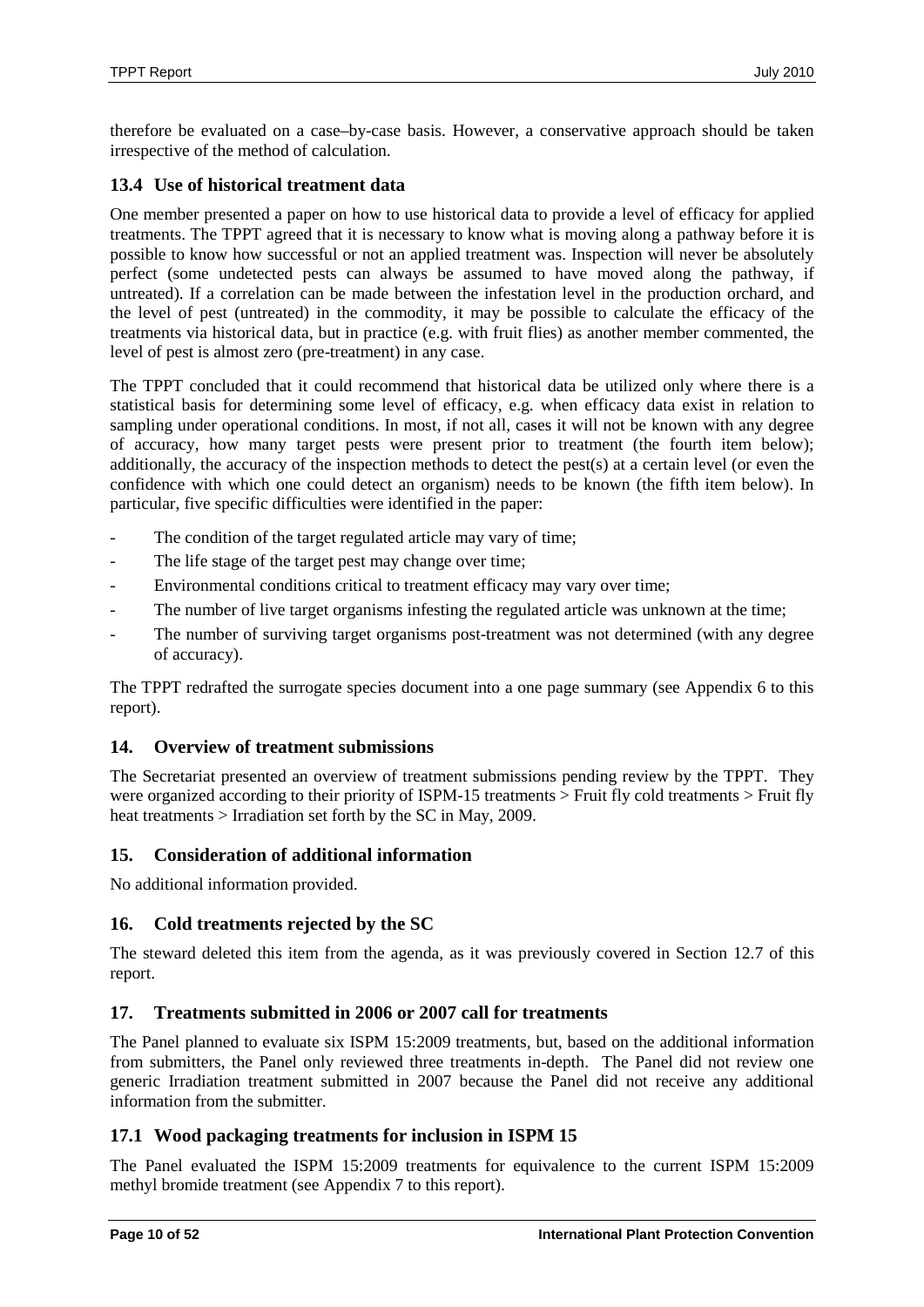### **17.1.1 Sulfuryl fluoride fumigation of wood packaging material (2007-101)**

The TPPT Lead introduced the submission *Sulfuryl fluoride fumigation of wood packaging material*. The lead updated the evaluation checklist to include a revised schedule based on work carried out in UK and Portugal in 2010 and reported in a separate document (Sousa *et al.*, 2010, 2010-TPPT-July-67); pine logs and planks of wood were exposed to SF in chambers; the results demonstrated that it is necessary to de-bark the wood prior to fumigation. The Panel reviewed and discussed the new data presented intended to validate the proposed fumigation schedules for SF. The experimental method (incubation) resulted in high populations of Pine Wood nematodes (PWN) in the wood (up to 1,067,130 per infected board pre-treatment) with high percentages of the  $3<sup>rd</sup>$  stage juvenile dispersal stage (e.g. *c.* 80%). This 'worst case' experimental scenario was accepted by the TPFQ, who have also reviewed the same new evidence. There were no survivors from >200,000 nematodes, which is well above Probit 9 efficacy (3200 g/h/m<sup>2</sup>). There were however, survivors in the 20°C experiments (i.e. over the range 1901– 4051 g/h/m<sup>2</sup>) (First series, Table 21). The Panel noted that in this experimental method the actual numbers of nematodes cannot be used to calculate an efficacy (ED) value because any survivors of the treatment could in practice multiply in numbers over the period from 72 hrs to 21- 42 days].

The Panel discussed why the 3200 CT dose was effective at 15°C but not at 20°C. No clear explanation was provided, but it might be related to temperature and nematode growth rates. The second series of experiments at 20°C (Table 24) was effective at the two lower dose rates, but there were survivors at the highest dose rate (2488  $g/h/m<sup>2</sup>$ ). There were no tests carried out at 25°C but at 30°C there were no survivors over the range 1385-2141 CT dose (Table 28).

The data set could not be extrapolated to include intermediate doses at 20ºC and 25ºC because the Panel did not know what SF concentration is required to achieve probit-9 efficacy between the only two temperature points with demonstrated probit-9 efficacy (15ºC and 30ºC temperatures). If the data were extrapolated, the intermediate data points would necessarily fall above the line, as was demonstrated by nematode survival at 20ºC.

In conclusion, the Panel agreed that Probit 9 efficacy was proven for 15-20°C and 30+°C. The Panel discussed the proposed revised schedule and agreed that the two intermediate doses (at 20-25° and 25- 29.9 $\degree$  C) should be deleted on the basis that A) there were survivors from the 20 $\degree$ C interval treatments and B) the 25ºC interval was not tested in the new work (Sousa *et al.*, 2010). Additionally, it was decided that the temperature range in the schedules should be further limited to the actual target temperatures achieved in the experiments (e.g. see values in Table 5 for 15° C), and excluding those temperatures in Table 6 (e.g. 18° C and above; target temperature 20° C) where survivors occurred. The Panel acknowledges that this rather incomplete schedule may cause difficulties for tarpaulin fumigation under ambient conditions in some countries, but hopes that the data gaps could be filled before final approval occurs.

While the data supplied did not support the proposed schedules between  $17.9^{\circ}$ C and  $30^{\circ}$ C, the panel considered this partial schedule would be of value. The TPPT approved the revised schedule and it was reformatted by the TPPT to reflect the temperature limitations (i.e. 15-17.9ºC and 30ºC and above). The Panel considers the treatment ready to be submitted to the SC for approval for Member Consultation (see Appendix 8 to this report).

In addition, the TPPT agreed to send a letter to the submitter informing them of the decision to recommend the amended schedule to the SC along with a request for additional research needed to fill in the intermediate temperature ranges in the schedule.

### **17.1.2 Methyl isothiocyanate and sulfuryl fluoride (Ecotwin mixture) fumigation for**  *Bursaphelenchus xylophilus***, Coleoptera: Cerambycidae, and Coleoptera: Scolytinae of wood packaging material (2007- 102)**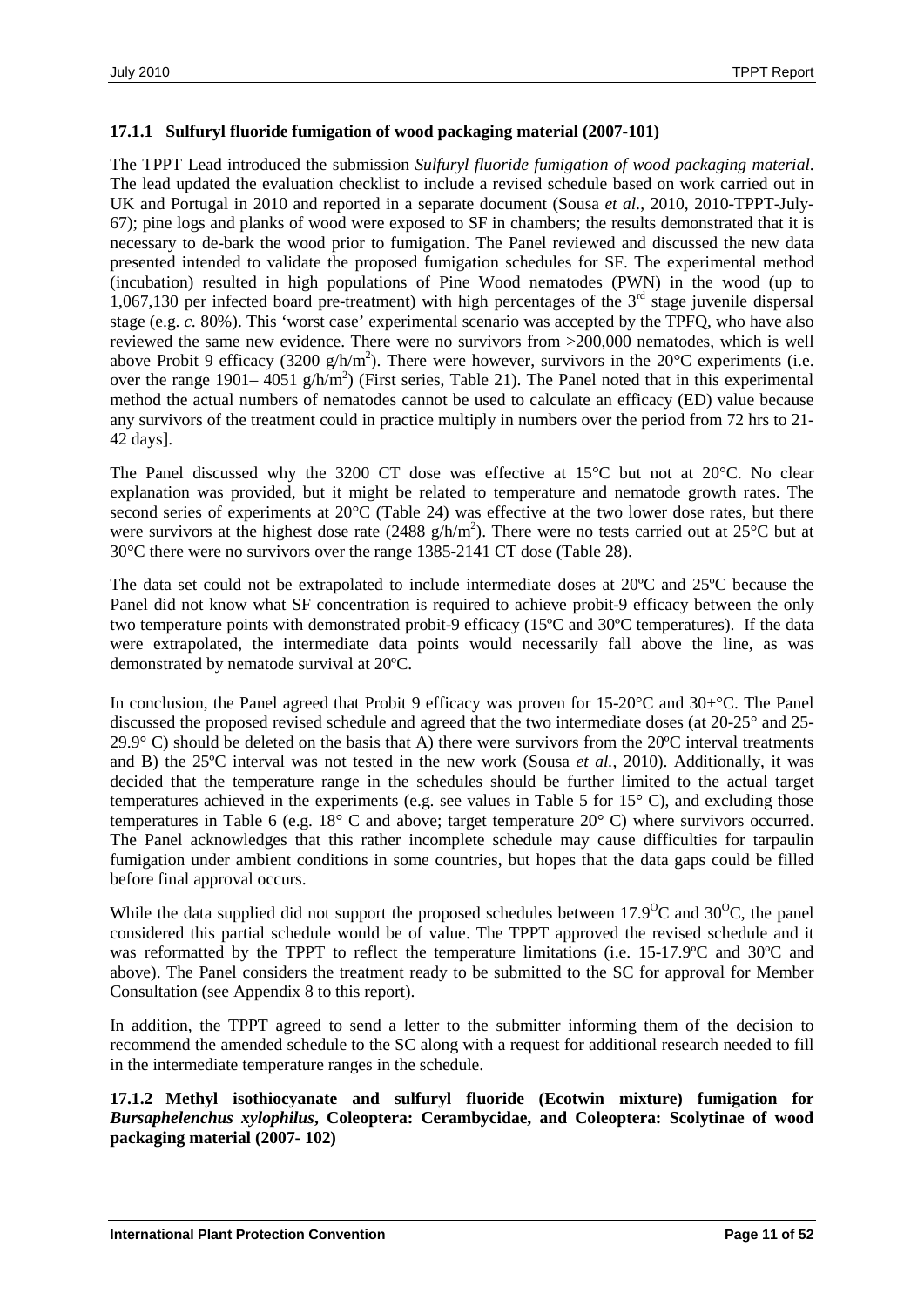The TPPT Lead reviewed the process of submission and evaluation of this treatment. The submitter has responded to requests for additional data and clarification providing two responses. The Panel reviewed the new data on the Ecotwin product (mixture of methyl isothiocyanate and sulfuryl fluoride gases) which was obtained from two research papers published in the Research Bulletin of the Plant Protection Service Japan. Although information on gas concentrations under operational conditions was provided, various pieces of information on the ratio of methyl isothiocyanate (MITC) to sulfuryl flouride (SF), moisture content, effects on different woods, and so on, were not available. In particular, the concentration of MITC was not measured during the experiments. Another member reported on preliminary experiments from China, that MITC is quickly absorbed by wood and the mixture was highly effective against nematodes.

The Panel discussed the contribution that MITC is providing to the product's efficacy and concluded that, although the concentration of the synergist may not be optimized, it simply reflects the concentration for which regulatory approval has been obtained. However, it is not known what the limits of moisture content, size and type of timber should be and this information is critical to producing a schedule. Most importantly however, no information is available on the effects of this mixture on *Anoplophora glabripennis* (Asian longhorned beetle, or ALB) or on an appropriate surrogate. However, if SF is the active ingredient, it is known from the SF submission (2007-101) that ALB is less susceptible than *Bursaphelenchus xylophilus* (pinewood nematode, or PWN). The Panel could not, however, ascertain how the mixture was interacting and needed to be assured that it would work under a range of practical conditions (wood moisture, type and so on). Further, the Panel would need to be assured that the mixture works just as well against ALB as against PWN. Although the SC has provided guidance to the Panel that it is necessary to provide efficacy data to Probit 9 on both PWN and ALB for ISPM 15 treatments, it is possible an extrapolation could be made. Information on any restrictions (i.e. unwanted effects on living plants, food etc.) associated with this product are also still unavailable.

The TPPT could not approve this treatment and agreed a letter be sent to the submitter requesting additional information on susceptibility to Asian longhorn beetle, the possible interaction of the active ingredients in the mixture and their fate on wood, any possible environmental or health and safety restrictions of the treatment.

# **17.1.3 HCN treatment of wood packaging material (2007-103)**

The researchers used surrogates (a soil dwelling nematode and stored product beetles) to test the chemical fumigant in an artificial experimental procedure that approximated a structural fumigation regime more than that of an ISPM 15:2009 treatment protocol. The experiments demonstrated that the pests were susceptible to the treatment. Nonetheless, the Panel considered that the test species used were not suitable surrogates, there were insufficient numbers of bioassays used, and the experimental design might not be accepted by all importing countries. Therefore, the TPPT could not approve this treatment at this time.

The TPPT agreed a letter be sent to the submitter pointing out that it is necessary to use appropriate target pests as listed in Annex 1 to ISPM 15:2009 or acceptable surrogates. In addition, difficulties with the experimental set up will be pointed out.

### **17.1.4 Microwave irradiation of wood packaging material (2007-114)**

The Panel discussed a new paper (by Hoover *et al.*, 2010) (2010\_TPPT\_Jul\_84a) submitted in support of the submission 'Evaluation of microwave irradiation of wood packaging material' (2009\_TPPT\_54 and 2007-TPPT-114). The TPPT agreed that this was a very convincing investigation and that all of the issues identified previously by the Panel that needed additional supporting evidence (2009 TPPT 54) had been dealt with adequately. These included concerns over combustion; sensitivity of heating up time; etc. Treatment efficacy to Probit 9 has been demonstrated against PWN. It has been established that PWN is more tolerant of heat than ALB and therefore that Probit 9 efficacy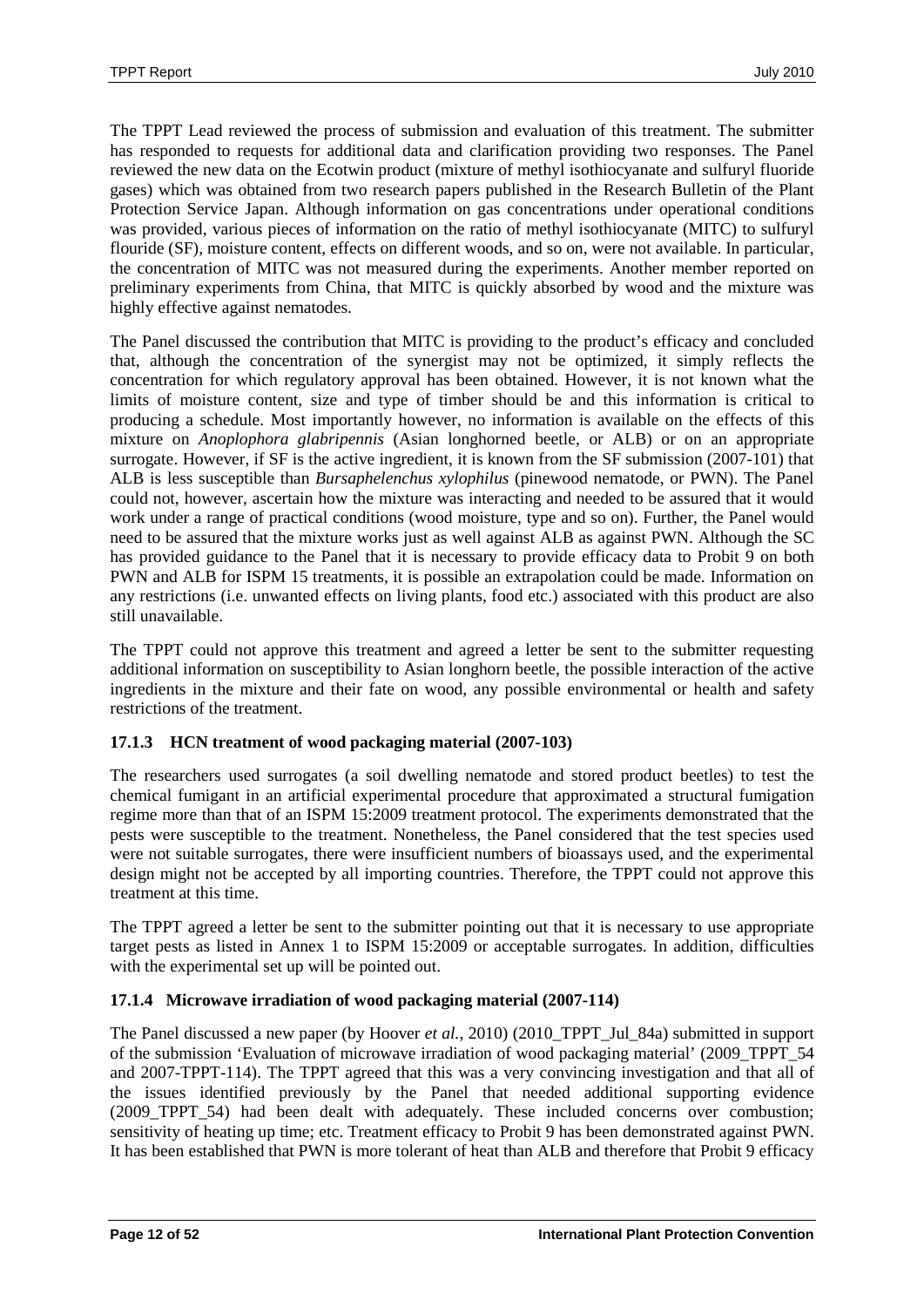against the beetle was not required. The treatment had previously been tested against ALB (see papers by Fleming *et al.*) and shown to be effective (using numbers of c. 300 individual beetles).

The TPPT concluded that microwave irradiation treatment of wood (a minimum temperature of 60°C for 1 minute throughout the profile of the wood) has been shown to be an effective treatment against the pests listed in Annex I to ISPM 15:2009 and should be approved by the TPPT for wood not thicker than 20 cm.

The TPPT approved the treatment, formatted the schedule, and recommended it to the SC.

### **17.1.5 Phosphine (PH3) fumigation of wood packaging material (2007-115)**

The submission lead informed the TPPT that no additional information had been received in support of the submission since the previous meeting in 2009. It is understood that this treatment may be more suitable for wood products than for wood packaging material.

The TPPT agreed a letter be sent to the submitters informing that the TPPT agreed to remove this treatment submission from the work schedule.

### **17.1.6 Methyl Iodide fumigation for** *Bursaphelenchus xylophilus* **and Coleoptera: Cerambycidae of wood packaging material (2007-116)**

The Panel reviewed this submission, but, unfortunately, previously requested information had not been provided since the last meeting and the Panel could not approve the treatment at this time.

The TPPP agreed to send a reminder of the required additional information to the submitter.

# <span id="page-12-0"></span>**17.2 Fruit fly treatments**

The steward moved this agenda item to Section 11 of this report.

# <span id="page-12-1"></span>**17.3 Irradiation**

### **17.3.1 Generic irradiation treatment for all insects (Arthropoda: Insecta) except lepidopteran pupae and adults (Insecta: Lepidoptera) in any host commodity (2007-105)**

The TPPT acknowledged some concerns during the 2009 meeting about the generic insect treatment based on two broad fronts. The first was the fact that the irradiation treatment delivers only F1 sterility for some insects and groups of insects. This would allow in some instances the presence of live adult insects post treatment that could trigger a quarantine action if detected in survey traps. The second concern was a general lack of confidence that the accumulated body of science on irradiation susceptibilities could be extrapolated to the entire insect group (except lepidopteran pupae and adults).

The TPPT also agreed to a draft work plan during the 2009 meeting on how to progress the generic insect treatment and, in cooperation with the submitter, irradiation experts and other scientists, to receive guidance on the most sensible and useful way to address these concerns of the panel. One suggestion to progress the treatment was to conduct gap analyses on smaller taxa within the Order to identify pests that are of phytosanitary concern and target those for further efficacy testing and possible development of separate generic doses.

The International Atomic Energy Agency (IAEA) continues to actively lead and support the development of irradiation treatment technology and application and recently released a series of grants for closing some gaps in the irradiation susceptibility data set. A TPPT member attended the first meeting of the Coordinated Research Project (CRP) on the Development of Generic Irradiation Doses for Quarantine Treatments, hosted by the IAEA in Vienna, Austria 5-9 October, 2009, and presented a brief report of the meeting to the Panel members.

The objective of the CRP project is to obtain additional susceptibility data on irradiation doses required to control certain plant pests, particularly those data-deficient groups such as mites, weevils,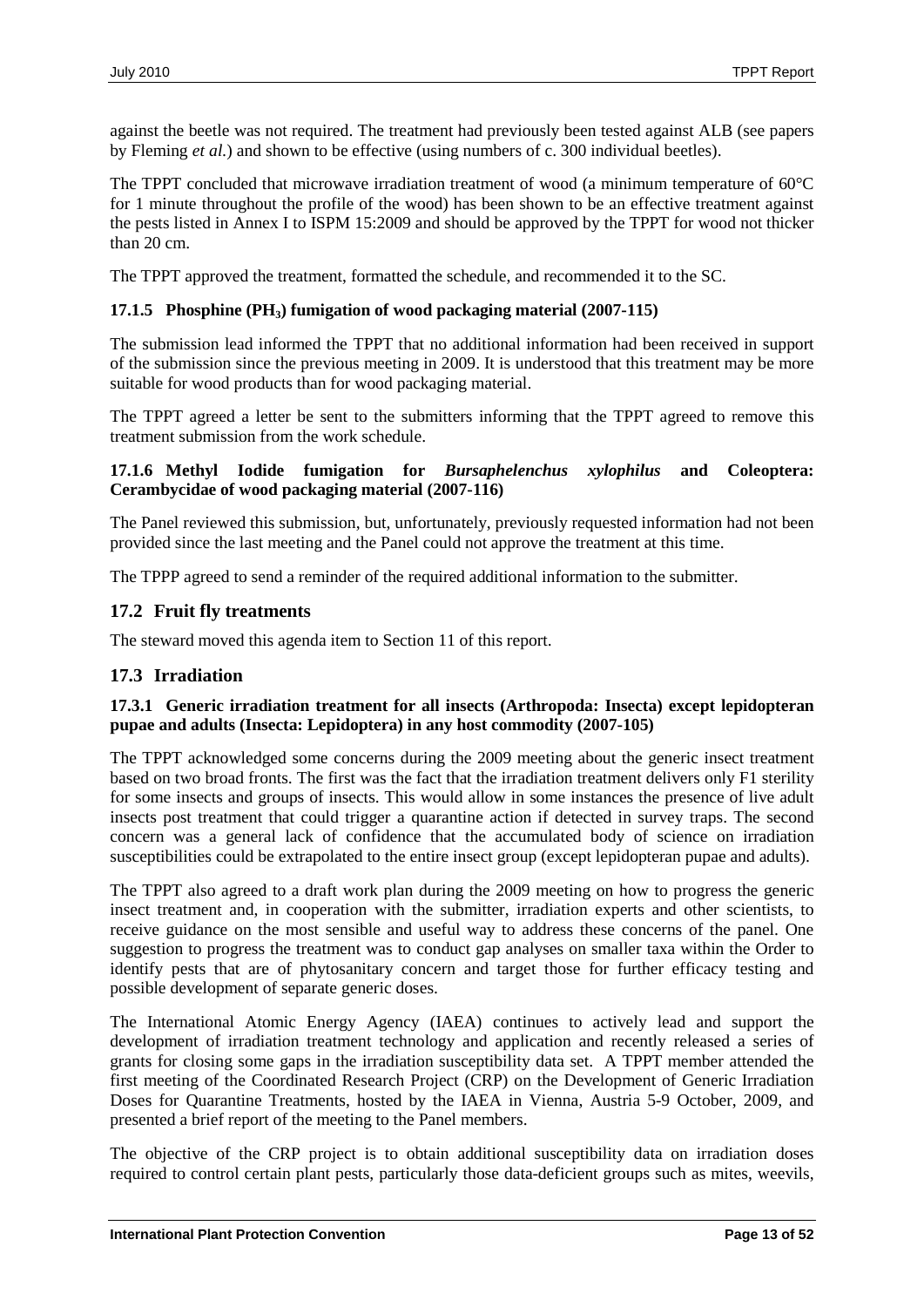leaf miners, whiteflies and mealy bugs. The project also aims to develop generic treatments for some of these taxonomic groups as well as to develop guidelines and protocols for the use of irradiation as a phytosanitary option. Part of the rationale for establishing this particular CRP is aimed at facilitating the adoption of additional irradiation treatments as Annexes to ISPM 28:2007, and for addressing some of the concerns outlined by the TPPT and the objections of certain IPPC Member States regarding a generic irradiation treatment for insects.

The TPPT agreed results from the CRP project could add credence to the concept and validity of a generic irradiation treatment for insects and may impact future revisions of the treatment submission as it stands.

# <span id="page-13-0"></span>**18. Treatments submitted in response to the 2009 and 2010 call for heat treatments and cold treatments for fruit flies**

Fifteen new fruit fly treatments were received from the calls in 2009 and 2010

# <span id="page-13-1"></span>**18.1 Fruit fly treatments using heat**

Seven heat treatments were reviewed, 1 was eliminated, and 2 were tabled until the next meeting pending more review of the supporting data.

# **18.1.1 Heat treatment for** *Bactrocera cucumis* **on** *Cucurbita pepo* **(2010-106)**

The submission lead for this treatment introduced the submission. Eggs of *Bactrocera cucumis* were determined to be the most tolerant stage to heat in this species. There were some concerns that while very large numbers (>178K) of eggs were tested in Corcoran et al. (1993), it was not possible to calculate the actual ED as the authors did not report on the control mortalities. However, the Panel agreed that the results were probably >Probit 9 as stated. A more recent paper (Hall et al. 2007) was not supplied with the submission, and the Panel considered that it was necessary to review this additional evidence. The authors reported a single survivor with arrested development resulted from the treatment but the TPPT felt that it should be considered as a survivor.

The TPPT agreed the submission could not be approved and a letter will be sent to the submitters requesting additional information on the laboratory method of genotypic infusion of wild type flies and the two referenced papers.

### **18.1.2 Vapour heat treatment for** *Ceratitis capitata* **on** *Mangifera indica* **(2010-106) (Previously 2009-TPPT-102)**

The submission lead for this treatment presented this vapour heat treatment of 46.5ºC for 10 minutes at >95% relative humidity for Mediterranean fruit fly in mangos of the Kensington variety. The original work by Heather *et al.* (1997) showed that >Probit 9 security could be delivered by a treatment of 46.5°C for 10 minutes. Because there was a survivor from about 200,000 treated insects and because of concerns on the part of the importer (Japan) about increased phytosanitary risk, the treatment schedule was arbitrarily increased to 47°C for 15 minutes. Nonetheless, the Panel considered there was merit in using the 10 minute, 46.5° C treatment from the point of view of product quality because potential damage has been demonstrated at 47° C for 20 minutes (see Jacobi et al., 2001 (2009\_TPPT\_Jul\_10)).

The Panel agreed that the treatment could not be approved at this time and that a letter would be sent to the submitter requesting specific information on how mortality was determined in the experiments including the numbers of fruits infested in both controls and treatments together with the numbers of surviving pupae from the controls.

### **18.1.3 Vapour heat treatment for** *Bactrocera tryoni* **on** *Mangifera indica* **(2010-107) (Previously 2009-TPPT-103)**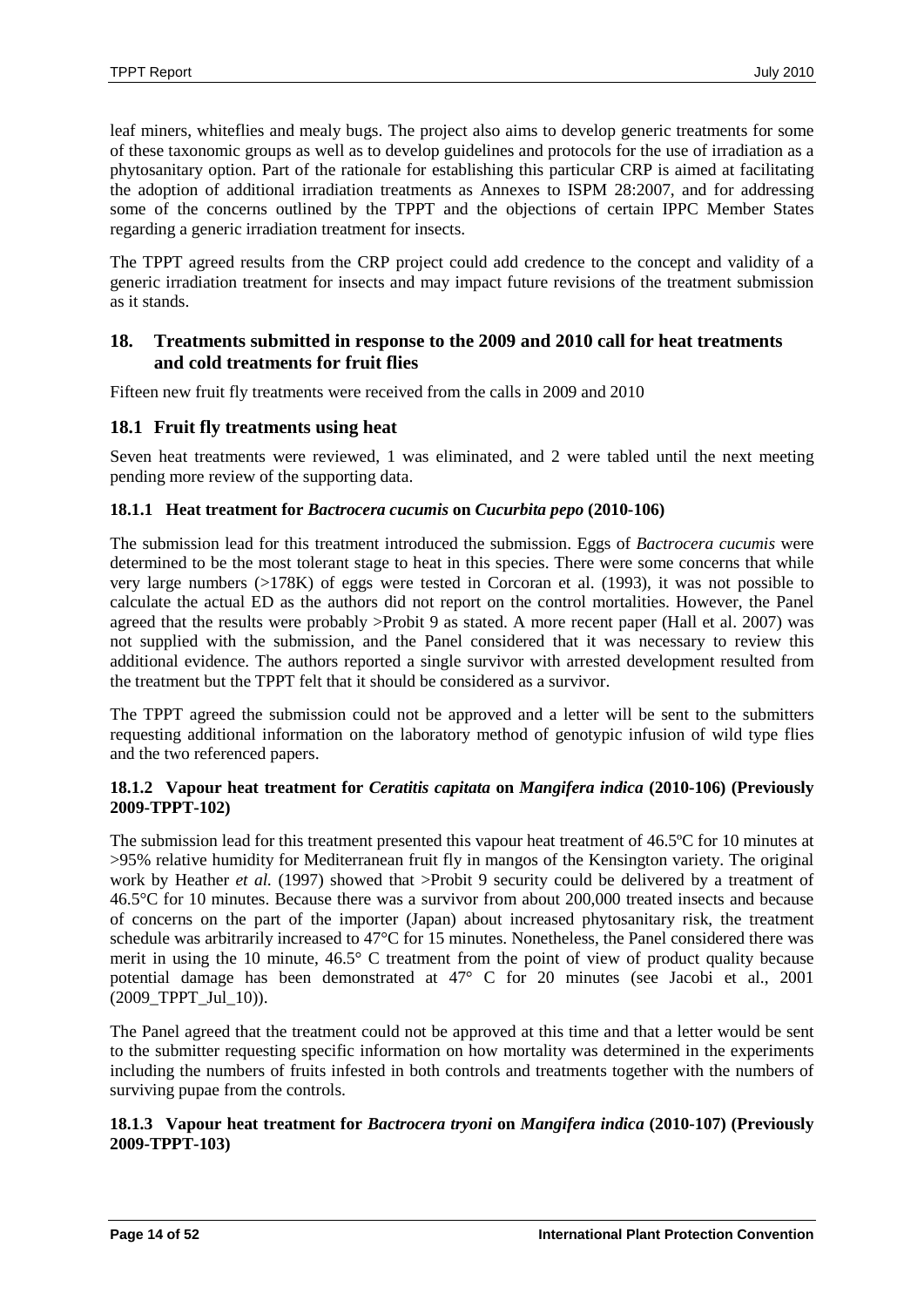The submission lead for this treatment presented this vapour heat treatment of 46.5C for 10 minutes at >95% relative humidity for Queensland fruit fly in four different mango varieties. The TPPT agreed that this treatment could be combined with the previous one (2010-106/2009-TPPT-102) to produce two schedules, one for each fruit fly species, for all mango varieties. This was done for several reasons: 1) the original research showed the treatment provided >Probit 9 efficacy and, 2) additional research data (Corcoran et al., 2000 (2009-TPPT-Jul-14)) (Table 1) comparing the lethal temperatures (LT99) for four other mango varieties (R2E2, Kent, Palmer, Keitt) with that of Kensington showed that the Kensington variety was the most tolerant of the five varieties tested.

The TPPT agreed that it could not approve the treatment at this time and that a letter would be sent to the submitter requesting specific information on how mortality was determined in the experiments including the numbers of fruits infested in both controls and treatments together with the numbers of surviving pupae from the controls.

#### **18.1.4 Vapour heat treatment for** *Bactrocera tryoni* **on** *Lycopersicon esculentum* **(2009-104)**

The Panel discussed the issue of whether this treatment could be used against other tomato varieties and agreed a letter should be sent to the submitter requesting information on 1) whether the results for one variety (Flora Dade) could be extrapolated to other varieties and 2) whether the researchers visually inspected the fruits for live larvae and pupae.

### **18.1.5 High temperature forced air treatment for selected fruit fly species (Diptera: Tephritidae) on fruit (2009-105)**

This treatment for selected fruit fly species (Diptera: Tephritidae) is used as a generic treatment against Tephritid fruit flies in fruit harvested for commercial consumption in New Zealand. The treatment was supported by a large number of research documents. However, there were too few studies that could be compared directly to determine relative susceptibilities to the treatment among members of the Tephritidae family. The supporting documents included susceptibility studies of 11 different tephritids but the TPPT found it very difficult to determine from the studies which of the tested species was the most tolerant to the treatment. In the limited direct comparative studies, there is some evidence that *Bactrocera melanotus* may be the most tolerant (Waddell *et al.* 1997) but there was insufficient information to conclude definitively.

The Panel discussed the concept of a generic heat treatment and considered that there were similarities among other measures (wood packaging material treatments, generic irradiation treatments, etc.) in terms of finding the most tolerant species and using this as a model against which to test other fruit flies. However, there was difficulty in extrapolating the research data across all taxa within Tephritidae.

The Panel also discussed the appropriateness of using hot water dips for determining the most tolerant life stage and fruit fly species rather than using actual vapour heat equipment. One member commented that heat is heat and the method by which it is delivered is irrelevant to determining innate pest susceptibilities to it. He further commented that hot water dips is a laboratory technique that is generally accepted by the scientific community and has been widely used around the world.

The TPPT was unsure of the validity of extrapolating and interpolating one treatment schedule from a range of variable treatment schedules that were developed with different variables. Consequently, the Panel felt that the treatment could not be approved at this time but the TPPT agreed to further consider the validity of a generic heat treatment and continue to discuss the issues surrounding the concept.

The TPPT agreed that a letter be sent to the submitter requesting additional information.

### **18.1.6 Heat treatment for Cook Island fruit fly and Pacific fruit fly in Waimanalo papaya in the Cook Islands (2009-TPPT-106)**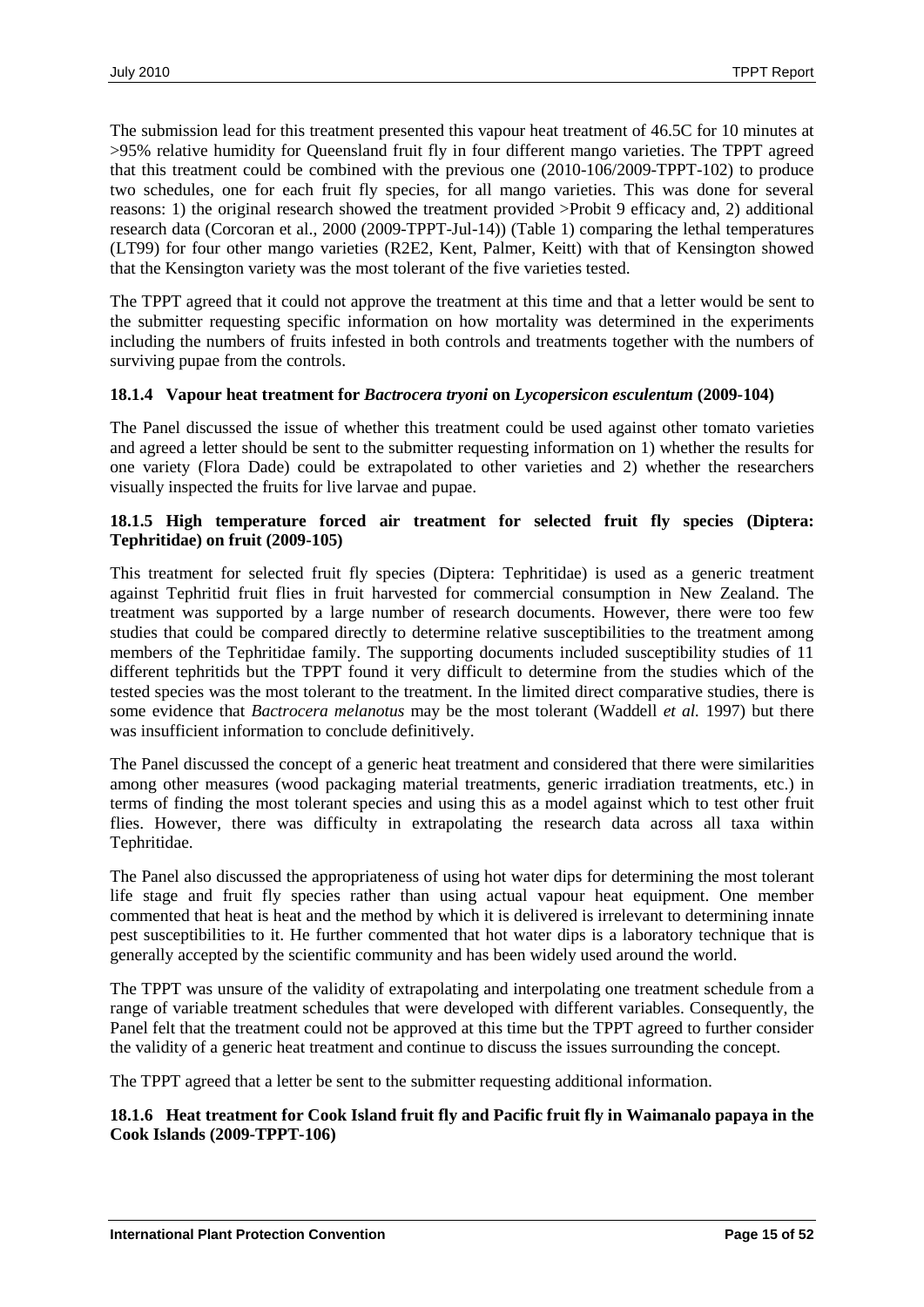The TPPT agreed that this submission could be included in the above generic treatment (see 18.1.5, 2009-105). Accordingly, the Panel did not approve the treatment as stand-alone and was closed.

### **18.1.7 Thermal conditioning in** *Bactrocera tryoni* **eggs (Diptera:Tephritidae) following hot water immersion (2009-107)**

This was not a proper submission but rather a single research paper which showed that thermal conditioning of fruit fly eggs can occur at specific temperatures prior to heat treatment (Waddell et al 2000 (2009-TPPT-Jul-61)). The Panel agreed that this was significant scientific information and such an effect should be considered relative to other submissions. The TPPT agreed that the information would be included in a list of factors of importance to heat treatments in a heat treatment guidance document that will be produced by the TPPT. The TPPT closed this submission.

# **18.1.8 Vapour heat treatment for** *Mangifera indica* **var. Manila Super (2009-108)**

The TPPT agreed there was insufficient information presented to support this treatment. Supporting data, including the methods used in experimental protocols, and the source of all efficacy data were not provided for this treatment submission. Therefore, the TPPT agreed to write a letter to the submitter requesting all supporting data for the treatment.

### **18.1.9 Vapour heat treatment for** *Carica papaya* **var. Solo (2009-109)**

The TPPT agreed there was insufficient information presented to support this treatment. The submission is based on unpublished reports that were not provided, so it was not possible to verify the treatment. The data are believed to be available as the treatment has been approved by a trading partner and commodities have been exported from the Philippines under this treatment regime. The TPPT agreed that a letter be sent to the submitter requesting the supporting documents.

### **18.1.10 Vapour heat treatment for fruit flies on** *Mangifera indica* **(2009-110)**

The TPPT understood that this treatment has been approved by a trading partner and that trade under this treatment regime has occurred. However, the treatment submission lacked the original unpublished research reports on which it was based. Furthermore, the ED value has not been supplied, although it was possible to calculate it for one species. The TPPT agreed that a letter be sent to the submitter requesting the full data package accompany the submission.

# <span id="page-15-0"></span>**18.2 Fruit fly treatments using cold**

Three cold treatments were reviewed in depth and two were duplicates of treatments already approved or on the work plan.

### **18.2.1 Cold treatment for** *Ceratitis capitata* **on** *Citrus paradisi* **(2010-101)**

This treatment submission was for a cold treatment of 0.5ºC at 90% RH for 12-13 days. The submitter did not provide the referenced reports so it was not possible for the Panel to verify validity of treatment parameters. The Panel had questions about the requirement for 90% RH during the treatment, the variable number of days in the schedule (12 to 13), and the level of efficacy and how that statistic was calculated.

The TPPT agreed the treatment could not be approved at this time and a letter will be sent to the submitter requesting clarification of the above points and the original referenced reports supporting the treatment.

### **18.2.2 Cold treatment for** *Ceratitis capitata* **on** *Citrus reticulata* **and their hybrids (2010-102)**

This submission was based on work presented in a paper by E. Santaballa, R. Laborda, M. Cerdá (Bol. San. Veg. Plagas 35, 2009). The submission lead for this treatment relayed that the treatment (16 days at 2°C or below) showed quantifiable efficacy (ED 99.9906) with no survivors resulting from three trials totalling 31,988 insects treated on *Clementina* mandarin oranges. This treatment is two days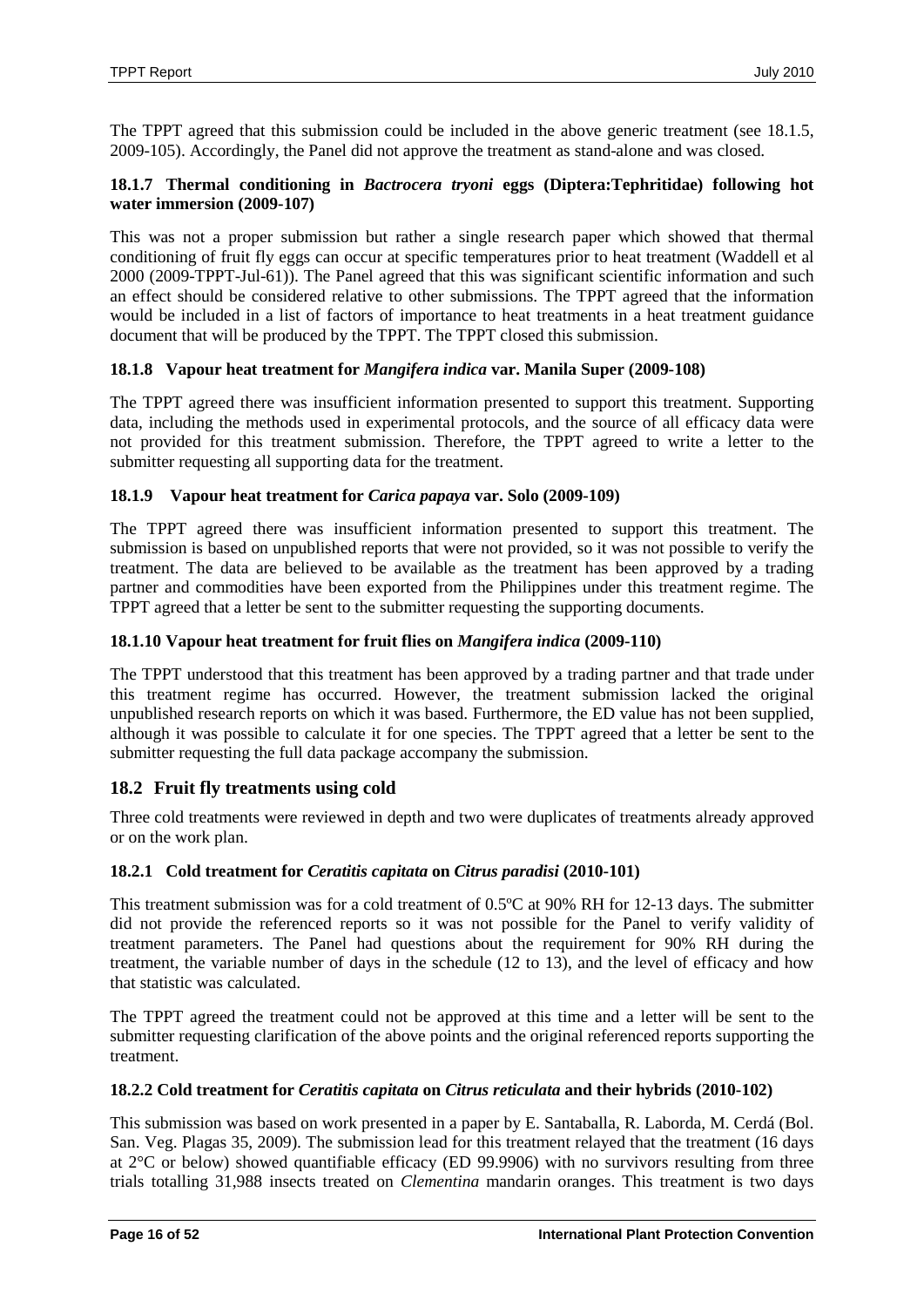shorter in duration than the current draft schedule for this species (*Cold treatment for* Ceratitis capitata *on* Citrus reticulata *and* C. reticulata *x* C. sinensis, 2007-206B).

There was some discussion concerning whether artificial diets and the rates of introduction of wild type insects (i.e. the infusion of new genomes) could have played a role in explaining this variability in fruit fly populations geographically separated. One member considered that diets were more important and also pointed out that the data applied only to the Clementine variety of mandarin. The Panel agreed that clarification was needed of which variety of mandarin was used in the experiments. The schedule refers to *Clementina* but one member felt that *Clementina* is a brand name rather than a variety. The submitter included hybrids of *C. reticulata* in the treatment schedule but there was no mention of hybrids in the supporting research paper and the Panel was not confident that the treatment could be extrapolated across all *C. reticulata* hybrids.

The Panel analyzed the method by which the researchers (Santaballa *et al.* 2009 (2010\_TPPT\_Jul\_66)) estimated mortality relative to the control in the large scale trials. The researchers identified that these trials used much smaller control fruits (about 30% the size of treated fruits) to estimate the number of insects in the treated fruits. Although the number is estimated, the inherent error associated with the estimate was not given in the paper. This precludes accurate calculation of the confidence limits associated with the ED value and when this error is factored into the calculation, the reported ED 99.9906 will be reduced.

The Panel also discussed the effective measure of mortality used in the experiment. Santaballa *et al.* (2009) used prevention of live pupae as the end point for mortality. For example, 12,812 pupae emerged from 882 control fruits while no pupae emerged from 2,202 treated fruits (containing an estimated 31,988 flies). The assumption is made that the lack of appearance of live pupae in effect equates to the larval instars being dead.

The TPPT concluded the treatment could not be approved at this time but agreed a letter be sent to the submitter requesting clarification of the variety of mandarin tested and the revision of the ED based on the error associated with estimating the number of treated fruit flies.

### **18.2.3 Cold treatment for** *Ceratitis capitata* **on** *Citrus sinensis* **(2010-103)**

A Panel reviewer introduced this submission (2ºC or below for 16 days against *C. capitata* in *C. sinensis*). There were questions concerning treatment duration in one replicate that showed a duration >16 days). This finding necessitated recommending that the treatment be amended to 17 days.

The submitter reported the treatment efficacy level in the large scale trials to be ED>99.9968. The large scale trials showed a total of 73,368 fruit flies treated with no survivors, a figure that equates to ED99.9959 at the 95%CL. Although stated that there were no 'practical' differences between the different varieties (P<0.05), no analysis of the differences had been presented to substantiate this statement.

The TPPT concluded that the treatment could not be approved at this time and agreed a letter be sent to the submitter requesting specific information regarding the replicate that showed duration longer than the stated treatment time and a revision of the ED based on the error associated with estimating rather than counting directly the number of treated fruit flies in the large scale trials.

### **18.2.4 Cold treatment for** *Ceratitis capitata* **on** *Citrus sinensis* **and** *C. reticulata* **(2010-104)**

This treatment submission, at 2ºC or below for 18 days, is a combination of the two previous submissions 2010-102 (see Section 18.2.2 of this report) and 2010-103 (see Section 18.2.3 of this report), with all three submitted by the same country. The TPPT did not understand why the combination treatment was submitted along with the individual treatments.

The TPPT did not review this treatment submission in detail because it is a duplicate of work already on the TPPT work plan (2007-212 and 2007-206A). The Panel questioned why the submitters had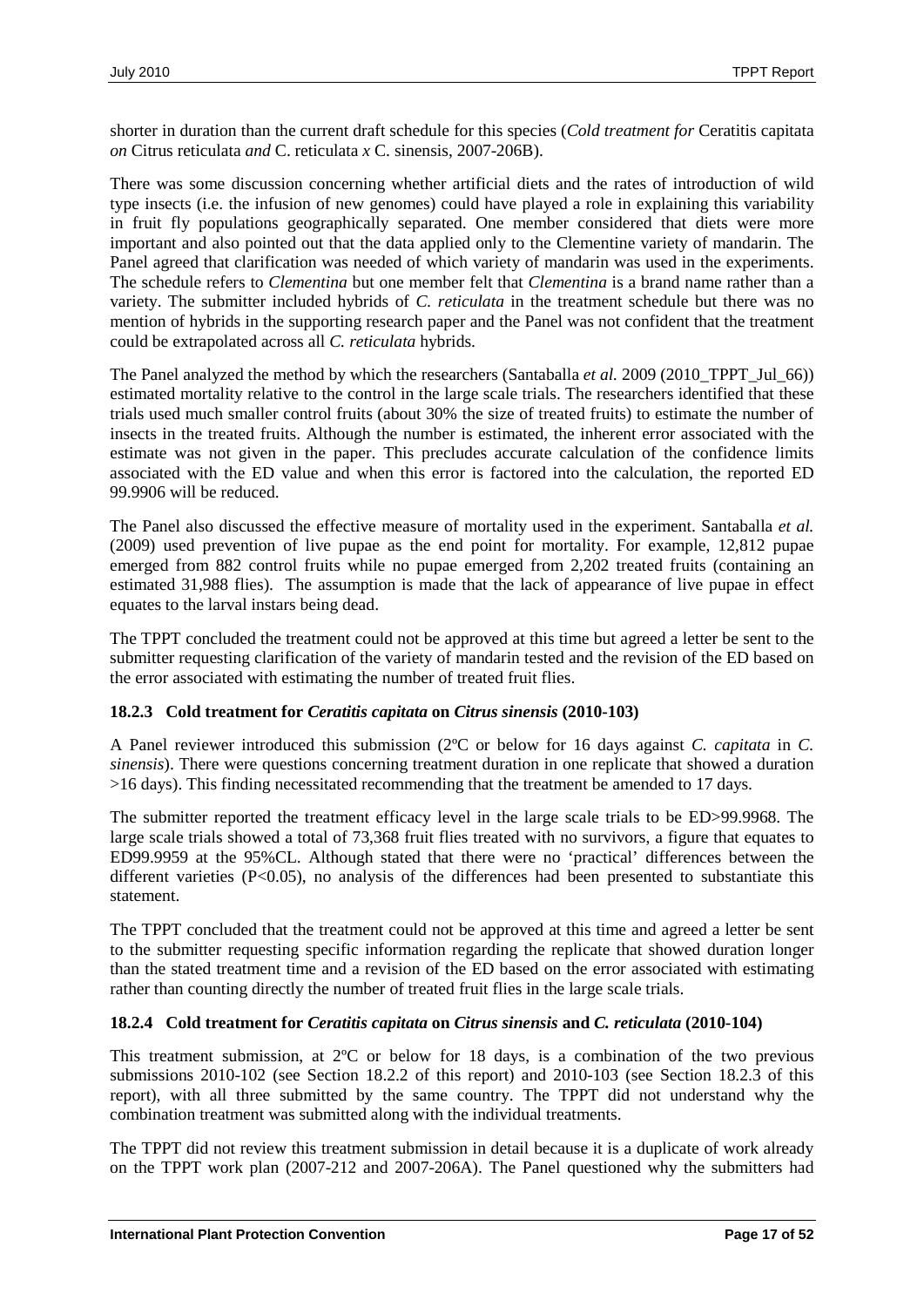chosen an 18-day schedule (possibly as a combined schedule for all fruits) as opposed to a 16-day treatment (see Sections 18.2.2 and 18.2.3 of this report).

The TPPT agreed a letter be sent to the submitter informing them of the Panel decision.

### **18.2.5 Cold disinfestation of Australian mandarins against Queensland fruit fly (2010-105)**

The TPPT did not review this submission in detail because a current draft schedule exists for this treatment (*Cold treatment for* Bactrocera tryoni *on* Citrus reticulata *and* C. reticulata *x* C. sinensis, 2007-206F).

The TPPT agreed a letter be sent to the submitter informing them of the Panel decision.

### <span id="page-17-0"></span>**19. TPPT Topics and Priorities for 2010-2011**

The TPPT reviewed its topics and priorities for the next year, anticipating that the SC might not meet next year in view of budgetary restraints.

### <span id="page-17-1"></span>**19.1 Review TPPT topics and priorities and continued need for the work**

The Panel drafted its 2010 topics and priorities based on new tasks identified in the current meeting and any on-going items (see Appendix 4 to this report). Work includes the following:

- draft summary reports of the TPPT evaluations of each treatment for inclusion in the letter to be sent by the Secretariat to the submitters.
- produce various guidance documents about treatments (such as heat treatments and treatments for soil and growing media) for use by treatment submitters.
- consult and collaborate with other Panels (TPFF and TPFQ) on a number of issues including the use of historical data for determining treatment efficacy, choice of appropriate surrogates for phytosanitary treatment development, and calculation of CT products.
- draft TPPT responses to country comments on fruit fly cold treatments (e.g. based on what was discussed and decided during the meeting).
- review new treatments submitted in response to a call
- follow through on reviews of treatments awaiting receipt of new experimental evidence for support

### <span id="page-17-2"></span>**19.2 Develop a medium term plan of work**

The TPPT considered that there would be a continued need for its existence based on the dynamic nature of phytosanitary treatment development and produced a medium term plan of four to five years of work (see Appendix 9 to this report).

### <span id="page-17-3"></span>**20. Other topics from the TPPT specification**

# <span id="page-17-4"></span>**20.1 Provide advice to the SC on subjects, topics and priorities for technical standard development relating to phytosanitary treatments and identify areas where further research on treatments is needed.**

#### **Call for treatments for soil and growing media**

The Panel considered a call for treatments for soil and growing media. There was some discussion as to whether this is premature in view of the fact that many countries do not allow entry of soil and growing media. Further, considering possible budget limitations, the Panel may not meet again for two years. Nonetheless, it was agreed that guidance is needed in this area and the Panel concluded that it should produce a discussion document on the requirements and criteria for evaluation of such treatments.

#### **The SC is invited to:**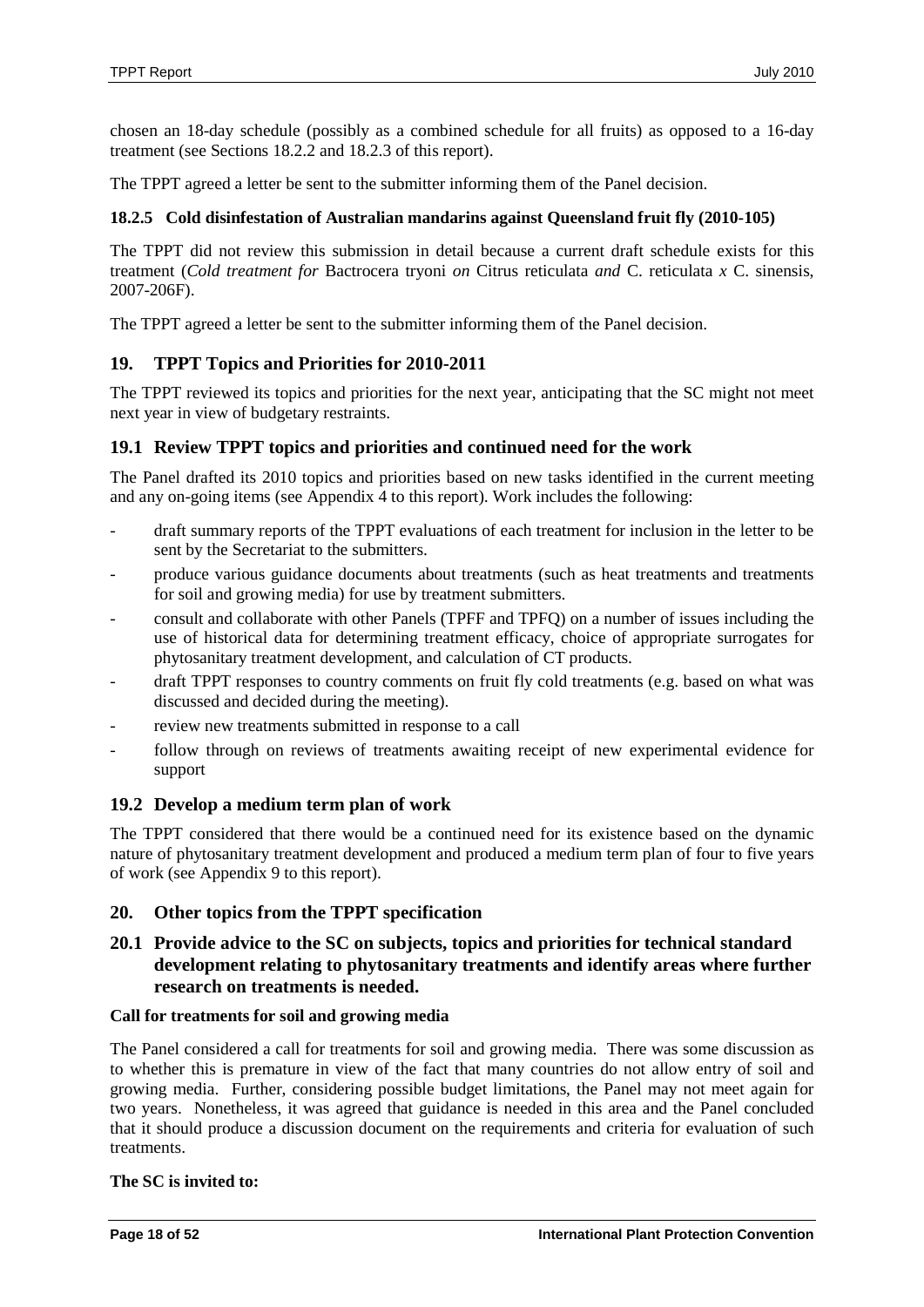- 1. *Advise* the TPPT on how the revision of the membership will be handled because the end of the five-year term for members is in 2013.
- 2. *Note* the tracking log and its potential value to NPPOs.
- 3. *Note* the work done on surrogate/substitute species
- 4. *Note* that the documents on calculation of the CT value will be sent to the TPFQ. The TPPT will work with the TPFQ on fumigation and resolving the open ended guideline for the methyl bromide fumigation schedule in ISPM 15:2009 Annex 1 that allows for extending the 24h exposure period well beyond the treatment schedule.
- 5. *Note* the discussion on use of historical information to validate efficacy of treatments (Annex) and the request that the report will be made available to TPFF and TPFQ. Note also that the TPPT will request that the TPFF produce a practical example of a data set of historical use information for consideration at the next meeting of the TPPT.
- 6. *Review* the revised draft irradiation treatments for *Cylas formicarius elegantulus* and *Euscepes postfasciatus* and recommend the treatments to the CPM for adoption.
- 7. *Approve* for member consultation two wood packaging material treatments for inclusion in ISPM 15:2009 [*Sulfuryl fluoride fumigation of wood packaging material* and *Heat treatment of wood packaging material* (via microwave)] and the Vapour heat treatment of *Cucumis melo* var. reticulata for *Bactrocera cucurbitae*.
- 8. *Note* that the SC will be asked to approve TPPT responses to member comments on fruit fly cold treatments and the revised draft treatments for CPM by email.
- 9. *Note* the progress made with the evaluation of heat treatments.
- 10. *Note* that the TPPT intends to produce a discussion document on guidance for submitters for treatments for soil and growing medium associated with plants and a call for such treatments is proposed after the 2011 TPPT meeting.
- 11. *Note* that the TPPT will develop guidance material for NPPOs on the application of treatments for fruit fly cold, heat via forced air, vapour heat, and hot water for consideration at the next TPPT meeting.
- 12. *Note* the work programme and the medium term plan (Annexes 4 and 5 in this report).
- 13. *Note* that the TPPT will produce a document on the criteria that have been used to evaluate treatments.
- 14. *Note* that there will be a call for treatments for fruit flies (*Modified atmospheres as a treatment for fruit flies*).
- 15. *Note* that the Secretariat will send letters to treatment submitters requesting additional information with a due date of 1 February 2011
- 16. *Note* that treatment submissions where there haw been no response from letters sent the submitter in 2009 will be deleted if there is no response to a final registered letter which will be sent by the Secretariat during 2010.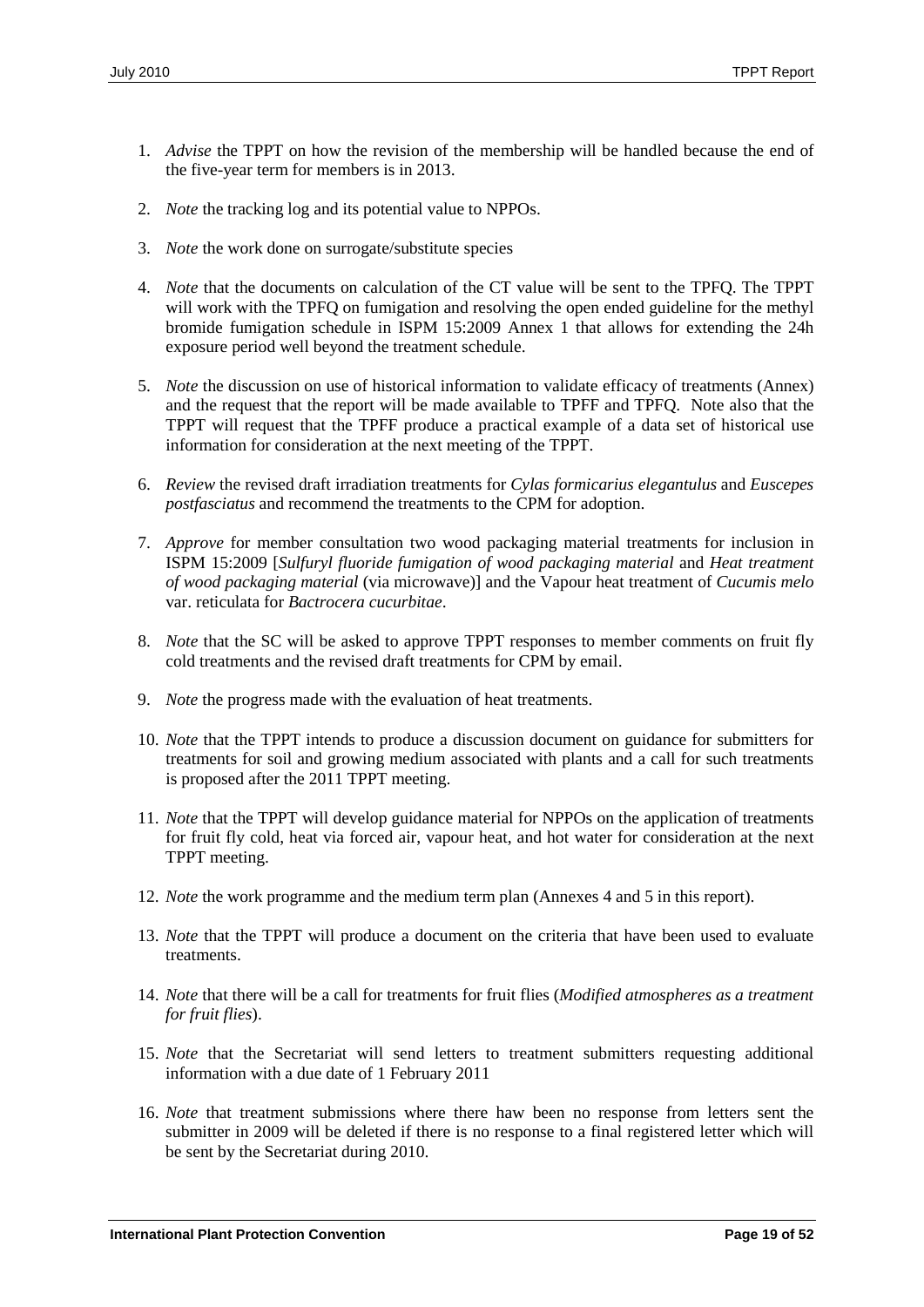- 17. *Note* the TPPT closed five submissions that did not receive responses from the submitters from letters sent in Spring 2010, although two of these may need to be reconsidered in light of decisions on fruit fly cold treatments if information is provided by the submitter.
- 18. *Note* the TPPT closed three submissions that were either not a treatment (a laboratory procedure) or were duplicate submissions.
- 19. *Thank* the Government of Japan for hosting and partially funding the 2010 meeting.

### <span id="page-19-0"></span>**21. Date and location of next meeting**

Mr Sakamura announced that Japan MAFF would host the 2011 meeting of the TPPT but the specific city and the exact dates would be set at a later time.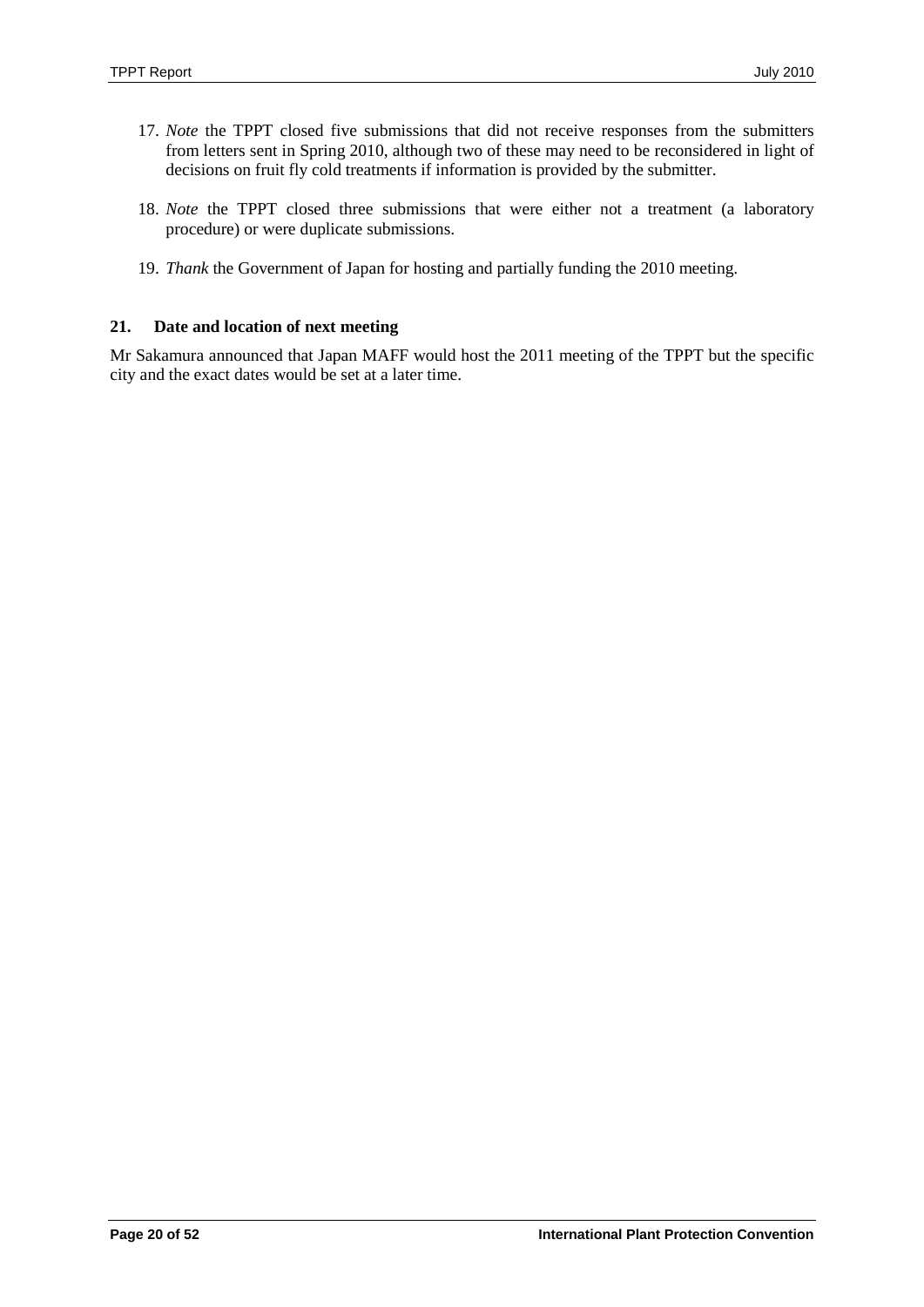# <span id="page-20-0"></span>**APPENDIX 1: Agenda**

# **Report of the meeting of the Technical Panel on Phytosanitary Treatments 26-30 July 2010 Kyoto, Japan**

### **Agenda**

Note: The order of priority recommended by the SC is ISPM-15 > fruit fly CTs > fruit fly HTs > IR

|                | <b>Agenda Item</b>                                                                                                                                  | <b>Document Number</b> | <b>Presenter</b>    |
|----------------|-----------------------------------------------------------------------------------------------------------------------------------------------------|------------------------|---------------------|
| 1              | Welcome and opening of the meeting                                                                                                                  |                        | L Zettler           |
| 2              | Meeting Information                                                                                                                                 |                        | <b>Host Country</b> |
|                | 2.1 Agenda                                                                                                                                          | 2010_TPPT_Jul_01       |                     |
|                | 2.2 Documents List                                                                                                                                  | 2010_TPPT_Jul_02       |                     |
|                | 2.3 Participants List                                                                                                                               | 2010_TPPT_Jul_03       |                     |
|                | 2.4 Local Information                                                                                                                               | 2010_TPPT_Jul_04       |                     |
| 3              | Meeting logistics and arrangements                                                                                                                  |                        | <b>Host Country</b> |
| 4              | Review and adoption of agenda                                                                                                                       | 2010_TPPT_Jul_01       | L Zettler           |
| 5              | Introductions                                                                                                                                       |                        | L Zettler           |
| 6              | Roles                                                                                                                                               |                        | L Zettler           |
|                | 6.1 IPPC Secretariat                                                                                                                                |                        |                     |
|                | 6.2 Steward                                                                                                                                         |                        |                     |
|                | 6.3 Host                                                                                                                                            |                        |                     |
|                | 6.4 Rapporteur                                                                                                                                      |                        |                     |
|                | 6.5 Chair                                                                                                                                           |                        |                     |
| $\overline{7}$ | Selection of Chair                                                                                                                                  |                        | L Zettler           |
| 8              | Review of the last meeting of the TPPT                                                                                                              | 2010_TPPT_Jul_85       | J Chard             |
| 9              | Update on CPM and other relevant bodies                                                                                                             | 2010_TPPT_Jul_80       | J Chard             |
|                |                                                                                                                                                     | 2010_TPPT_Jul_91       |                     |
|                | 9.1 Agree on TPPT response to member                                                                                                                | 2010_TPPT_Jul_77       | J Chard             |
|                | comments on fruit fly cold treatments in order<br>to resolve major issues (SC Nov 09)                                                               | 2010 TPPT Jul 78       |                     |
|                | 9.2 Provide wording for SC on 2 irradiation<br>treatments not adopted at CPM (for Cylas<br>formicarius and Euscepes postfasciatus) (SC<br>April 10) |                        | J Chard             |
|                | 9.3 Consider work programme and medium<br>term plan (SC April 10) (cover fully at agenda<br>19?)                                                    |                        | J Chard             |
|                | 9.4 Specification TP No. 3 for the TPPT                                                                                                             | 2010_TPPT_Jul_81       | J Chard             |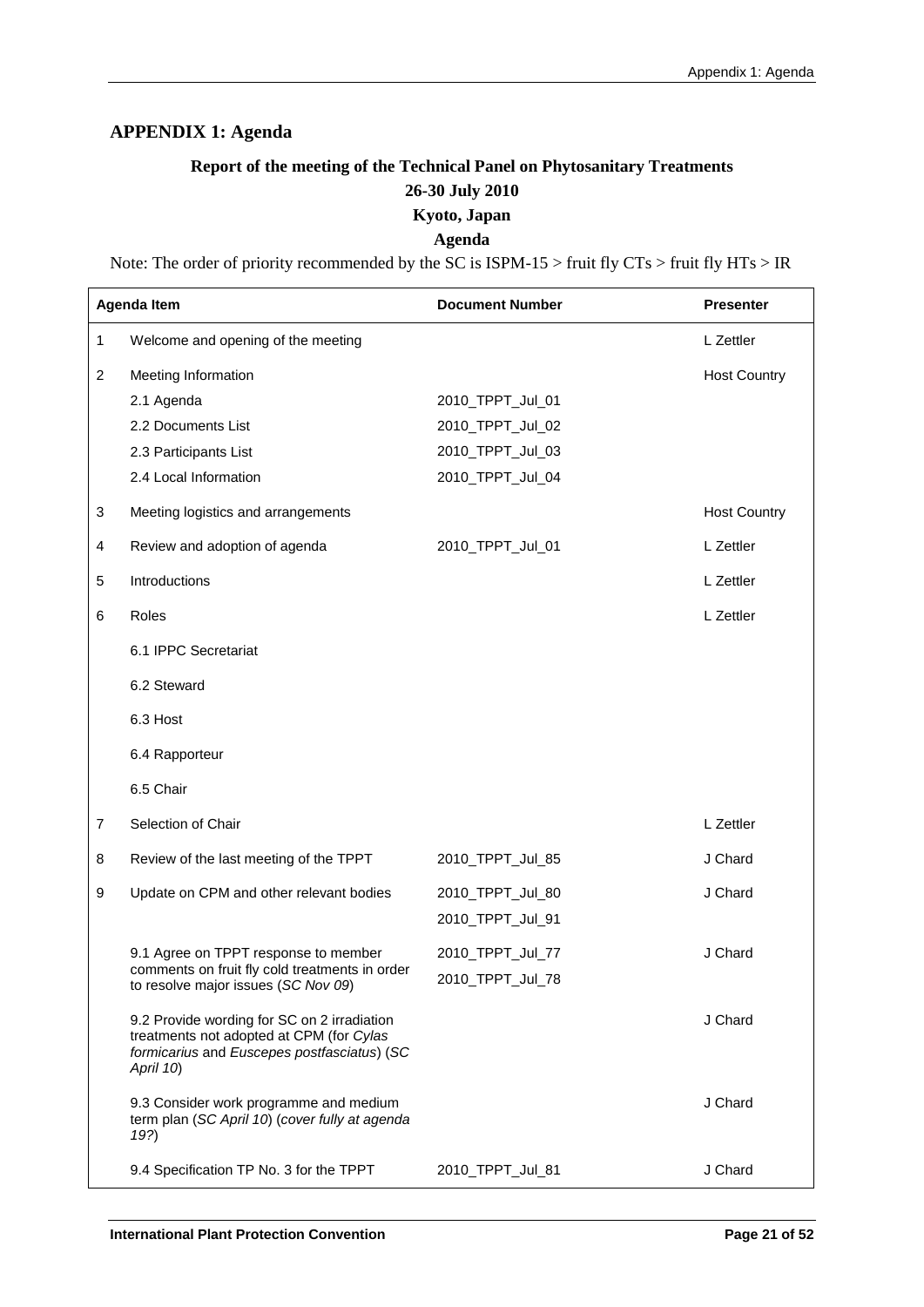|    | <b>Agenda Item</b>                                                                                                                            | <b>Document Number</b>                                                                           | <b>Presenter</b> |
|----|-----------------------------------------------------------------------------------------------------------------------------------------------|--------------------------------------------------------------------------------------------------|------------------|
| 10 | Issues arising from relevant bodies                                                                                                           |                                                                                                  | J Chard          |
| 11 | Update on progress with treatments approved<br>at previous meetings of TPPT                                                                   |                                                                                                  | L Zettler        |
|    | 11.1 Vapor Heat Treatment of Cucumis melo<br>var. reticulatus (Fresh Netted Melon Fruit) for<br>Bactrocera cucurbitae (melon fly) (2006-TPPT- | 2009_TPPT_33_(2006-TPPT-Dec-110)-<br><b>Submission Form</b><br>2009_TPPT_38_(2006-TPPT-Dec-110)- | J Chard          |
|    | 110)                                                                                                                                          | <b>Checklist Revised</b>                                                                         |                  |
|    |                                                                                                                                               | 2010_TPPT_Jul_98                                                                                 |                  |
|    |                                                                                                                                               | 2010_TPPT_Jul_99                                                                                 |                  |
| 12 | <b>Review of Administrative Procedures</b>                                                                                                    |                                                                                                  |                  |
|    | 12.1 Procedures for the production of<br>phytosanitary treatments                                                                             |                                                                                                  | J Chard          |
|    | 12.2 Submission form                                                                                                                          |                                                                                                  | L Zettler        |
|    | 12.3 Prioritization criteria for proposed<br>phytosanitary treatments and score definitions                                                   |                                                                                                  | J Chard          |
|    | 12.4 Checklist update                                                                                                                         |                                                                                                  | M Ormsby         |
|    | 12.5 Review of membership for ensuring<br>overlap incoming and outgoing members                                                               |                                                                                                  | J Chard          |
|    | 12.6 Discussion on how to deal with formal<br>objections submitted to CPM                                                                     |                                                                                                  | J Chard          |
|    | 12.7 TPPT Tracking Log                                                                                                                        | 2010_TPPT_Jul_89                                                                                 | S Dubon          |
|    | 12.8 TPPT Submissions for Phytosanitary<br><b>Treatments Numbering and Naming</b><br><b>Convention Proposal</b>                               | 2010_TPPT_Jul_90                                                                                 | S Dubon          |
| 13 | Issues raised at 2009 TPPT meeting                                                                                                            |                                                                                                  |                  |
|    | 13.1 Develop guidelines for choosing a<br>substitute pest for next meeting                                                                    | 2010_TPPT_Jul_79                                                                                 | A Jessup         |
|    | 13.2 FAO fumigation guide (to determine how<br>useful it is and make a recommendation to the<br>next TPPT meeting)                            | 2010_TPPT_Jul_75                                                                                 | R Cannon         |
|    | 13.3 Develop paper on how to calculate CT for                                                                                                 | 2010_TPPT_Jul_67                                                                                 | MG Park          |
|    | next meeting                                                                                                                                  | 2010_TPPT_Jul_67a                                                                                | <b>MG Park</b>   |
|    |                                                                                                                                               | 2010_TPPT_Jul_92                                                                                 | A Jessup         |
|    | 13.4 Develop paper on how to use historical<br>data to provide level of efficacy for next<br>meeting                                          | 2010_TPPT_Jul_73                                                                                 | M Ormsby         |
| 14 | Overview of treatment submissions                                                                                                             | 2010_TPPT_Jul-76                                                                                 | L Zettler        |
| 15 | Consideration of additional information                                                                                                       |                                                                                                  | J Chard          |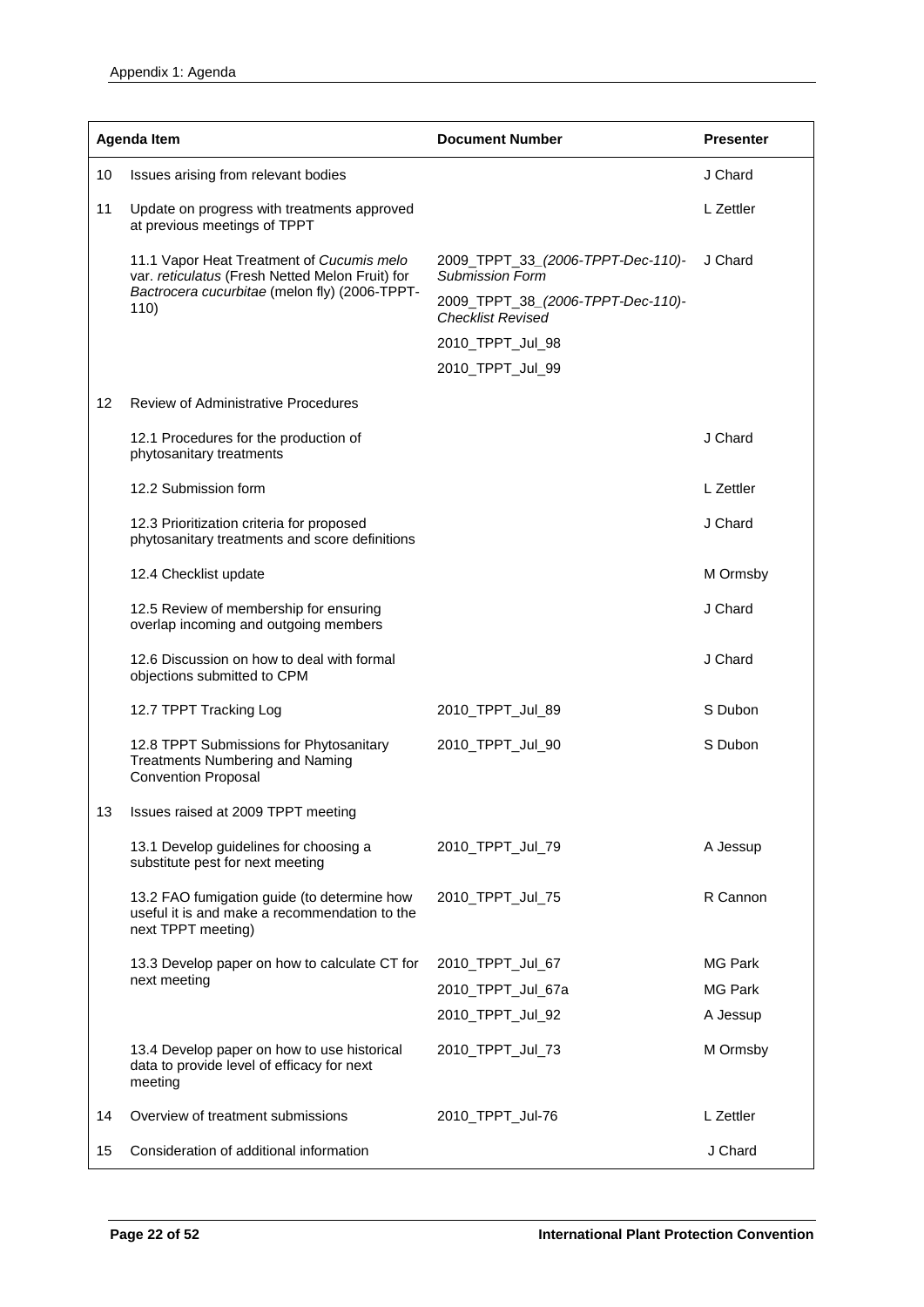|    | Agenda Item                                                                                 | <b>Document Number</b>                                                                                               | <b>Presenter</b> |
|----|---------------------------------------------------------------------------------------------|----------------------------------------------------------------------------------------------------------------------|------------------|
| 16 | DELETED from agenda (fruit fly cold<br>treatments rejected by SC, covered in 12.7)          |                                                                                                                      |                  |
| 17 | Treatments submitted in 2006 or 2007 call for<br>treatments                                 |                                                                                                                      | J Chard          |
|    | 17.1 ISPM No. 15                                                                            | 2010_TPPT_Jul_100                                                                                                    |                  |
|    | 17.1.1 Sulfuryl fluoride - eradication of pests<br>infesting wood packaging material (2007- | 2009_TPPT_07_(2007-TPPT-101)<br><b>Submission Form Revised</b>                                                       | M Ormsby         |
|    | TPPT-101)                                                                                   | 2010_TPPT_Jul_82_Checklist                                                                                           |                  |
|    |                                                                                             | 2010_TPPT_Jul_87_FinalReport                                                                                         |                  |
|    |                                                                                             | 2010_TPPT_Jul_93                                                                                                     |                  |
|    |                                                                                             | 2010_TPPT_Jul_100                                                                                                    |                  |
|    | 17.1.2 Ecotwin fumigation of solid wood<br>packaging material for Bursaphelenchus           | 2009_TPPT_10_(2007-TPPT-102)<br><b>Submission Form</b>                                                               | S Wood           |
|    | xylophilus (pine wood nematode), longhorn<br>beetles and scolytid beetles (2007-TPPT-102)   | 2010_TPPT_Jul_94                                                                                                     |                  |
|    | 17.1.3 Wood preservative for using in<br>hermetically sealed structures (2007-TPPT-         | 2009_TPPT_41_(2007-TPPT-103)<br><b>Submission Form</b>                                                               | A Jessup         |
|    | 103)                                                                                        | 2010_TPPT_Jul_83_Checklist                                                                                           |                  |
|    |                                                                                             |                                                                                                                      |                  |
|    | 17.1.4 Evaluation of microwave irradiation of<br>wood packaging material (2007-TPPT-114)    | 2009_TPPT_54_(2007-TPPT-<br>114) TPPT Summary Report annexed<br>to IPPC response letter sent to<br>submitter in 2008 | M Ormsby         |
|    |                                                                                             | 2010_TPPT_Jul_84_Checklist                                                                                           |                  |
|    |                                                                                             | 2010_TPPT_Jul_84a_Checklist Report                                                                                   |                  |
|    |                                                                                             | 2010_TPPT_Jul_100                                                                                                    |                  |
|    | 17.1.5 Phosphine treatment for invertebrates<br>in wood and wooden products (2007-TPPT-     | 2009_TPPT_39_(2007-TPPT-115)-<br><b>Checklist REVISED Phosphine</b>                                                  | W Yuejin         |
|    | 115)                                                                                        | 2009_TPPT_18_(2007-TPPT-115)-<br><b>Submission Form</b>                                                              |                  |
|    | 17.1.6 Methyl iodide treatment for wood<br>packaging (2007-TPPT-116)                        | 2009_TPPT_23_(2007-TPPT-Dec-116)-<br>Submission Form                                                                 | M Ormsby         |
|    |                                                                                             | 2009_TPPT_24_(2007-TPPT-Dec-116)-<br>Summary Report in 2008                                                          |                  |
|    |                                                                                             | 2009_TPPT_70_(2007-TPPT-Dec-116)-<br><b>Checklist Revised</b>                                                        |                  |
|    |                                                                                             | 2010_TPPT_Jul_95                                                                                                     |                  |
|    | 17.2 Fruit Fly (moved to agenda item 11)                                                    |                                                                                                                      |                  |
|    | 17.3 Irradiation                                                                            |                                                                                                                      |                  |
|    |                                                                                             |                                                                                                                      |                  |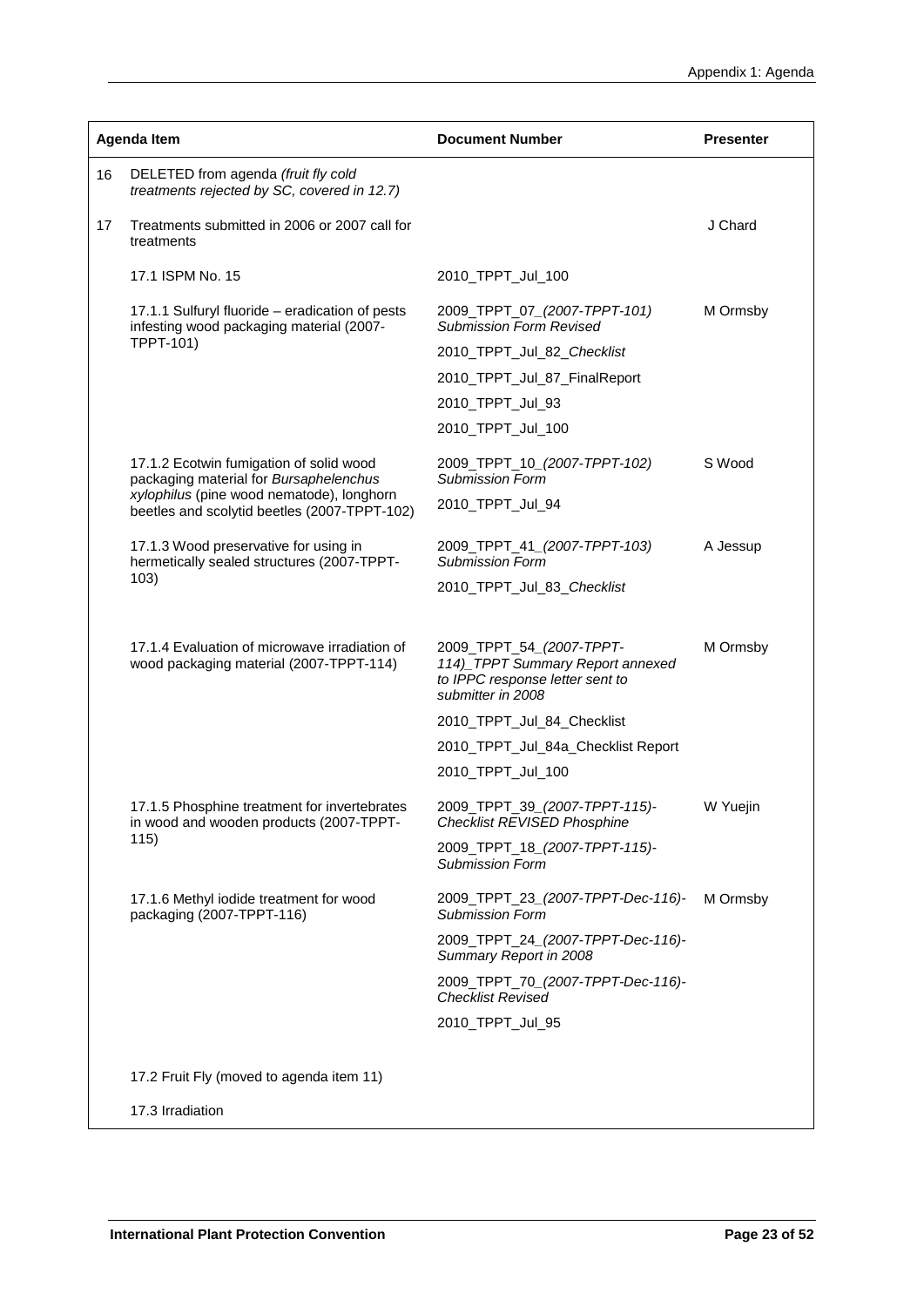|    | <b>Agenda Item</b>                                                                                                                                                   | <b>Document Number</b>                                                                                                                                                                                                                                                                                                       | <b>Presenter</b> |
|----|----------------------------------------------------------------------------------------------------------------------------------------------------------------------|------------------------------------------------------------------------------------------------------------------------------------------------------------------------------------------------------------------------------------------------------------------------------------------------------------------------------|------------------|
|    | 17.3.1 Generic treatment for insects<br>(Arthropoda:Insecta) except lepidopteran<br>pupae and adults (Insecta: Lepidoptera) in any<br>host commodity (2007-TPPT-105) | 2009_TPPT_36_(2007-TPPT-Dec-105)-<br><b>Submission Form</b>                                                                                                                                                                                                                                                                  | R Cannon         |
| 18 | Treatments submitted in response to 2009 Call                                                                                                                        |                                                                                                                                                                                                                                                                                                                              | J Chard          |
|    | 18.1 Heat treatments                                                                                                                                                 |                                                                                                                                                                                                                                                                                                                              |                  |
|    | 18.1.1 Heat treatment of zucchini for<br>Bactocera cucumis (Australia) (2009-TPPT-<br>101)                                                                           | 2010_TPPT_Jul_05<br>2010_TPPT_Jul_06<br>2010_TPPT_Jul_07                                                                                                                                                                                                                                                                     | S Wood           |
|    | 18.1.2 Hot air treatment of mangoes var<br>Kensington for Mediterranean and<br>Queensland fruit flies (Australia) (2009-TPPT-<br>102)                                | 2010_TPPT_Jul_08<br>2010_TPPT_Jul_09<br>2010_TPPT_Jul_10<br>2010_TPPT_Jul_11                                                                                                                                                                                                                                                 | S Wood           |
|    | 18.1.3 Vapour heat treatment of mango<br>varieties for Queensland fruit fly (Australia)<br>(2009-TPPT-103)                                                           | 2010_TPPT_Jul_12<br>2010_TPPT_Jul_13<br>2010_TPPT_Jul_14<br>2010_TPPT_Jul_15                                                                                                                                                                                                                                                 | M-G Park         |
|    | 18.1.4 Vapour heat treatment of tomatoes for<br>Bactrocera tryoni (Australia) (2009-TPPT-104)                                                                        | 2010_TPPT_Jul_16<br>2010_TPPT_Jul_17<br>2010_TPPT_Jul_18<br>2010_TPPT_Jul_19<br>2010_TPPT_Jul_20                                                                                                                                                                                                                             | M-G Park         |
|    | 18.1.5 High temperature forced air treatment<br>for selected fruit fly species (Diptera:<br>Tephritidae) in fruit (New Zealand) (2009-<br><b>TPPT-105)</b>           | 2010_TPPT_Jul_21<br>2010_TPPT_Jul_22<br>2010_TPPT_Jul_23<br>2010_TPPT_Jul_24<br>2010_TPPT_Jul_25<br>2010_TPPT_Jul_26<br>2010_TPPT_Jul_27<br>2010_TPPT_Jul_28<br>2010_TPPT_Jul_29<br>2010_TPPT_Jul_30<br>2010_TPPT_Jul_31<br>2010_TPPT_Jul_32<br>2010_TPPT_Jul_33<br>2010_TPPT_Jul_34<br>2010_TPPT_Jul_35<br>2010_TPPT_Jul_36 | A Jessup         |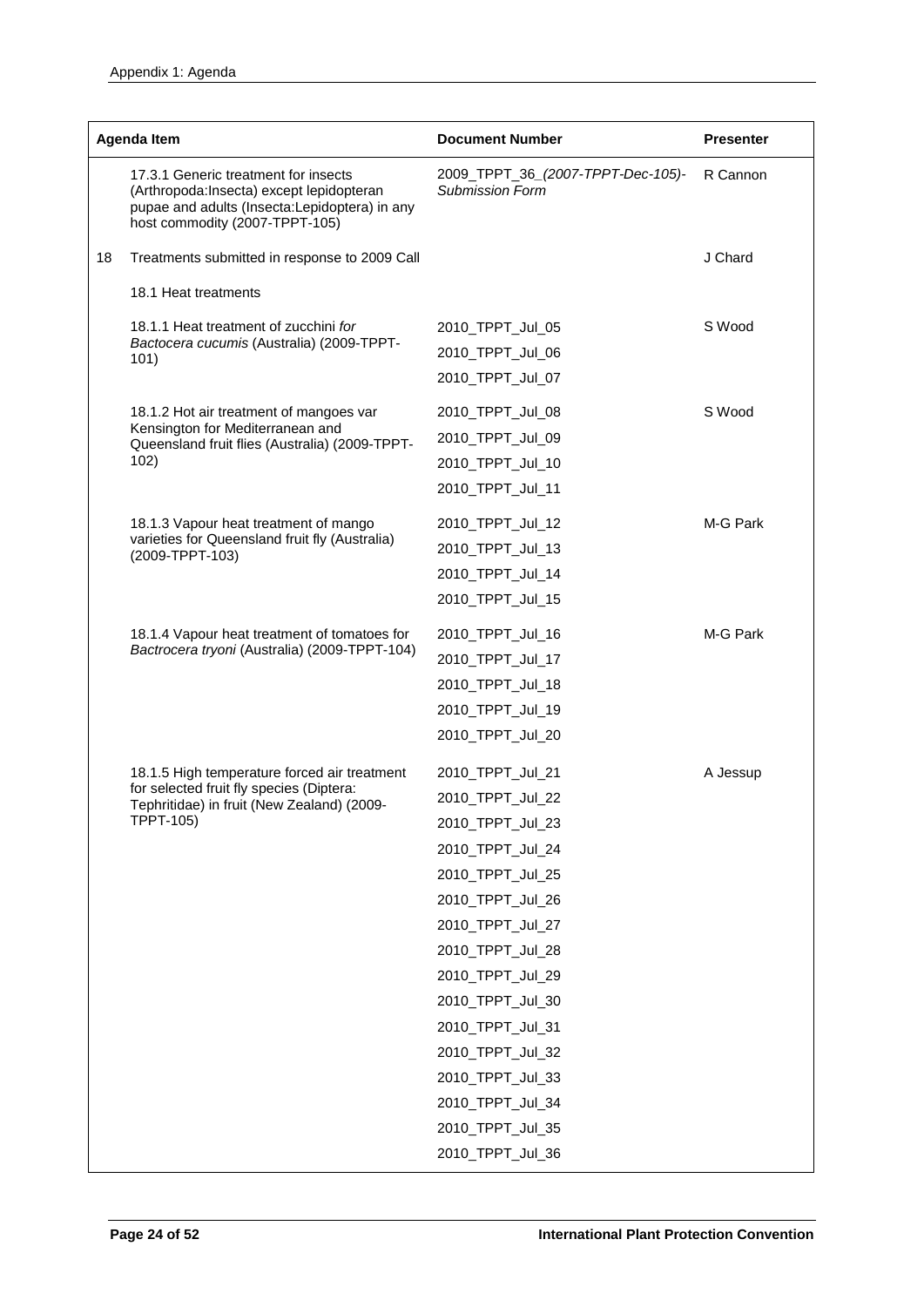| 2010_TPPT_Jul_37<br>2010_TPPT_Jul_38<br>2010_TPPT_Jul_39<br>2010_TPPT_Jul_40<br>2010_TPPT_Jul_41<br>2010_TPPT_Jul_42<br>2010_TPPT_Jul_43<br>2010_TPPT_Jul_44<br>2010_TPPT_Jul_45<br>2010_TPPT_Jul_46<br>2010_TPPT_Jul_47<br>2010_TPPT_Jul_48<br>2010_TPPT_Jul_49<br>2010_TPPT_Jul_50<br>2010_TPPT_Jul_51<br>2010_TPPT_Jul_52<br>2010_TPPT_Jul_53<br>2010_TPPT_Jul_54<br>2010_TPPT_Jul_55<br>2010_TPPT_Jul_56<br>2010_TPPT_Jul_64-Checklist<br>2010_TPPT_Jul_74<br>18.1.6 Heat treatment for Cook Island fruit fly<br>2010_TPPT_Jul_57<br>A Jessup<br>and Pacific fruit fly in Waimanalo papaya in the<br>2010_TPPT_Jul_58<br>Cook Islands (PPPO) (2009-TPPT-106)<br>2010_TPPT_Jul_59<br>2010_TPPT_Jul_65-Checklist<br>18.1.7 Thermal conditioning in Bactrocera<br>A Jessup<br>2010 TPPT Jul 60<br>tryoni eggs (Diptera: Tephritidae) following Hot<br>2010_TPPT_Jul_61<br>water immersion (PPPO) (2009-TPPT-107)<br>2010_TPPT_Jul_66-Checklist<br>M Mizobuchi<br>18.1.8 Vapor Heat Treatment for Fresh Mango<br>2010_TPPT_Jul_62<br>(Mangifera indica) var. Manila Super (Syn.<br>2010_TPPT_Jul_68<br>Carabao mango) (2009-TPPT-108)<br>A Baxter<br>18.1.9 Vapor Heat Treatment for Fresh<br>2010_TPPT_Jul_63<br>Papaya var. Solo (Carica papaya)<br>2010_TPPT_Jul_97<br>(Philippines) (2009-TPPT-109)<br>18.1.10 Vapour heat treatment against fruit<br>2010_TPPT_Jul_88-Checklist<br>R Cannon<br>flies (Oriental fruit fly Bactrocera dorsalis,<br>2006_TPPT_132-Submission Form<br>Melon fruit fly B. cucurbitae, Peach fruit fly B.<br>zonata, Guava fruit fly B. correcta and B. tau)<br>on mango (India) (2006-TPPT-132) | <b>Agenda Item</b> | <b>Document Number</b> | <b>Presenter</b> |
|---------------------------------------------------------------------------------------------------------------------------------------------------------------------------------------------------------------------------------------------------------------------------------------------------------------------------------------------------------------------------------------------------------------------------------------------------------------------------------------------------------------------------------------------------------------------------------------------------------------------------------------------------------------------------------------------------------------------------------------------------------------------------------------------------------------------------------------------------------------------------------------------------------------------------------------------------------------------------------------------------------------------------------------------------------------------------------------------------------------------------------------------------------------------------------------------------------------------------------------------------------------------------------------------------------------------------------------------------------------------------------------------------------------------------------------------------------------------------------------------------------------------------------------------------------------------------------------------------------------------------------|--------------------|------------------------|------------------|
|                                                                                                                                                                                                                                                                                                                                                                                                                                                                                                                                                                                                                                                                                                                                                                                                                                                                                                                                                                                                                                                                                                                                                                                                                                                                                                                                                                                                                                                                                                                                                                                                                                 |                    |                        |                  |
|                                                                                                                                                                                                                                                                                                                                                                                                                                                                                                                                                                                                                                                                                                                                                                                                                                                                                                                                                                                                                                                                                                                                                                                                                                                                                                                                                                                                                                                                                                                                                                                                                                 |                    |                        |                  |
|                                                                                                                                                                                                                                                                                                                                                                                                                                                                                                                                                                                                                                                                                                                                                                                                                                                                                                                                                                                                                                                                                                                                                                                                                                                                                                                                                                                                                                                                                                                                                                                                                                 |                    |                        |                  |
|                                                                                                                                                                                                                                                                                                                                                                                                                                                                                                                                                                                                                                                                                                                                                                                                                                                                                                                                                                                                                                                                                                                                                                                                                                                                                                                                                                                                                                                                                                                                                                                                                                 |                    |                        |                  |
|                                                                                                                                                                                                                                                                                                                                                                                                                                                                                                                                                                                                                                                                                                                                                                                                                                                                                                                                                                                                                                                                                                                                                                                                                                                                                                                                                                                                                                                                                                                                                                                                                                 |                    |                        |                  |
|                                                                                                                                                                                                                                                                                                                                                                                                                                                                                                                                                                                                                                                                                                                                                                                                                                                                                                                                                                                                                                                                                                                                                                                                                                                                                                                                                                                                                                                                                                                                                                                                                                 |                    |                        |                  |
|                                                                                                                                                                                                                                                                                                                                                                                                                                                                                                                                                                                                                                                                                                                                                                                                                                                                                                                                                                                                                                                                                                                                                                                                                                                                                                                                                                                                                                                                                                                                                                                                                                 |                    |                        |                  |
|                                                                                                                                                                                                                                                                                                                                                                                                                                                                                                                                                                                                                                                                                                                                                                                                                                                                                                                                                                                                                                                                                                                                                                                                                                                                                                                                                                                                                                                                                                                                                                                                                                 |                    |                        |                  |
|                                                                                                                                                                                                                                                                                                                                                                                                                                                                                                                                                                                                                                                                                                                                                                                                                                                                                                                                                                                                                                                                                                                                                                                                                                                                                                                                                                                                                                                                                                                                                                                                                                 |                    |                        |                  |
|                                                                                                                                                                                                                                                                                                                                                                                                                                                                                                                                                                                                                                                                                                                                                                                                                                                                                                                                                                                                                                                                                                                                                                                                                                                                                                                                                                                                                                                                                                                                                                                                                                 |                    |                        |                  |
|                                                                                                                                                                                                                                                                                                                                                                                                                                                                                                                                                                                                                                                                                                                                                                                                                                                                                                                                                                                                                                                                                                                                                                                                                                                                                                                                                                                                                                                                                                                                                                                                                                 |                    |                        |                  |
|                                                                                                                                                                                                                                                                                                                                                                                                                                                                                                                                                                                                                                                                                                                                                                                                                                                                                                                                                                                                                                                                                                                                                                                                                                                                                                                                                                                                                                                                                                                                                                                                                                 |                    |                        |                  |
|                                                                                                                                                                                                                                                                                                                                                                                                                                                                                                                                                                                                                                                                                                                                                                                                                                                                                                                                                                                                                                                                                                                                                                                                                                                                                                                                                                                                                                                                                                                                                                                                                                 |                    |                        |                  |
|                                                                                                                                                                                                                                                                                                                                                                                                                                                                                                                                                                                                                                                                                                                                                                                                                                                                                                                                                                                                                                                                                                                                                                                                                                                                                                                                                                                                                                                                                                                                                                                                                                 |                    |                        |                  |
|                                                                                                                                                                                                                                                                                                                                                                                                                                                                                                                                                                                                                                                                                                                                                                                                                                                                                                                                                                                                                                                                                                                                                                                                                                                                                                                                                                                                                                                                                                                                                                                                                                 |                    |                        |                  |
|                                                                                                                                                                                                                                                                                                                                                                                                                                                                                                                                                                                                                                                                                                                                                                                                                                                                                                                                                                                                                                                                                                                                                                                                                                                                                                                                                                                                                                                                                                                                                                                                                                 |                    |                        |                  |
|                                                                                                                                                                                                                                                                                                                                                                                                                                                                                                                                                                                                                                                                                                                                                                                                                                                                                                                                                                                                                                                                                                                                                                                                                                                                                                                                                                                                                                                                                                                                                                                                                                 |                    |                        |                  |
|                                                                                                                                                                                                                                                                                                                                                                                                                                                                                                                                                                                                                                                                                                                                                                                                                                                                                                                                                                                                                                                                                                                                                                                                                                                                                                                                                                                                                                                                                                                                                                                                                                 |                    |                        |                  |
|                                                                                                                                                                                                                                                                                                                                                                                                                                                                                                                                                                                                                                                                                                                                                                                                                                                                                                                                                                                                                                                                                                                                                                                                                                                                                                                                                                                                                                                                                                                                                                                                                                 |                    |                        |                  |
|                                                                                                                                                                                                                                                                                                                                                                                                                                                                                                                                                                                                                                                                                                                                                                                                                                                                                                                                                                                                                                                                                                                                                                                                                                                                                                                                                                                                                                                                                                                                                                                                                                 |                    |                        |                  |
|                                                                                                                                                                                                                                                                                                                                                                                                                                                                                                                                                                                                                                                                                                                                                                                                                                                                                                                                                                                                                                                                                                                                                                                                                                                                                                                                                                                                                                                                                                                                                                                                                                 |                    |                        |                  |
|                                                                                                                                                                                                                                                                                                                                                                                                                                                                                                                                                                                                                                                                                                                                                                                                                                                                                                                                                                                                                                                                                                                                                                                                                                                                                                                                                                                                                                                                                                                                                                                                                                 |                    |                        |                  |
|                                                                                                                                                                                                                                                                                                                                                                                                                                                                                                                                                                                                                                                                                                                                                                                                                                                                                                                                                                                                                                                                                                                                                                                                                                                                                                                                                                                                                                                                                                                                                                                                                                 |                    |                        |                  |
|                                                                                                                                                                                                                                                                                                                                                                                                                                                                                                                                                                                                                                                                                                                                                                                                                                                                                                                                                                                                                                                                                                                                                                                                                                                                                                                                                                                                                                                                                                                                                                                                                                 |                    |                        |                  |
|                                                                                                                                                                                                                                                                                                                                                                                                                                                                                                                                                                                                                                                                                                                                                                                                                                                                                                                                                                                                                                                                                                                                                                                                                                                                                                                                                                                                                                                                                                                                                                                                                                 |                    |                        |                  |
|                                                                                                                                                                                                                                                                                                                                                                                                                                                                                                                                                                                                                                                                                                                                                                                                                                                                                                                                                                                                                                                                                                                                                                                                                                                                                                                                                                                                                                                                                                                                                                                                                                 |                    |                        |                  |
|                                                                                                                                                                                                                                                                                                                                                                                                                                                                                                                                                                                                                                                                                                                                                                                                                                                                                                                                                                                                                                                                                                                                                                                                                                                                                                                                                                                                                                                                                                                                                                                                                                 |                    |                        |                  |
|                                                                                                                                                                                                                                                                                                                                                                                                                                                                                                                                                                                                                                                                                                                                                                                                                                                                                                                                                                                                                                                                                                                                                                                                                                                                                                                                                                                                                                                                                                                                                                                                                                 |                    |                        |                  |
|                                                                                                                                                                                                                                                                                                                                                                                                                                                                                                                                                                                                                                                                                                                                                                                                                                                                                                                                                                                                                                                                                                                                                                                                                                                                                                                                                                                                                                                                                                                                                                                                                                 |                    |                        |                  |
|                                                                                                                                                                                                                                                                                                                                                                                                                                                                                                                                                                                                                                                                                                                                                                                                                                                                                                                                                                                                                                                                                                                                                                                                                                                                                                                                                                                                                                                                                                                                                                                                                                 |                    |                        |                  |
|                                                                                                                                                                                                                                                                                                                                                                                                                                                                                                                                                                                                                                                                                                                                                                                                                                                                                                                                                                                                                                                                                                                                                                                                                                                                                                                                                                                                                                                                                                                                                                                                                                 |                    |                        |                  |
|                                                                                                                                                                                                                                                                                                                                                                                                                                                                                                                                                                                                                                                                                                                                                                                                                                                                                                                                                                                                                                                                                                                                                                                                                                                                                                                                                                                                                                                                                                                                                                                                                                 |                    |                        |                  |
|                                                                                                                                                                                                                                                                                                                                                                                                                                                                                                                                                                                                                                                                                                                                                                                                                                                                                                                                                                                                                                                                                                                                                                                                                                                                                                                                                                                                                                                                                                                                                                                                                                 |                    |                        |                  |
|                                                                                                                                                                                                                                                                                                                                                                                                                                                                                                                                                                                                                                                                                                                                                                                                                                                                                                                                                                                                                                                                                                                                                                                                                                                                                                                                                                                                                                                                                                                                                                                                                                 |                    |                        |                  |
|                                                                                                                                                                                                                                                                                                                                                                                                                                                                                                                                                                                                                                                                                                                                                                                                                                                                                                                                                                                                                                                                                                                                                                                                                                                                                                                                                                                                                                                                                                                                                                                                                                 |                    |                        |                  |
|                                                                                                                                                                                                                                                                                                                                                                                                                                                                                                                                                                                                                                                                                                                                                                                                                                                                                                                                                                                                                                                                                                                                                                                                                                                                                                                                                                                                                                                                                                                                                                                                                                 |                    |                        |                  |
|                                                                                                                                                                                                                                                                                                                                                                                                                                                                                                                                                                                                                                                                                                                                                                                                                                                                                                                                                                                                                                                                                                                                                                                                                                                                                                                                                                                                                                                                                                                                                                                                                                 |                    |                        |                  |
|                                                                                                                                                                                                                                                                                                                                                                                                                                                                                                                                                                                                                                                                                                                                                                                                                                                                                                                                                                                                                                                                                                                                                                                                                                                                                                                                                                                                                                                                                                                                                                                                                                 |                    |                        |                  |
| 18.2 Fruit fly cold treatments<br>2010_TPPT_Jul_101-Submission Form<br>M-G Park                                                                                                                                                                                                                                                                                                                                                                                                                                                                                                                                                                                                                                                                                                                                                                                                                                                                                                                                                                                                                                                                                                                                                                                                                                                                                                                                                                                                                                                                                                                                                 |                    |                        |                  |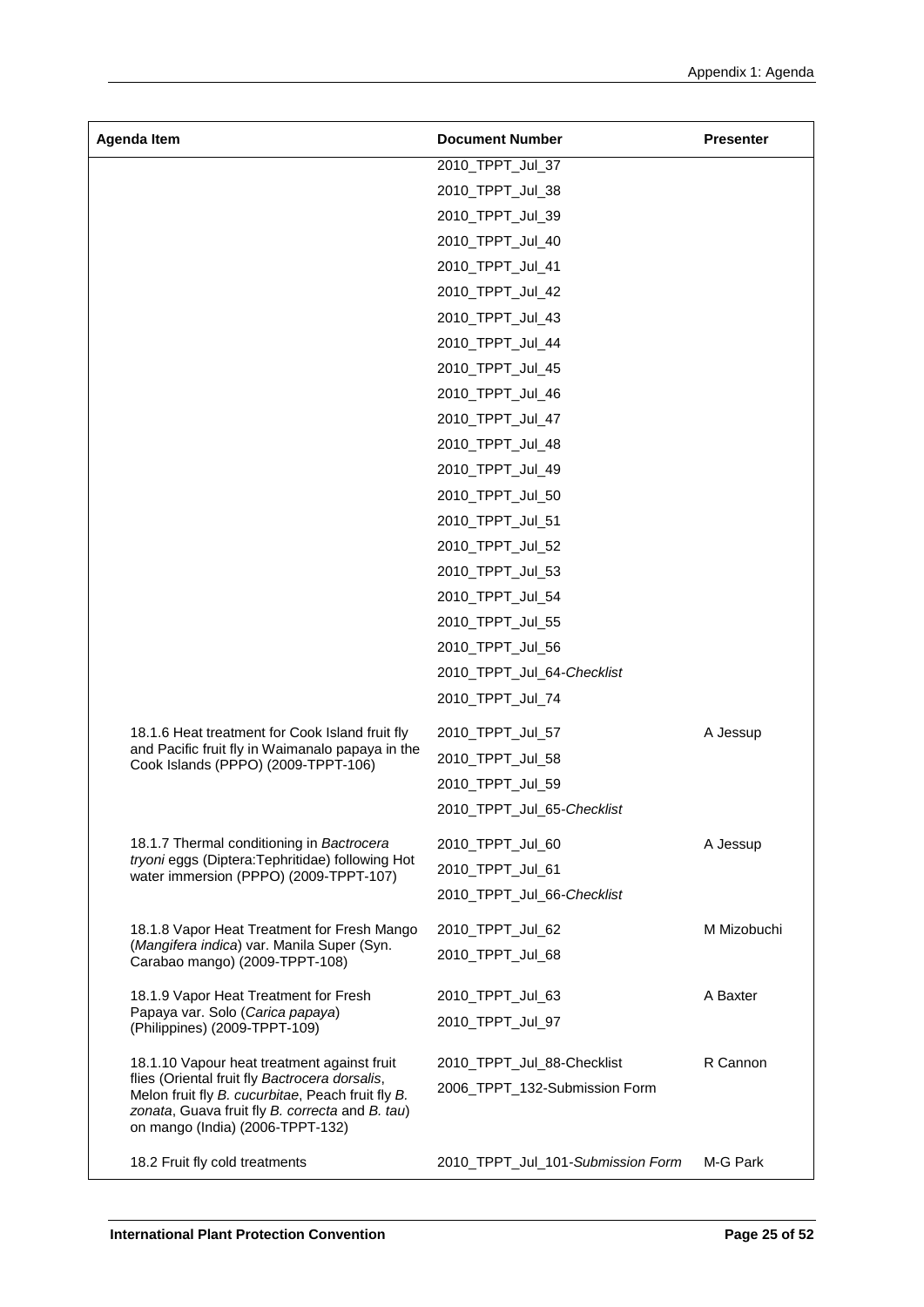|    | <b>Agenda Item</b>                                                                                                                                                                                                                               | <b>Document Number</b>                                                                                                                        | <b>Presenter</b> |  |
|----|--------------------------------------------------------------------------------------------------------------------------------------------------------------------------------------------------------------------------------------------------|-----------------------------------------------------------------------------------------------------------------------------------------------|------------------|--|
|    | 18.2.1 Cold treatment of Citrus paradisi for<br>Mediterranean fruit fly (Turkey) (2010-TPPT-<br>101)                                                                                                                                             | 2010_TPPT_Jul_69                                                                                                                              |                  |  |
|    | 18.2.2 Cold treatment of Citrus reticulata and<br>their hybrids for medfly (Ceritatis capitata<br>Wied) (Spain) (2010-TPPT-102)                                                                                                                  | 2010_TPPT_Jul_102-Submission form<br>2010_TPPT_Jul_102-Supporting doc-1<br>2010 TPPT Jul 70                                                   | M Mizobuchi      |  |
|    | 18.2.3 Cold treatment of Citrus sinensis for<br>Medfly (Ceritatis capitata Wied) (Spain) (2010-<br>TPPT-103)                                                                                                                                     | 2010_TPPT_Jul_103-Submission form<br>2010_TPPT_Jul_103-Supporting doc-1<br>2010_TPPT_Jul_103-Supporting doc-2<br>2010_TPPT_Jul_71 - Checklist | M Mizobuchi      |  |
|    | 18.2.4 Cold treatment of Citrus sinensis and<br>Citrus reticulata for Medfly (Ceritatis capitata<br>Wied) (Spain) (2010-TPPT-104)                                                                                                                | 2010_TPPT_Jul_104-Submission form<br>2010_TPPT_Jul_104-Supporting doc-1<br>2010_TPPT_Jul_72                                                   | M Mizobuchi      |  |
|    | 18.2.5 Cold disinfestation of Australian<br>mandarins against Queensland fruit fly<br>(Australia) (2010-TPPT-105)                                                                                                                                | 2010_TPPT_Jul_105-Submission form<br>2010_TPPT_Jul_105-Supporting doc-1<br>2010_TPPT_Jul_96                                                   | S Wood           |  |
| 19 | Work programme for 2010-11                                                                                                                                                                                                                       |                                                                                                                                               | J Chard          |  |
|    | 19.1 Review work programme and continued<br>need for the work                                                                                                                                                                                    | Task from the SC                                                                                                                              | J Chard          |  |
|    | 19.2 Develop a medium term plan                                                                                                                                                                                                                  | Task from the SC                                                                                                                              | J Chard          |  |
| 20 | Other tasks from specification for TPPT                                                                                                                                                                                                          | 2010_TPPT_Jul_80                                                                                                                              | J Chard          |  |
|    | 20.1 Provide advice to the SC on subjects,<br>topics and priorities for technical standard<br>development relating to phytosanitary<br>treatments and identify areas where further<br>research on treatments is needed. (All<br><i>members</i> ) | 2010_TPPT_Jul_86                                                                                                                              | M Ormsby         |  |
| 21 | Date and location of next meeting                                                                                                                                                                                                                |                                                                                                                                               | L Zettler        |  |
| 22 | Close of meeting                                                                                                                                                                                                                                 |                                                                                                                                               | J Chard          |  |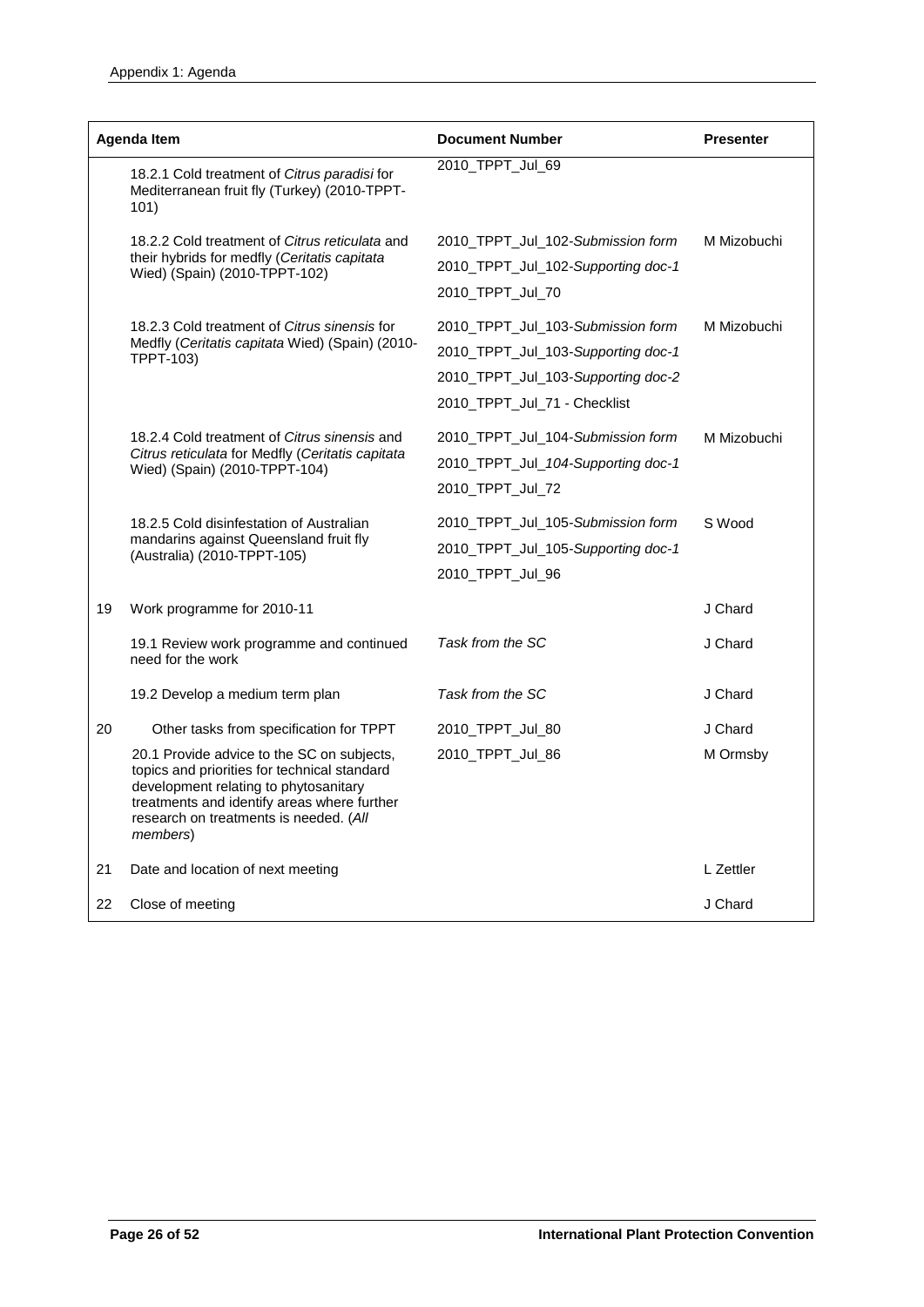# <span id="page-26-0"></span>**APPENDIX 2: Documents List**

# **Report of the meeting of the Technical Panel on Phytosanitary Treatments 26-30 July 2010 Kyoto, Japan**

#### **Documents List**

| <b>Document Number</b> | <b>Agenda Item</b> | <b>Document Title</b>                                                                                                                                                                                                                                  | Date Posted/<br><b>Distributed</b> |
|------------------------|--------------------|--------------------------------------------------------------------------------------------------------------------------------------------------------------------------------------------------------------------------------------------------------|------------------------------------|
| 2006_TPPT_132          | 18.1.10            | Submission Form - Vapour heat treatment<br>against fruit flies (Oriental fruit fly<br>Bactrocera dorsalis, Melon fruit fly B.<br>cucurbitae, Peach fruit fly B. zonata,<br>Guava fruit fly B. correcta and B. tau) on<br>mango (India) (2006-TPPT-132) | 15 July 2010                       |
| 2009_TPPT_07           | 17.1.1             | (2007-TPPT-101)-Submission Form<br>Revised: Sulfuryl fluoride - eradication of<br>pests infesting wood packaging material                                                                                                                              | 09 July 2010                       |
| 2009_TPPT_10           | 17.1.2             | (2007-TPPT-102)-Submission Form:<br>Ecotwin fumigation of solid wood<br>packaging material for Bursapelenchus<br>xylophilus (pine wood nematode), longhorn<br>beetles and scolytid beetles                                                             | 12 July 2010                       |
| 2009_TPPT_18           | 17.1.5             | (2007-TPPT-115)- Submission Form<br>Phosphine treatment for invertebrates in<br>wood and wooden products                                                                                                                                               | 12 July 2010                       |
| 2009_TPPT_23           | 17.1.6             | (2007-TPPT-Dec-116)-Submission Form<br>Methyl iodide treatment for wood<br>packaging                                                                                                                                                                   | 13 July 2010                       |
| 2009_TPPT_24           | 17.1.6             | (2007-TPPT-Dec-116)-Summary Report in<br>2008<br>Methyl iodide treatment for wood<br>packaging                                                                                                                                                         | 13 July 2010                       |
| 2009_TPPT_33           | 11                 | (2006-TPPT-Dec-110)-Submission Form:<br>Vapor Heat Treatment of Cucumis melo<br>var. reticulatus (Fresh Netted Melon Fruit)<br>for Bactrocera cucurbitae (melon fly)                                                                                   | 13 July 2010                       |
| 2009_TPPT_36           | 17.3.1             | (2007-TPPT-Dec-105)-Submission Form:<br>Generic treatment for insects<br>(Arthropoda:Insecta) except lepidopteran<br>pupae and adults (Insecta:Lepidoptera) in<br>any host commodity                                                                   | 12 July 2010                       |
| 2009_TPPT_38           | 11                 | (2006-TPPT-Dec-110)-CheckList Revised:<br>Vapor Heat Treatment of Cucumis melo<br>var. reticulatus (Fresh Netted Melon Fruit)<br>for Bactrocera cucurbitae (melon fly)                                                                                 | 13 July 2010                       |
| 2009_TPPT_39           | 17.1.5             | (2007-TPPT-115)-Checklist REVISED<br>Phosphine treatment for invertebrates in<br>wood and wooden products                                                                                                                                              | 12 July 2010                       |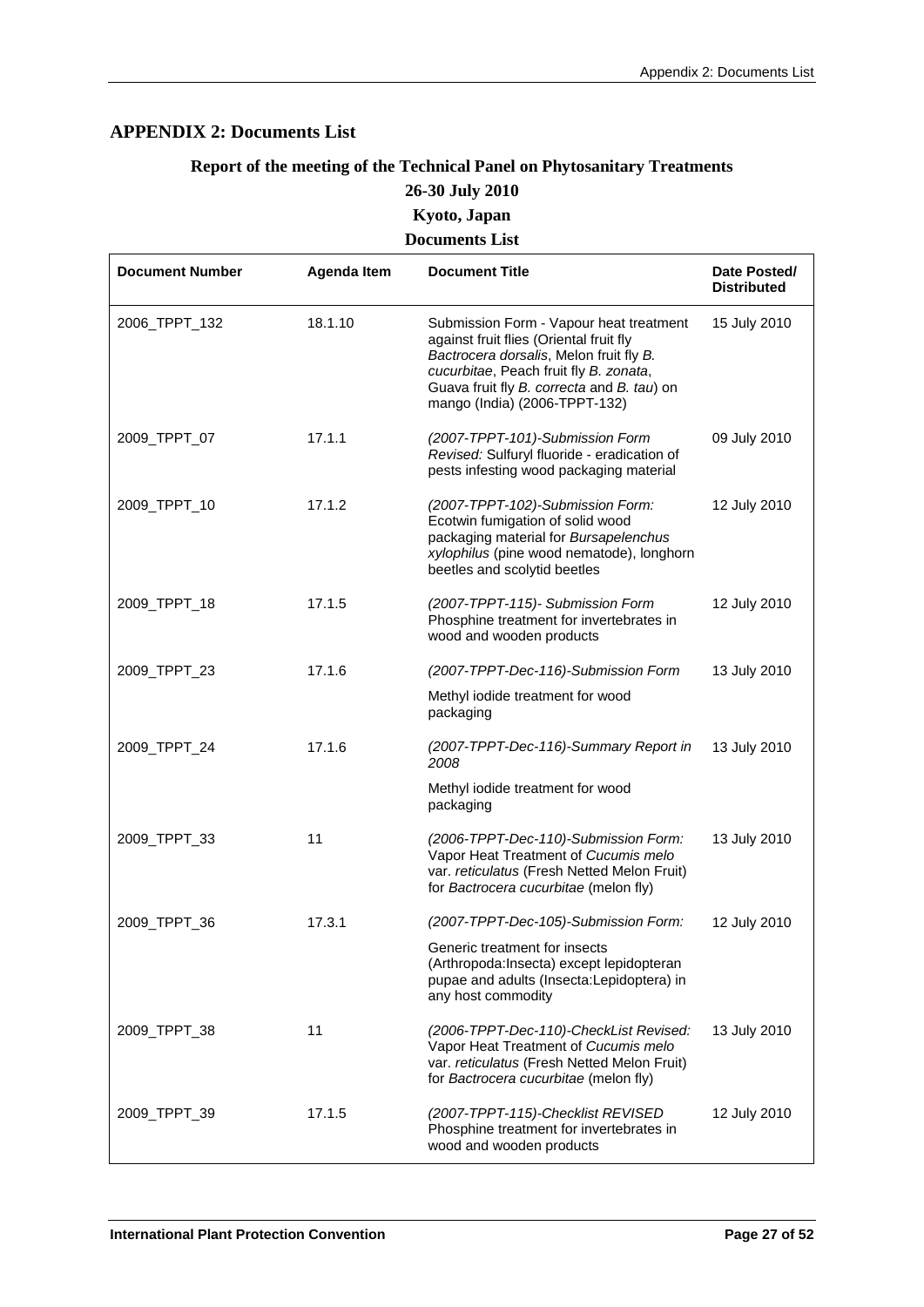| <b>Document Number</b> | <b>Agenda Item</b> | <b>Document Title</b>                                                                                                                                                  | Date Posted/<br><b>Distributed</b> |
|------------------------|--------------------|------------------------------------------------------------------------------------------------------------------------------------------------------------------------|------------------------------------|
| 2009_TPPT_41           | 17.1.3             | (2007-TPPT-103)-Submission Form: Wood<br>preservative for using in hermetically<br>sealed structures                                                                   | 12 July 2010                       |
| 2009_TPPT_54           | 17.1.4             | (2007-TPPT-114)_TPPT Summary Report<br>annexed to IPPC response letter sent to<br>submitter in 2008: Evaluation of microwave<br>irradiation of wood packaging material | 12 July 2010                       |
| 2009_TPPT_70           | 17.1.6             | (2007-TPPT-Dec-116)-Checklist Revised<br>Methyl iodide treatment for wood<br>packaging                                                                                 | 13 July 2010                       |
| 2010_TPPT_Jul_01       | 2.1, 4             | Provisional agenda                                                                                                                                                     | 19 May 2010                        |
| 2010_TPPT_Jul_02       | 2.2                | Documents list                                                                                                                                                         | 19 May 2010                        |
| 2010_TPPT_Jul_03       | 2.3                | Participants list                                                                                                                                                      | 17 May 2010                        |
| 2010_TPPT_Jul_04       | 2.4                | Local information                                                                                                                                                      | 17 May 2010                        |
| 2010_TPPT_Jul_05       | 18.1.1             | Heat treatment of zucchini for Bactocera<br>cucumis (Australia)                                                                                                        | 17 May 2010                        |
| 2010_TPPT_Jul_06       | 18.1.1             | Checklist - Heat treatment of zucchini for<br>Bactocera cucumis (Australia)                                                                                            | 17 May 2010                        |
| 2010_TPPT_Jul_07       | 18.1.1             | Corcoran et al 1993                                                                                                                                                    | 17 May 2010                        |
| 2010_TPPT_Jul_08       | 18.1.2             | Hot air treatment of mangoes var<br>Kensington for Mediterranean and<br>Queensland fruit flies (Australia)                                                             | 17 May 2010                        |
| 2010_TPPT_Jul_09       | 18.1.2             | Checklist - Hot air treatment of mangoes<br>var Kensington for Mediterranean and<br>Queensland fruit flies (Australia)                                                 | 17 May 2010                        |
| 2010_TPPT_Jul_10       | 18.1.2             | Jacomi et al 2001                                                                                                                                                      | 17 May 2010                        |
| 2010_TPPT_Jul_11       | 18.1.2             | Heard et al 1992                                                                                                                                                       | 17 May 2010                        |
| 2010_TPPT_Jul_12       | 18.1.3             | Vapour heat treatment of mango varieties<br>for Queensland fruit fly (Australia)                                                                                       | 17 May 2010                        |
| 2010_TPPT_Jul_13       | 18.1.3             | Checklist - Vapour heat treatment of<br>mango varieties for Queensland fruit fly<br>(Australia)                                                                        | 17 May 2010                        |
| 2010_TPPT_Jul_14       | 18.1.3             | Corcoran et al 2000                                                                                                                                                    | 17 May 2010                        |
| 2010_TPPT_Jul_15       | 18.1.3             | Corcoran et al 1999                                                                                                                                                    | 17 May 2010                        |
| 2010_TPPT_Jul_16       | 18.1.4             | Vapour heat treatment of tomatoes for<br>Bactrocera tryoni (Australia)                                                                                                 | 17 May 2010                        |
| 2010_TPPT_Jul_17       | 18.1.4             | Checklist - Vapour heat treatment of<br>tomatoes for Bactrocera tryoni (Australia)                                                                                     | 17 May 2010                        |
| 2010_TPPT_Jul_18       | 18.1.4             | Heather et al 2002                                                                                                                                                     | 17 May 2010                        |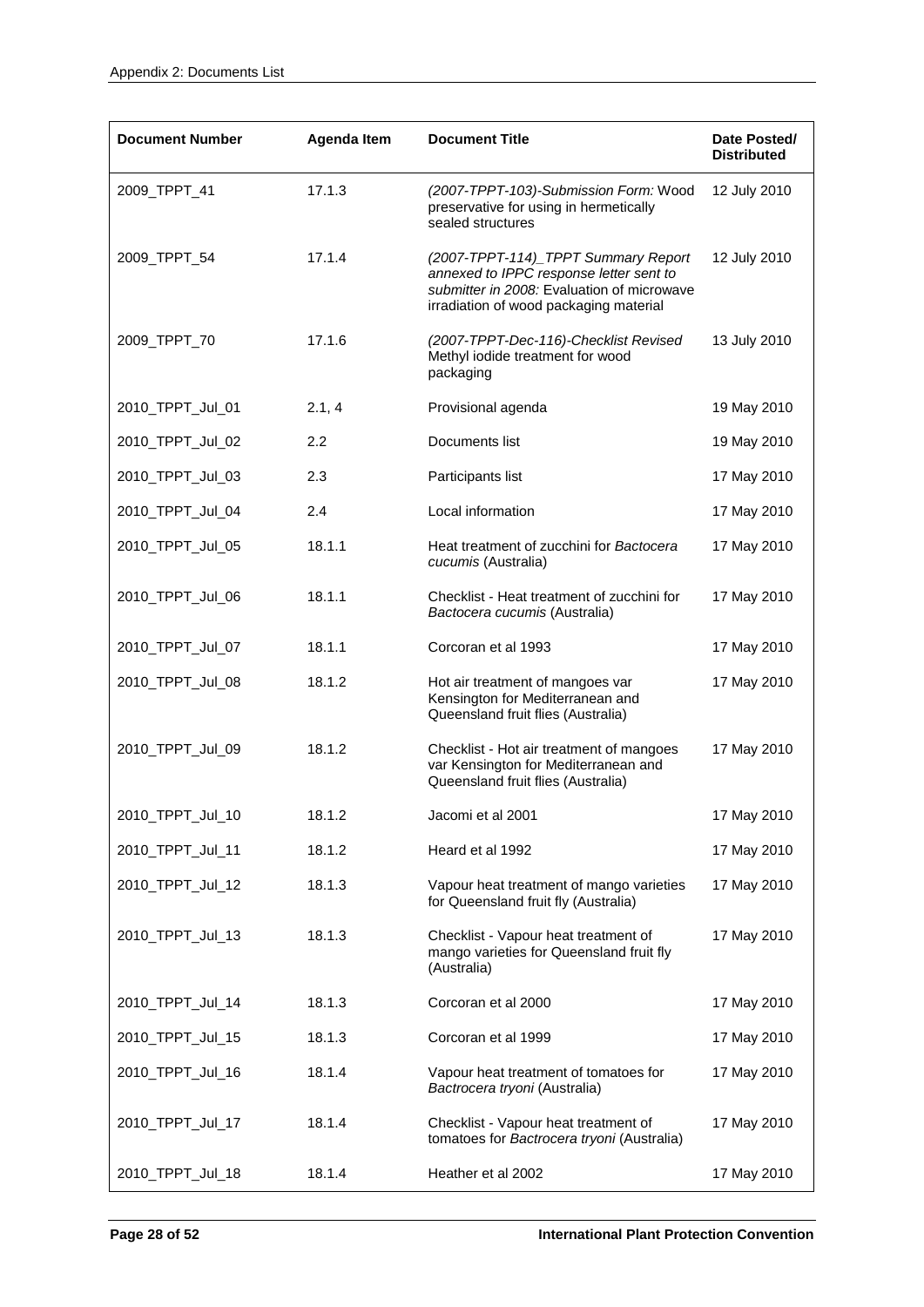| <b>Document Number</b> | Agenda Item | <b>Document Title</b>                                                                                                    | Date Posted/<br><b>Distributed</b> |
|------------------------|-------------|--------------------------------------------------------------------------------------------------------------------------|------------------------------------|
| 2010_TPPT_Jul_19       | 18.1.4      | Corcoran et al 1998                                                                                                      | 17 May 2010                        |
| 2010_TPPT_Jul_20       | 18.1.4      | Heather et al 1997                                                                                                       | 17 May 2010                        |
| 2010_TPPT_Jul_21       | 18.1.5      | High temperature forced air treatment for<br>selected fruit fly species (Diptera:<br>Tephritidae) in fruit (New Zealand) | 17 May 2010                        |
| 2010_TPPT_Jul_22       | 18.1.5      | Alderson et al 1999                                                                                                      | 17 May 2010                        |
| 2010_TPPT_Jul_23       | 18.1.5      | Armstrong 1990                                                                                                           | 17 May 2010                        |
| 2010_TPPT_Jul_24       | 18.1.5      | Armstrong et al 1989                                                                                                     | 17 May 2010                        |
| 2010_TPPT_Jul_25       | 18.1.5      | Armstrong et al 1995                                                                                                     | 17 May 2010                        |
| 2010_TPPT_Jul_26       | 18.1.5      | <b>Clare 1997</b>                                                                                                        | 17 May 2010                        |
| 2010_TPPT_Jul_27       | 18.1.5      | Economopoulos et al 2007                                                                                                 | 17 May 2010                        |
| 2010_TPPT_Jul_28       | 18.1.5      | Foliaki and Armstrong 1997                                                                                               | 17 May 2010                        |
| 2010_TPPT_Jul_29       | 18.1.5      | Gaffney and Armstrong 1990                                                                                               | 17 May 2010                        |
| 2010_TPPT_Jul_30       | 18.1.5      | Gazit et al 2004                                                                                                         | 17 May 2010                        |
| 2010_TPPT_Jul_31       | 18.1.5      | Hallman 2000                                                                                                             | 17 May 2010                        |
| 2010_TPPT_Jul_32       | 18.1.5      | Jacobi et al 2001                                                                                                        | 17 May 2010                        |
| 2010_TPPT_Jul_33       | 18.1.5      | Mangan and Ingle 1992                                                                                                    | 17 May 2010                        |
| 2010_TPPT_Jul_34       | 18.1.5      | Mangan and Ingle 1994                                                                                                    | 17 May 2010                        |
| 2010_TPPT_Jul_35       | 18.1.5      | Mangan et al 1998                                                                                                        | 17 May 2010                        |
| 2010_TPPT_Jul_36       | 18.1.5      | Neven 2000                                                                                                               | 17 May 2010                        |
| 2010_TPPT_Jul_37       | 18.1.5      | Gould 1994                                                                                                               | 17 May 2010                        |
| 2010_TPPT_Jul_38       | 18.1.5      | Hallman and Armstrong 1994                                                                                               | 17 May 2010                        |
| 2010_TPPT_Jul_39       | 18.1.5      | Mangan and Hallman 1998                                                                                                  | 17 May 2010                        |
| 2010_TPPT_Jul_40       | 18.1.5      | Nishijima et al 1992                                                                                                     | 17 May 2010                        |
| 2010_TPPT_Jul_41       | 18.1.5      | Waddell et al 1993                                                                                                       | 17 May 2010                        |
| 2010_TPPT_Jul_42       | 18.1.5      | Obenland et al 1999                                                                                                      | 17 May 2010                        |
| 2010_TPPT_Jul_43       | 18.1.5      | Sales et al 1997                                                                                                         | 17 May 2010                        |
| 2010_TPPT_Jul_44       | 18.1.5      | Sharp and Gould 1994                                                                                                     | 17 May 2010                        |
| 2010_TPPT_Jul_45       | 18.1.5      | Sharp and Hallman 1992                                                                                                   | 17 May 2010                        |
| 2010_TPPT_Jul_46       | 18.1.5      | Sharp 1992                                                                                                               | 17 May 2010                        |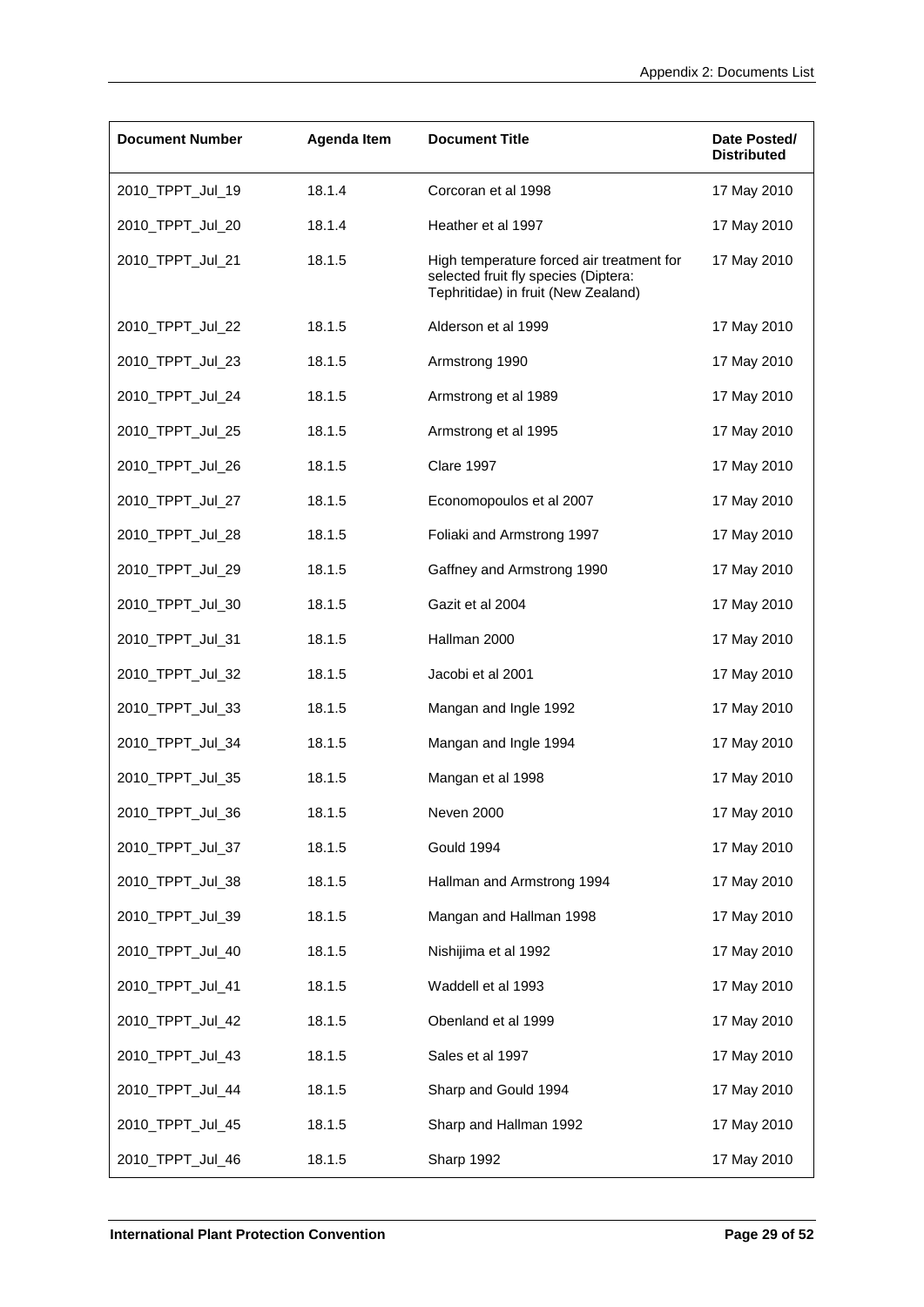| <b>Document Number</b> | Agenda Item | <b>Document Title</b>                                                                                                                  | Date Posted/<br><b>Distributed</b> |
|------------------------|-------------|----------------------------------------------------------------------------------------------------------------------------------------|------------------------------------|
| 2010_TPPT_Jul_47       | 18.1.5      | Sharp 1993                                                                                                                             | 17 May 2010                        |
| 2010_TPPT_Jul_48       | 18.1.5      | Sharp 1994                                                                                                                             | 17 May 2010                        |
| 2010_TPPT_Jul_49       | 18.1.5      | Shellie and Mangan 1995                                                                                                                | 17 May 2010                        |
| 2010_TPPT_Jul_50       | 18.1.5      | Shellie and Mangan 2000                                                                                                                | 17 May 2010                        |
| 2010_TPPT_Jul_51       | 18.1.5      | Shellie and McGuire 1996                                                                                                               | 17 May 2010                        |
| 2010_TPPT_Jul_52       | 18.1.5      | Shellie et al 1993                                                                                                                     | 17 May 2010                        |
| 2010_TPPT_Jul_53       | 18.1.5      | Thomas and Shellie 2000                                                                                                                | 17 May 2010                        |
| 2010_TPPT_Jul_54       | 18.1.5      | Tora Vueti et al 1997                                                                                                                  | 17 May 2010                        |
| 2010_TPPT_Jul_55       | 18.1.5      | Waddell et al 1997                                                                                                                     | 17 May 2010                        |
| 2010_TPPT_Jul_56       | 18.1.5      | Waddell et al 1997                                                                                                                     | 17 May 2010                        |
| 2010_TPPT_Jul_57       | 18.1.6      | Heat treatment for Cook Island fruit fly and<br>Pacific fruit fly in Waimanalo papaya in the<br>Cook Islands (PPPO)                    | 17 May 2010                        |
| 2010_TPPT_Jul_58       | 18.1.6      | Waddell et al 1997                                                                                                                     | 17 May 2010                        |
| 2010_TPPT_Jul_59       | 18.1.6      | <b>Clare 1997</b>                                                                                                                      | 17 May 2010                        |
| 2010_TPPT_Jul_60       | 18.1.7      | Thermal conditioning in Bactrocera tryoni<br>eggs (Diptera: Tephritidae) following Hot<br>water immersion (PPPO)                       | 17 May 2010                        |
| 2010_TPPT_Jul_61       | 18.1.7      | Waddell et al 2000                                                                                                                     | 17 May 2010                        |
| 2010_TPPT_Jul_62       | 18.1.8      | Vapor Heat Treatment for Fresh Mango<br>(Mangifera indica) var. Manila Super (Syn.<br>Carabao mango)                                   | 17 May 2010                        |
| 2010_TPPT_Jul_63       | 18.1.9      | Vapor Heat Treatment for fresh papaya<br>var. solo (Carica papaya)                                                                     | 16 July 2010                       |
| 2010_TPPT_Jul_64       | 18.1.5      | Checklist: High temperature forced air<br>treatment for selected fruit fly species<br>(Diptera: Tephritidae) in fruit (New<br>Zealand) | 24 May 2010                        |
| 2010_TPPT_Jul_65       | 18.1.6      | Checklist: Heat treatment for Cook Island<br>fruit fly and Pacific fruit fly in Waimanalo<br>papaya in the Cook Islands (PPPO)         | 24 May 2010                        |
| 2010_TPPT_Jul_66       | 18.1.7      | Checklist: Thermal conditioning in<br>Bactrocera tryoni eggs<br>(Diptera:Tephritidae) following Hot water<br>immersion (PPPO)          | 24 May 2010                        |
| 2010_TPPT_Jul_67       | 13.3        | Calculation of Ct Products - Park                                                                                                      | 24 May 2010                        |
| 2010_TPPT_Jul_67a      | 13.3        | Calculation of Ct Products - Park revised                                                                                              | 26 July 2010                       |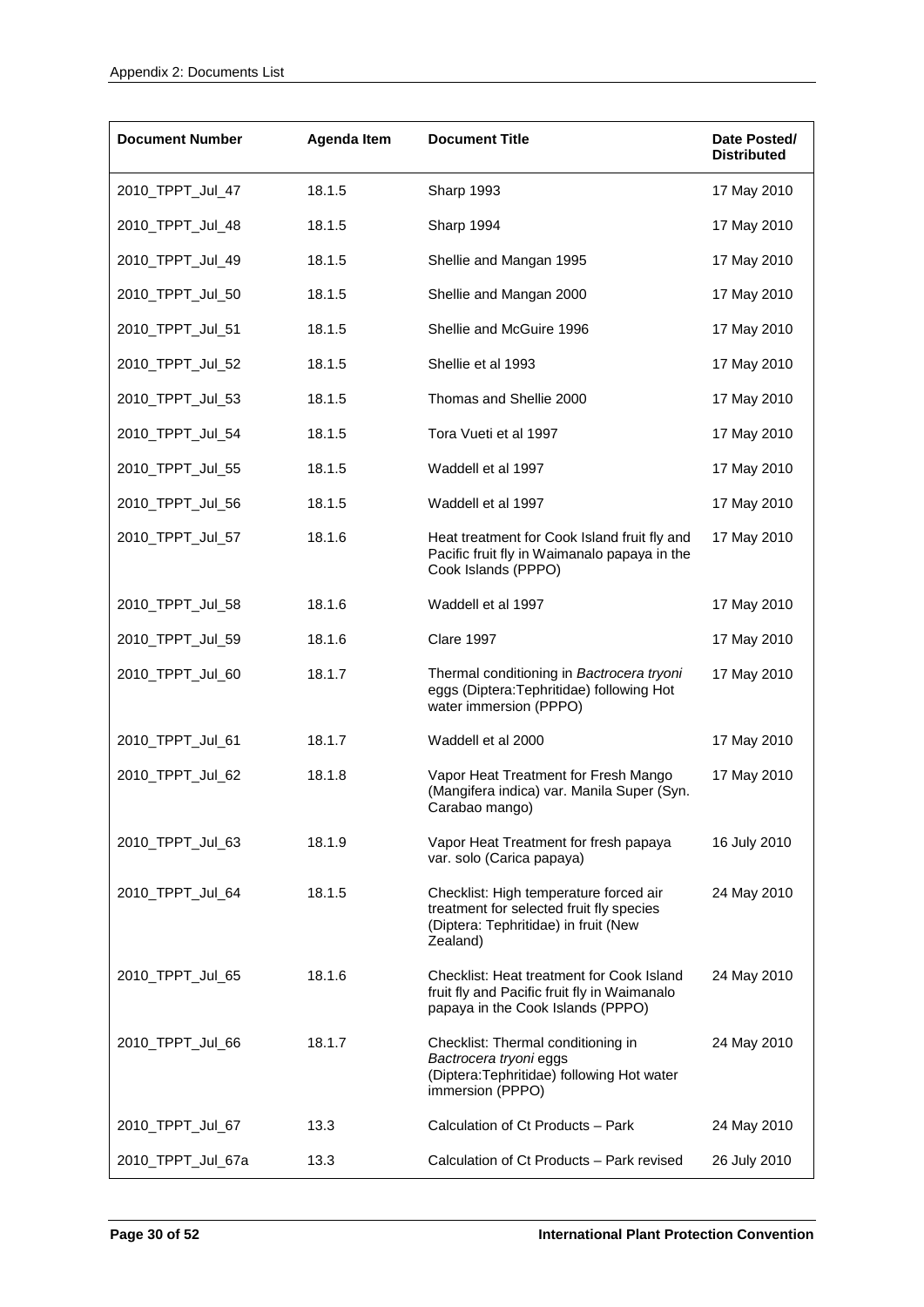| <b>Document Number</b> | Agenda Item | <b>Document Title</b>                                                                                                       | Date Posted/<br><b>Distributed</b> |
|------------------------|-------------|-----------------------------------------------------------------------------------------------------------------------------|------------------------------------|
| 2010_TPPT_Jul_68       | 18.1.8      | Checklist for evaluating Vapour heat<br>treatment of mango varieties for<br>Queensland fruit fly                            | 08 July 2010                       |
| 2010_TPPT_Jul_69       | 18.2.1      | Checklist for evaluating Cold treatment of<br>Citrus paradisi for Mediterranean fruit fly                                   | 08 July 2010                       |
| 2010_TPPT_Jul_70       | 18.2.2      | Checklist for evaluating Cold treatment of<br>Citrus reticulata and their hybrids for<br>medfly (Ceritatis capitata Wied)   | 08 July 2010                       |
| 2010_TPPT_Jul_71       | 18.2.3      | Checklist for evaluating Cold treatment of<br>Citrus sinensis for Medfly (Ceritatis<br>capitata Wied)                       | 08 July 2010                       |
| 2010_TPPT_Jul_72       | 18.2.4      | Checklist for evaluating Cold treatment of<br>Citrus sinensis and Citrus reticulata for<br>Medfly (Ceritatis capitata Wied) | 08 July 2010                       |
| 2010_TPPT_Jul_73       | 13.4        | Develop paper on how to use historical<br>data to provide level of efficacy for next<br>meeting                             | 08 July 2010                       |
| 2010_TPPT_Jul_74       | 18.1.5      | Yahia and Ariza 2003                                                                                                        | 17 May 2010                        |
| 2010_TPPT_Jul_75       | 13.2        | Information regarding FAO fumigation<br>guide                                                                               | 17 May 2010                        |
| 2010_TPPT_Jul_76       | 14          | Treatments identified as potential<br>submissions at TPPT meeting in 2007                                                   | 17 May 2010                        |
| 2010_TPPT_Jul_77       | 9.1         | General comments and other major points<br>for TPPT discussion on fruit fly cold<br>treatments                              | 19 May 2010                        |
| 2010_TPPT_Jul_78       | 9.1         | Discussion document on possible layout of<br>schedules for fruit fly cold treatments                                        | 19 May 2010                        |
| 2010_TPPT_Jul_79       | 13.1        | Develop guidelines for choosing a<br>substitute pest for next meeting                                                       | 08 July 2010                       |
| 2010_TPPT_Jul_80       | 9           | Items of relevance and decisions from the<br>reports of the Standards Committee                                             | 08 July 2010                       |
|                        |             | and the fifth meeting of the Commission on<br>Phytosanitary Measures since the 2009<br><b>TPPT</b> meeting                  |                                    |
| 2010_TPPT_Jul_81       | 9.4         | Specification No. TP 3 for the TPPT                                                                                         | 09 July 2010                       |
| 2010_TPPT_Jul_82       | 17.1.1      | Checklist: Sulfuryl Flouride eradication of<br>pests infesting wood packaging material                                      | 14 July 2010                       |
| 2010_TPPT_Jul_83       | 17.1.3      | Checklist: Wood Preservative for using in<br>hermetically sealed structures                                                 | 27 July 2010                       |
| 2010_TPPT_Jul_84       | 17.1.4      | <b>Checklist: Evaluation of microwave</b><br>irradiation of wood packaging material                                         | 14 July 2010                       |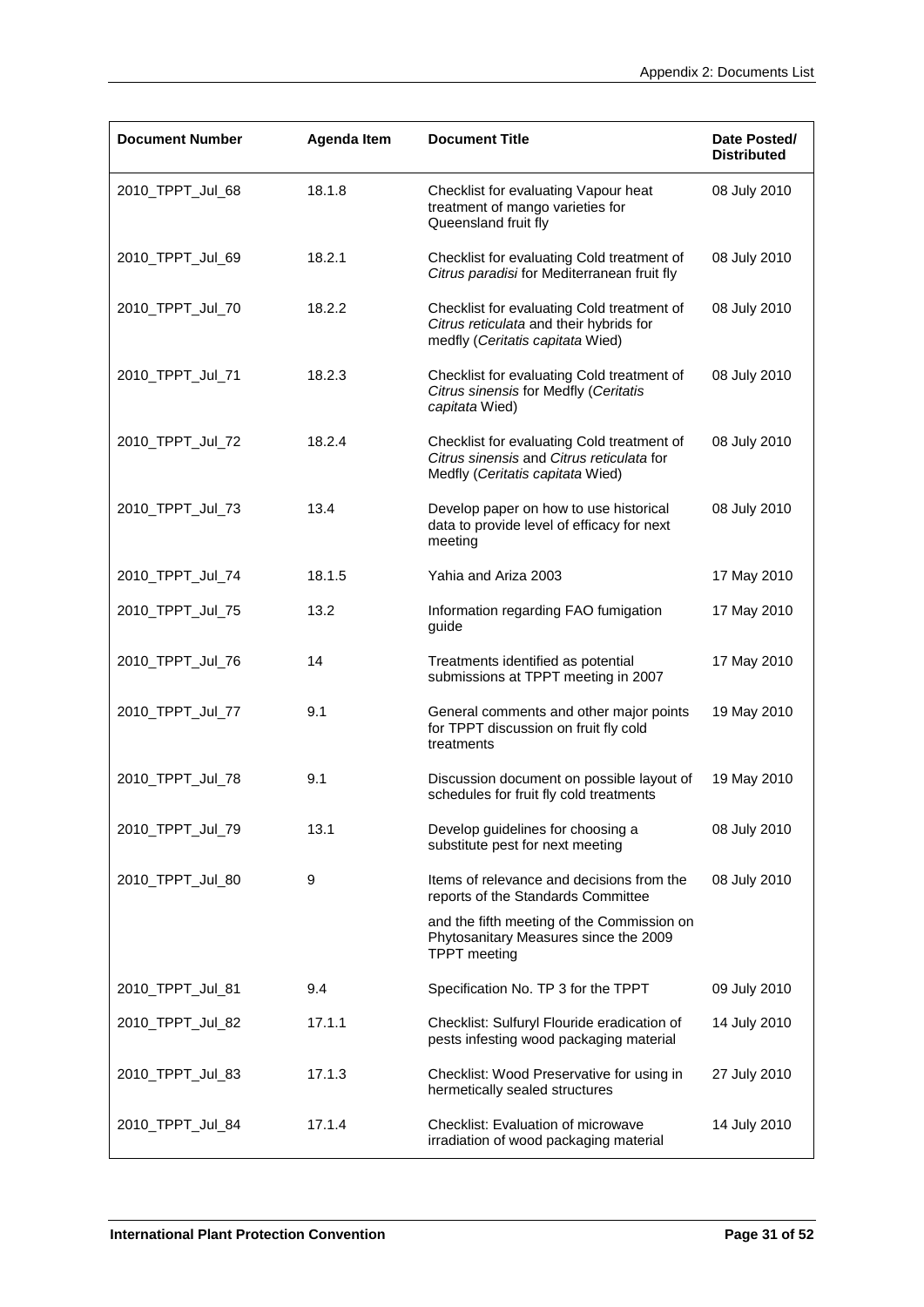| <b>Document Number</b> | Agenda Item | <b>Document Title</b>                                                                                                                                                                                                                           | Date Posted/<br><b>Distributed</b> |
|------------------------|-------------|-------------------------------------------------------------------------------------------------------------------------------------------------------------------------------------------------------------------------------------------------|------------------------------------|
| 2010_TPPT_Jul_84a      | 17.1.4      | Report supporting Checklist: Evaluation of<br>microwave irradiation of wood packaging<br>material                                                                                                                                               | 26 July 2010                       |
| 2010_TPPT_Jul_85       | 8           | 2009 TPPT Meeting Report                                                                                                                                                                                                                        | 14 July 2010                       |
| 2010_TPPT_Jul_86       | 20          | Ramsfield et al 2010: Heat Treatment of<br>Fungi in Wood                                                                                                                                                                                        | 30 July 2010                       |
| 2010_TPPT_Jul_87       | 17.1.1      | Final Report: Sulfuryl Flouride eradication<br>of pests infesting wood packaging material                                                                                                                                                       | 26 July 2010                       |
| 2010_TPPT_Jul_88       | 18.1.10     | Checklist: Vapour heat treatment against<br>fruit flies (Oriental fruit fly Bactrocera<br>dorsalis, Melon fruit fly B. cucurbitae,<br>Peach fruit fly B. zonata, Guava fruit fly B.<br>correcta and B. tau) on mango (India)<br>(2006-TPPT-132) | 15 July 2010                       |
| 2010_TPPT_Jul_89       | 12.7        | <b>TPPT Tracking Log</b>                                                                                                                                                                                                                        | 15 July 2010                       |
| 2010_TPPT_Jul_90       | 12.8        | <b>TPPT Submissions for Phytosanitary</b><br><b>Treatments Numbering and Naming</b><br><b>Convention Proposal</b>                                                                                                                               | 15 July 2010                       |
| 2010_TPPT_Jul_91       | 9           | Annex to Items of relevance and decisions<br>from the reports of the Standards<br>Committee and the fifth meeting of the<br>Commission on Phytosanitary Measures<br>since the 2009 TPPT meeting                                                 | 26 July 2010                       |
| 2010_TPPT_Jul_92       | 13.3        | CT Calculation - A Jessup                                                                                                                                                                                                                       | 26 July 2010                       |
| 2010_TPPT_Jul_93       | 17.1        | Draft Appendix to ISPM 15: 2009 -<br>Submission of new treatments for inclusion<br>in ISPM 15 (draft for 2010 IPPC Member<br>Consultation)                                                                                                      | 26 July 2010                       |
| 2010_TPPT_Jul_94       | 17.1.2      | Ecotwin - Comments from Letters to<br>submitter                                                                                                                                                                                                 | 26 July 2010                       |
| 2010_TPPT_Jul_95       | 17.1.6      | Methyl lodide - Comments from Letters to<br>submitter                                                                                                                                                                                           | 26 July 2010                       |
| 2010_TPPT_Jul_96       | 18.2.5      | Checklist: Cold disinfestations (2010-<br>TPPT-Jul-105)                                                                                                                                                                                         | 28 Jul 2010                        |
| 2010_TPPT_Jul_97       | 18.1.9      | Checklist: Vapor Heat Treatment for fresh<br>papaya var. solo (Carica papaya)                                                                                                                                                                   | 29 July 2010                       |
| 2010_TPPT_Jul_98       | 11.1        | Checklist: Vapor Heat Treatment of<br>Cucumis melo var. reticulatus for<br>Bactrocera cucurbitae                                                                                                                                                | 29 July 2010                       |
| 2010_TPPT_Jul_99       | 11.1        | Summary: Vapor Heat Treatment of<br>Cucumis melo var. reticulatus for<br>Bactrocera cucurbitae                                                                                                                                                  | 29 July 2010                       |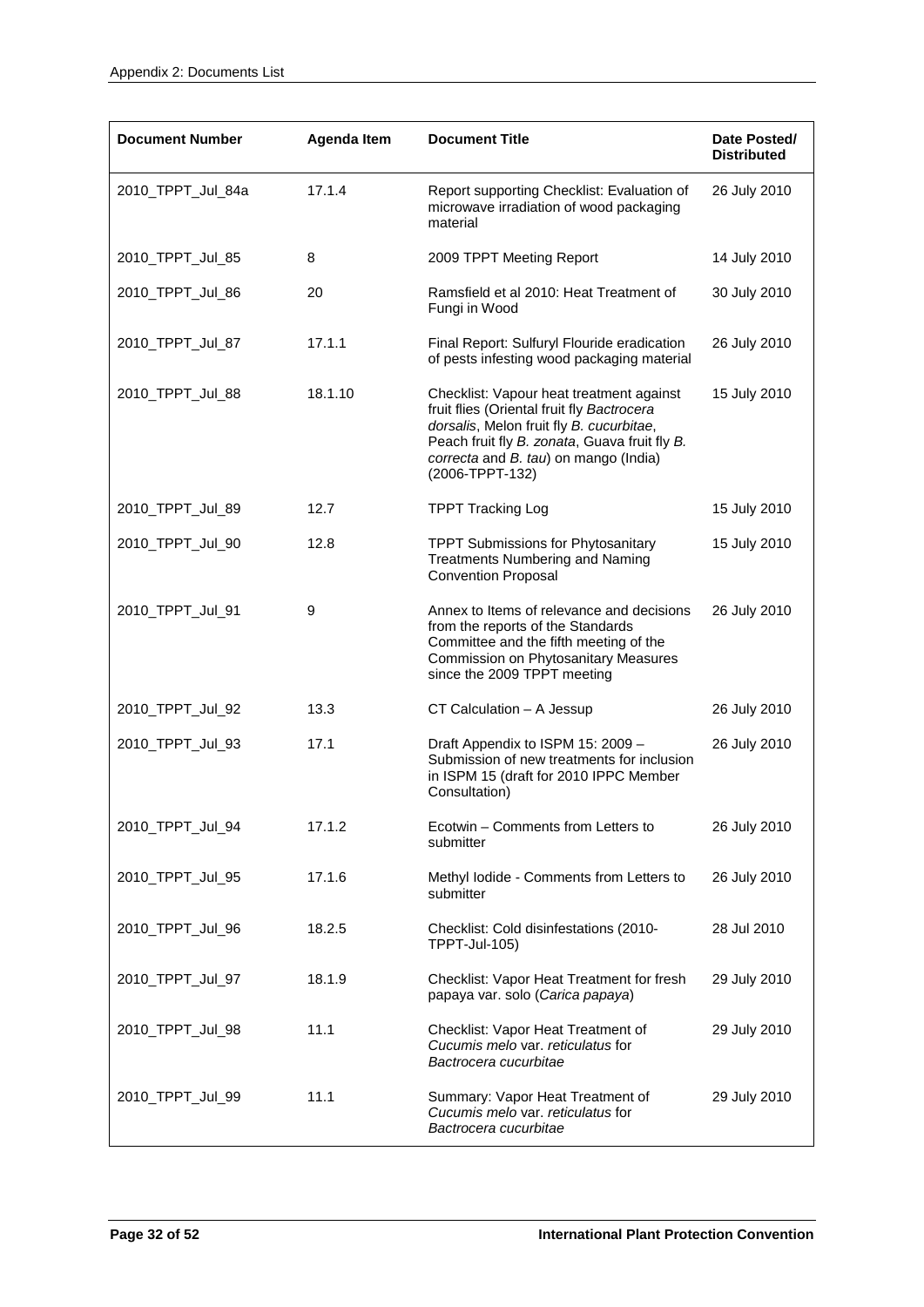| <b>Document Number</b>                 | Agenda Item | <b>Document Title</b>                                                                                      | Date Posted/<br><b>Distributed</b> |
|----------------------------------------|-------------|------------------------------------------------------------------------------------------------------------|------------------------------------|
| 2010_TPPT_Jul_100                      | 17.1        | Summary report for ISPM 15 - Sulfuryl<br>fluoride and Microwave                                            | 30 July 2010                       |
| 2010_TPPT_Jul_101-<br>Submission Form  | 18.2.1      | Cold treatment of Citrus paradisi for<br>Mediterranean fruit fly (Turkey)                                  | 17 May 2010                        |
| 2010_TPPT_Jul_102-<br>Submission form  | 18.2.2      | Cold treatment of Citrus reticulata and their<br>hybrids for medfly (Ceritatis capitata Wied)<br>(Spain)   | 17 May 2010                        |
| 2010_TPPT_Jul_102-<br>Supporting doc-1 | 18.2.2      | Santaballa et al 2009                                                                                      | 17 May 2010                        |
| 2010_TPPT_Jul_103-<br>Submission form  | 18.2.3      | Cold treatment of Citrus sinensis for Medfly<br>(Ceritatis capitata Wied) (Spain)                          | 17 May 2010                        |
| 2010_TPPT_Jul_103-<br>Supporting doc-1 | 18.2.3      | Santaballa et al 1995                                                                                      | 17 May 2010                        |
| 2010_TPPT_Jul_103-<br>Supporting doc-2 | 18.2.3      | Laborda et al 1997                                                                                         | 17 May 2010                        |
| 2010_TPPT_Jul_104-<br>Submission form  | 18.2.4      | Cold treatment of Citrus sinensis and<br>Citrus reticulata for Medfly (Ceritatis<br>capitata Wied) (Spain) | 17 May 2010                        |
| 2010_TPPT_Jul_104-<br>Supporting doc-1 | 18.2.4      | De Lima et al 2007                                                                                         | 17 May 2010                        |
| 2010_TPPT_Jul_105-<br>Submission form  | 18.2.5      | Cold disinfestation of Australian mandarins<br>against Queensland fruit fly (Australia)                    | 17 May 2010                        |
| 2010_TPPT_Jul_105-<br>Supporting doc-1 | 18.2.5      | De Lima et al 2007                                                                                         | 17 May 2010                        |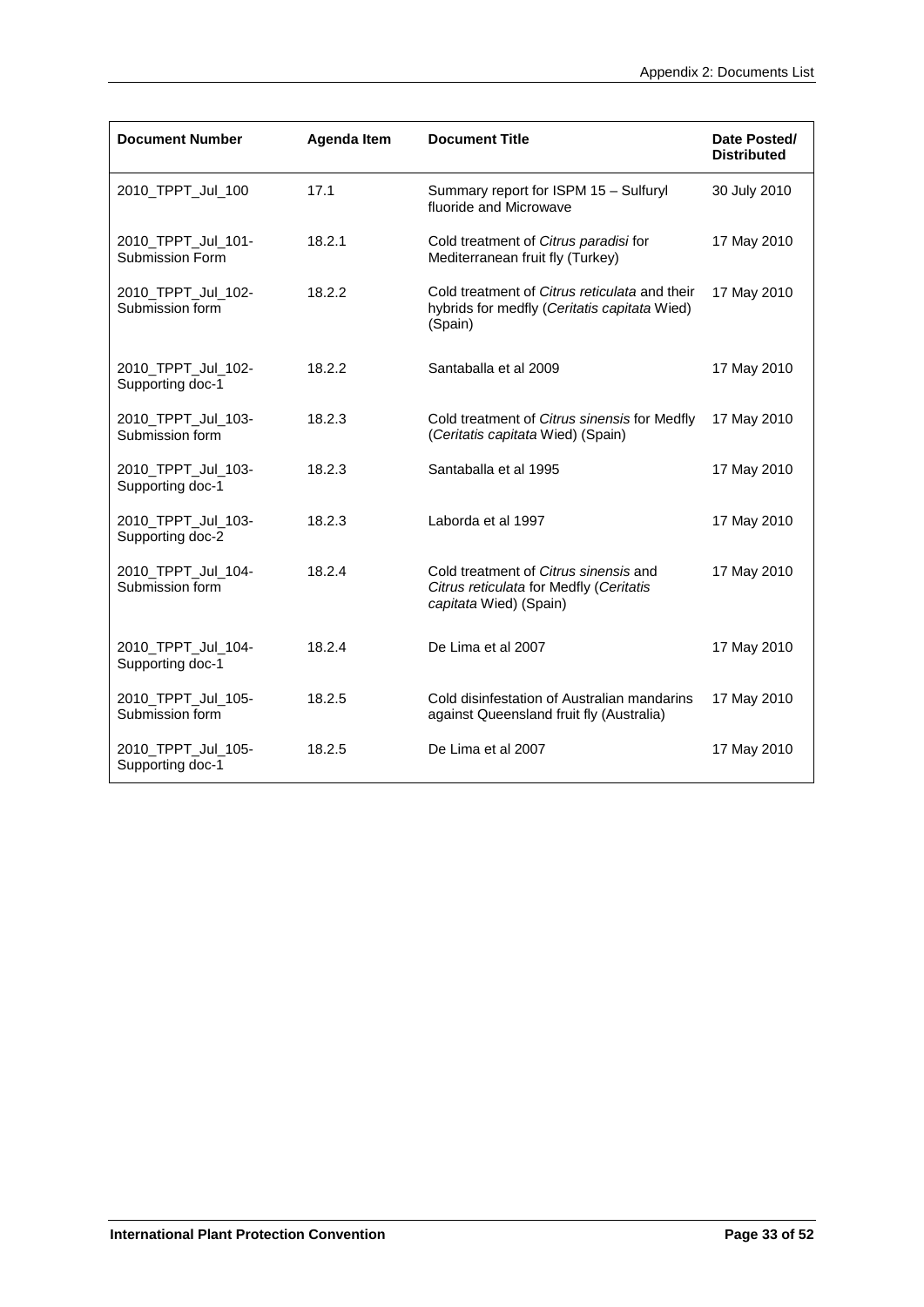# <span id="page-33-0"></span>**APPENDIX 3: Participants List**

# **Report of the meeting of the Technical Panel on Phytosanitary Treatments 26-30 July 2010**

# **Kyoto, Japan**

# **Participants List**

| <b>Participant</b> | Name, mailing, address,                                                                                                                                                                                                          | <b>Email address</b>        | <b>Term expires</b> |
|--------------------|----------------------------------------------------------------------------------------------------------------------------------------------------------------------------------------------------------------------------------|-----------------------------|---------------------|
| role<br>Steward    | telephone<br>Ms. Jane Chard<br>Scottish Agricultural Science<br>Agency<br>1 Roddinglaw Road<br>Edinburgh<br><b>EH12 9FJ</b><br>United Kingdom<br>Tel: (+44) 131 2448863                                                          | jane.chard@sasa.gsi.gov.uk; | N/A                 |
| Member             | Ms. Alice Baxter<br>Assistant Director, Directorate Plant<br>Health<br>Department of Agriculture<br>Private Bag X258<br>Pretoria 0001<br>South Africa<br>Tel: +27-12-3196114<br>Fax: +27-12-3196580                              | AliceB@nda.agric.za;        | 2013                |
| Member             | Mr. Ray Cannon<br>Central Science Laboratory<br>Sand Hutton<br>York YO41 1LZ<br>United Kingdom<br>Tel: +44 (0)1904 462218                                                                                                        | r.cannon@csl.gov.uk;        | 2013                |
| Member             | Mr. Andrew Jessup<br>Insect Pest Control Sub-programme<br>FAO/IAEA Agriculture and<br><b>Biotechnology Laboratory</b><br>IAEA Laboratories,<br>A-2444 Seibersdorf,<br>Austria<br>Tel: +43-1-2600-28413<br>Fax: +43-1-2600-28222  | a.jessup@iaea.org;          | 2014                |
| Member             | Mr. Mohammad Katbeh Bader<br>Head of Phytosanitary Department<br>Ministry of Agriculture<br>P.O. Box 11732, Area code 662<br>Amman<br>Jordan<br>Tel: +962 6 5686151(Office)<br>+962 6 79 5895691 (Mobile)<br>Fax: +962 6 5686310 | katbehbader@moa.gov.jo;     | 2013                |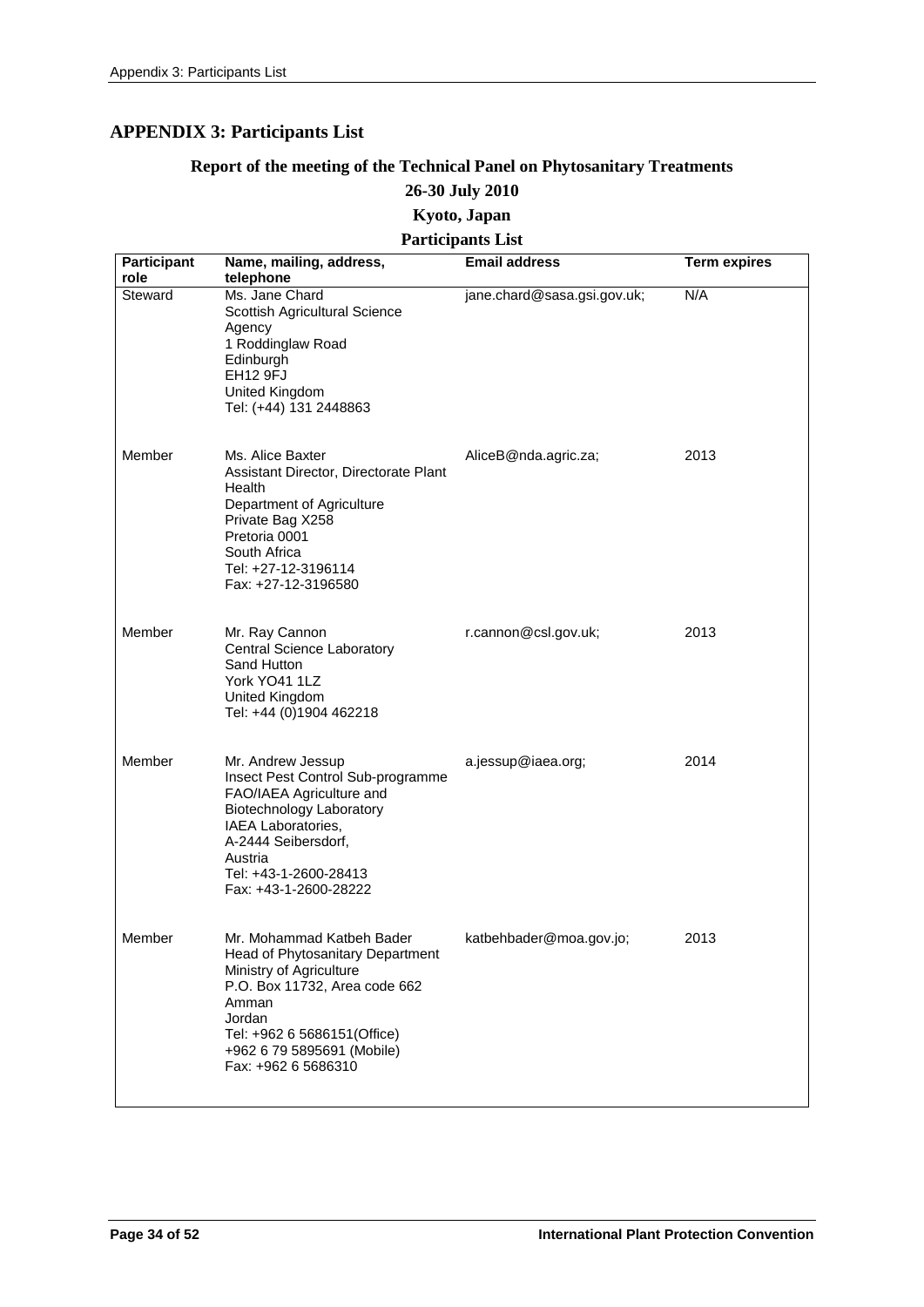| <b>Participant</b><br>role | Name, mailing, address,<br>telephone                                                                                                                                                                                                                                                                            | <b>Email address</b>                             | <b>Term expires</b> |
|----------------------------|-----------------------------------------------------------------------------------------------------------------------------------------------------------------------------------------------------------------------------------------------------------------------------------------------------------------|--------------------------------------------------|---------------------|
| Member                     | Mr. Mitsusada Mizobuchi<br>Chief Officer of Narita Sub-station<br><b>Yokohama Plant Protection Station</b><br>Ministry of Agriculture, forestry and<br><b>Fisheries</b><br>1-1, Furukome-aza-Furukome,<br>Narita-shi, Chiba<br>Japan<br>Tel: +81 476 34 2350<br>Fax: +81 476 34 2354                            | mizobuchim@pps.maff.go.jp;                       | 2013                |
| Member                     | Mr. Michael Ormsby<br>Senior Adviser, Plant Risk Analysis<br><b>Biosecurity New Zealand</b><br>Ministry of Agriculture & Forestry<br>P.O Box 2526,<br>Wellington,<br>New Zealand<br>Tel: +64 4 8940486<br>Fax: +62 4 8940733                                                                                    | Michael.Ormsby@maf.govt.nz;                      | 2013                |
| Member                     | Mr. Min-Goo Park<br>Division of Pest survey and Control<br><b>National Plant Quarantine Service</b><br>Ministry of Agriculture and Forestry<br>Anyang-6 dong, Anyang city,<br>Gyeonggi Prov.<br>P.O. 430-016<br>Republic of Korea<br>Ph: +82 31 441 6982<br>Fax: +82 31 468 5814                                | mgpark@npqs.go.kr;                               | 2014                |
| Member                     | Mr. Eduardo Willink<br>Estación Experimental<br>Agroindustrial Obispo Colombres,<br>P.O.Box 9,<br>Las Talitas (4101)<br>Tucumán<br>Argentina<br>Tel: + 54 381-4276561 int. 154                                                                                                                                  | ewillink@eeaoc.org.ar;<br>ewillink@arnet.com.ar; | 2013                |
| Member                     | Mr. Scott Wood<br>Center for Plant Health Science<br>Technology<br>Plant Protection and Quarantine<br>Animal and Plant Health Inspection<br>Service<br>U.S. Department of Agriculture<br>1730 Varsity Drive, Suite 400<br>Raleigh, NC 27606-5202<br><b>USA</b><br>Tel: +1 919 855-7451;<br>Fax: +1 919 855 7480 | Scott.Wood@aphis.usda.gov;                       | 2013                |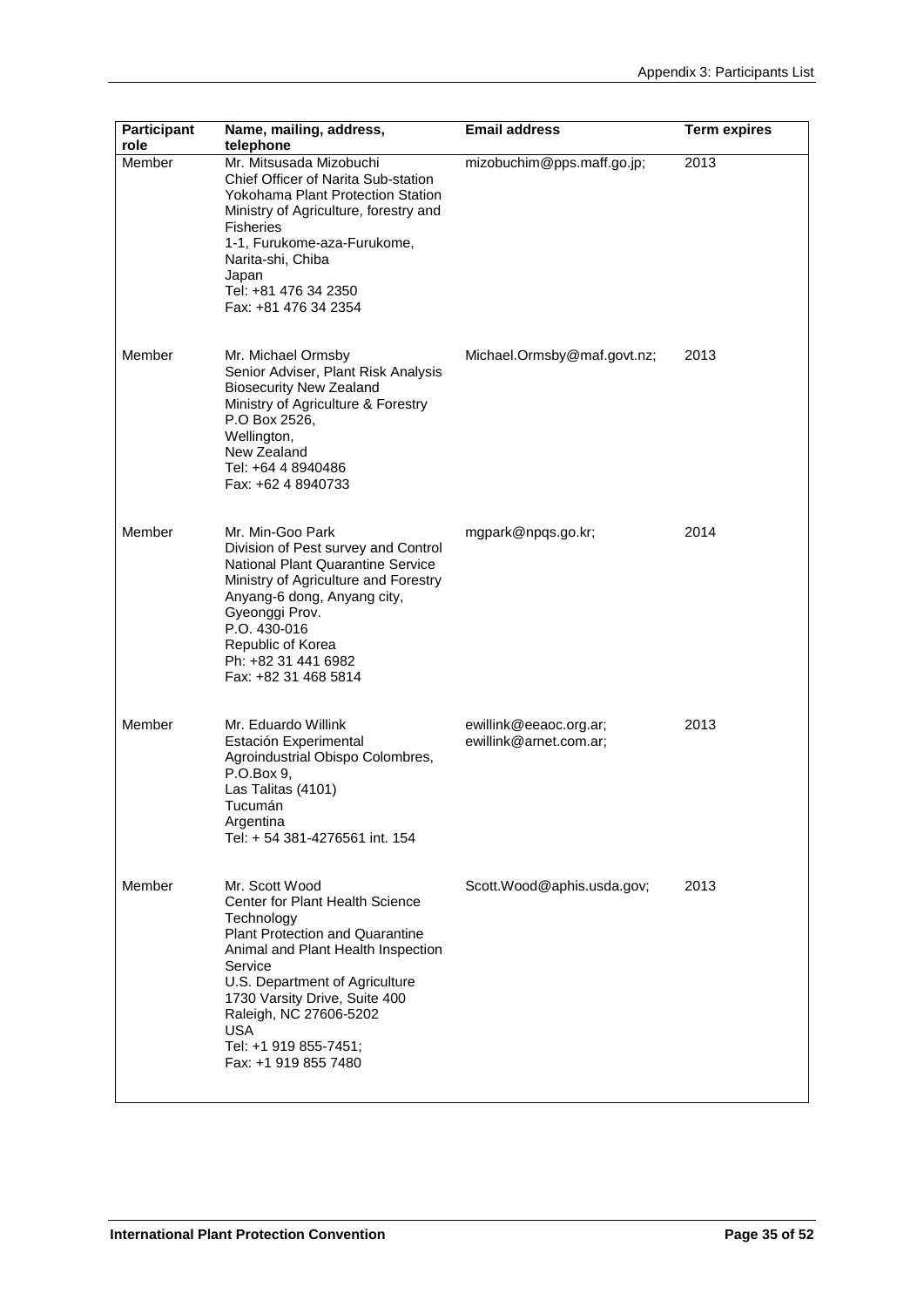| <b>Participant</b><br>role             | Name, mailing, address,<br>telephone                                                                                                                                                                                                                     | <b>Email address</b>              | <b>Term expires</b> |
|----------------------------------------|----------------------------------------------------------------------------------------------------------------------------------------------------------------------------------------------------------------------------------------------------------|-----------------------------------|---------------------|
| Member                                 | Mr. Wang Yuejin<br>Institute of Inspection Technology<br>and Equipment<br>Chinese Academy of Inspection and<br>Quarantine<br>No. 241 Huixinli, Chaoyang District,<br><b>Beijing 100029</b><br>China<br>Tel: +86-10-64934647<br>Fax: +86-10-64934647      | wangyuejin@263.net.cn;            | 2013                |
| Host country<br>representative         | Mr. Motoi SAKAMURA<br>Director of Plant Protection Office<br>Plant Protection Division Ministry of<br>Agriculture, forestry and Fisheries<br>1-2-1, Kasumigaseki, Chiyoda-Ku,<br>Tokyo 100-8950<br>Japan<br>Tel: +81 3 3502 5978<br>Fax: +81 3 3502 3386 | motoi_sakamura@nm.maff.go.jp; N/A |                     |
| Host<br>organization<br>representative | Mr. Hisashi SAKATA<br>Deputy Director<br>Plant Protection Division Ministry of<br>Agriculture, forestry and Fisheries<br>1-2-1, Kasumigaseki, Chiyoda-Ku,<br>Tokyo 100-8950<br>Japan<br>Tel: +81 3 3502 5978<br>Fax: +81 3 3502 3386                     | hisashi_sakata2@nm.maff.go.jp;    | N/A                 |
| <b>IPPC</b><br>Secretariat             | Larry Zettler<br>920 Rahn Station Rd<br>Rincon, GA 31326<br><b>USA</b><br>Tele: (1) 912-754-9907<br>Mobile: (1) 912-547-9677                                                                                                                             | Larry.Zettler@fao.org;            | N/A                 |
| <b>IPPC</b><br>Secretariat             | Stephanie Dubon<br><b>FAO Plant Protection Service</b><br>(AGPP)<br>Food and Agriculture Organization<br>of the United Nations<br>Viale delle Terme di Caracalla<br>00153 Rome<br>Italy<br>Tel: +39 06 5705 3806<br>Fax: +39 06 5705 4819                | Stephanie.Dubon@fao.org;          | N/A                 |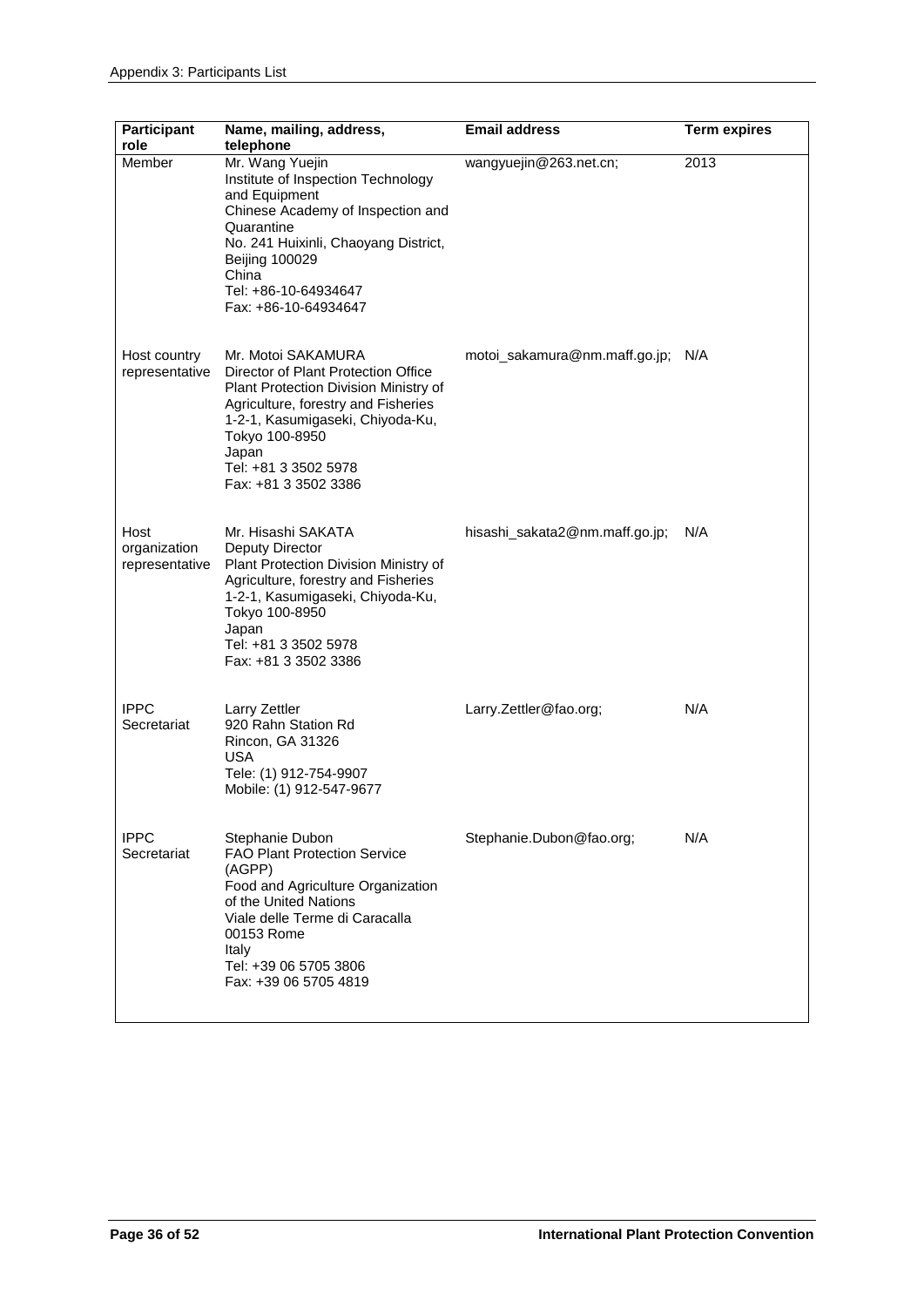# **APPENDIX 4: 2010-2011 TPPT Medium Term Topics and Priorities**

|  | 2010-2011 Intersession TPPT Work Program |  |  |  |
|--|------------------------------------------|--|--|--|
|--|------------------------------------------|--|--|--|

<span id="page-36-0"></span>

| 2010          | General                                                                                                                                                                      | Treatments recommended at 2006 and 2007<br><b>TPPT</b> meeting                                     | Treatments being developed from 2009<br>and 2010 TPPT meeting                |
|---------------|------------------------------------------------------------------------------------------------------------------------------------------------------------------------------|----------------------------------------------------------------------------------------------------|------------------------------------------------------------------------------|
| <b>August</b> | 6 Secretariat to post new and revised docs on IPP. Also<br>missing documents on IPP.                                                                                         | 31 Leads to provide draft summary reports for<br>letters and submit to Sect:                       | 31 Leads to provide draft summary reports<br>for letters and submit to Sect: |
|               | 13 Sect to send to SC revised two irradiation treatments<br>(footnote added).                                                                                                | $SF - Ormsby$                                                                                      | Cold Treatment (Turkey) - Park                                               |
|               |                                                                                                                                                                              | Ecotwin - Wood                                                                                     | Spain (CT) - Mizobuchi                                                       |
|               | 16 Rapporteur to submit draft meeting report/notes to<br>Secretariat                                                                                                         | HCN - Jessup                                                                                       | Australia (VHT) – Wood and Park                                              |
|               | 31 Secretariat to submit via email consultation TPPT                                                                                                                         | Methyl lodide - Ormsby                                                                             |                                                                              |
|               | recommended treatments to SC: SF, Microwaves, Vapor Heat<br>Treatment of Cucumis melo var. reticulata for Bactrocera<br>cucurbitae, CTs                                      | Egypt (CT peach fruit fly) - Wood                                                                  |                                                                              |
| <b>Sept</b>   | 1 Sect to send to Sect. Lead for TPFF and TPFQ Ormsby<br>Historical data paper and request the TPFF to provide a<br>worked example for the TPPT to discuss at the 2011 TPPT  | 1 Jane and Ray to develop first draft of<br>responses to MC for CT and revised draft<br>treatments | 30 Sect to send draft letters and summary<br>report to TPPT for approval     |
|               | Meeting                                                                                                                                                                      | 30 Sect to send draft letters and summary<br>report to TPPT for approval                           |                                                                              |
|               | 1 TPFQ (TPPT to work with TPFQ on ISPM 15 Annex 1<br>timing (24 hour) for MeBr treatment, fumigation guidance)                                                               |                                                                                                    |                                                                              |
|               | 3 Secretariat to send draft meeting report to steward for<br>approval                                                                                                        |                                                                                                    |                                                                              |
|               | 16 Secretariat to send draft meeting report to TPPT                                                                                                                          |                                                                                                    |                                                                              |
|               | 21 TPPT to send comments on draft meeting report to<br>Secretariat                                                                                                           |                                                                                                    |                                                                              |
|               | 30 Sect to draft letters to Australia (duplicate, 18.2.5),<br>Philippines (18.1.8, 18.1.9), and separating VHT for C<br>capitata and B tryoni on mangoes (2010_TPPT_Jul_09), |                                                                                                    |                                                                              |
|               | Phosphine to NZ,                                                                                                                                                             |                                                                                                    |                                                                              |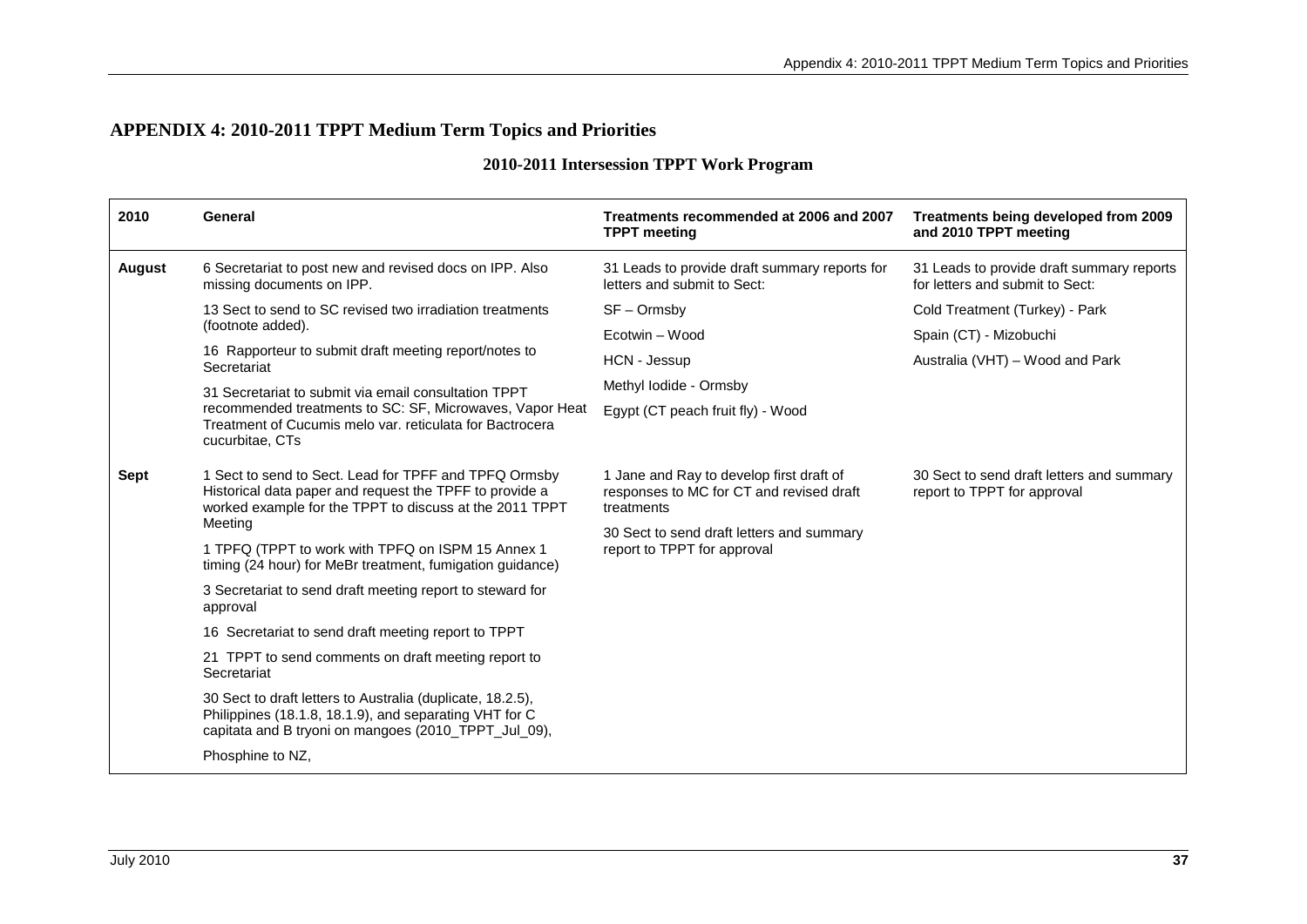| 2010              | General                                                                              | Treatments recommended at 2006 and 2007<br><b>TPPT</b> meeting                                                                                            | <b>Treatments being developed from 2009</b><br>and 2010 TPPT meeting                                                                           |
|-------------------|--------------------------------------------------------------------------------------|-----------------------------------------------------------------------------------------------------------------------------------------------------------|------------------------------------------------------------------------------------------------------------------------------------------------|
| Oct               | 1 Secretariat to post meeting report publicly on IPP (before)<br>TPFF meeting)       | 1 Small group (Mizobuchi, Willink, Cannon,<br>Baxter) to finalize draft responses to MC for CT                                                            | 21 TPPT to send comments on draft<br>letters and summary reports to Sect                                                                       |
|                   | 1 Draft responses to MC for CT to TPPT for review                                    | 21 TPPT to send draft comments on draft                                                                                                                   |                                                                                                                                                |
|                   | 24 Sect to send MC on CT to SC                                                       | letters and summary reports                                                                                                                               |                                                                                                                                                |
|                   | 31 Sect to send letters to submitters with due date of 1 Feb<br>2011                 | 21 TPPT to send responses to MC on CT to<br>steward                                                                                                       |                                                                                                                                                |
| <b>Nov</b>        | 1-5 SC Meeting                                                                       | 15 Cannon to respond to 2010 MC comments<br>on Irradiation, send to Sect.                                                                                 |                                                                                                                                                |
| <b>Dec</b>        | 31 Sect to clean up IPP                                                              |                                                                                                                                                           |                                                                                                                                                |
| Feb 2011          | 1 Receipt of data from submitters – Sect to forward to leads to<br>revise checklists |                                                                                                                                                           | 1 Cannon and Jessup to provide<br>discussion document on guidance for<br>submitting treatment soil and growing<br>media associated with plants |
| <b>April 2011</b> |                                                                                      | 31 Leads submit completed checklists to Sect                                                                                                              |                                                                                                                                                |
| <b>May 2011</b>   | 7 Sect posts checklists on IPP                                                       | 31 Develop guidance for NPPOs Guidance<br>document/checklist: CT (Jessup, Willink,<br>Baxter), VHT (Park, Mizobuchi), HTFA<br>(Ormsby), HW (Cannon, Wood) | 31 Jessup to develop discussion paper on<br>a position on hot air treatment for multiple<br>insects, fruits, etc.                              |
|                   |                                                                                      | 31 Ormsby to draft a TPPT guidance document<br>on criteria used by TPPT to evaluate different<br>types of treatments (from summary reports)               |                                                                                                                                                |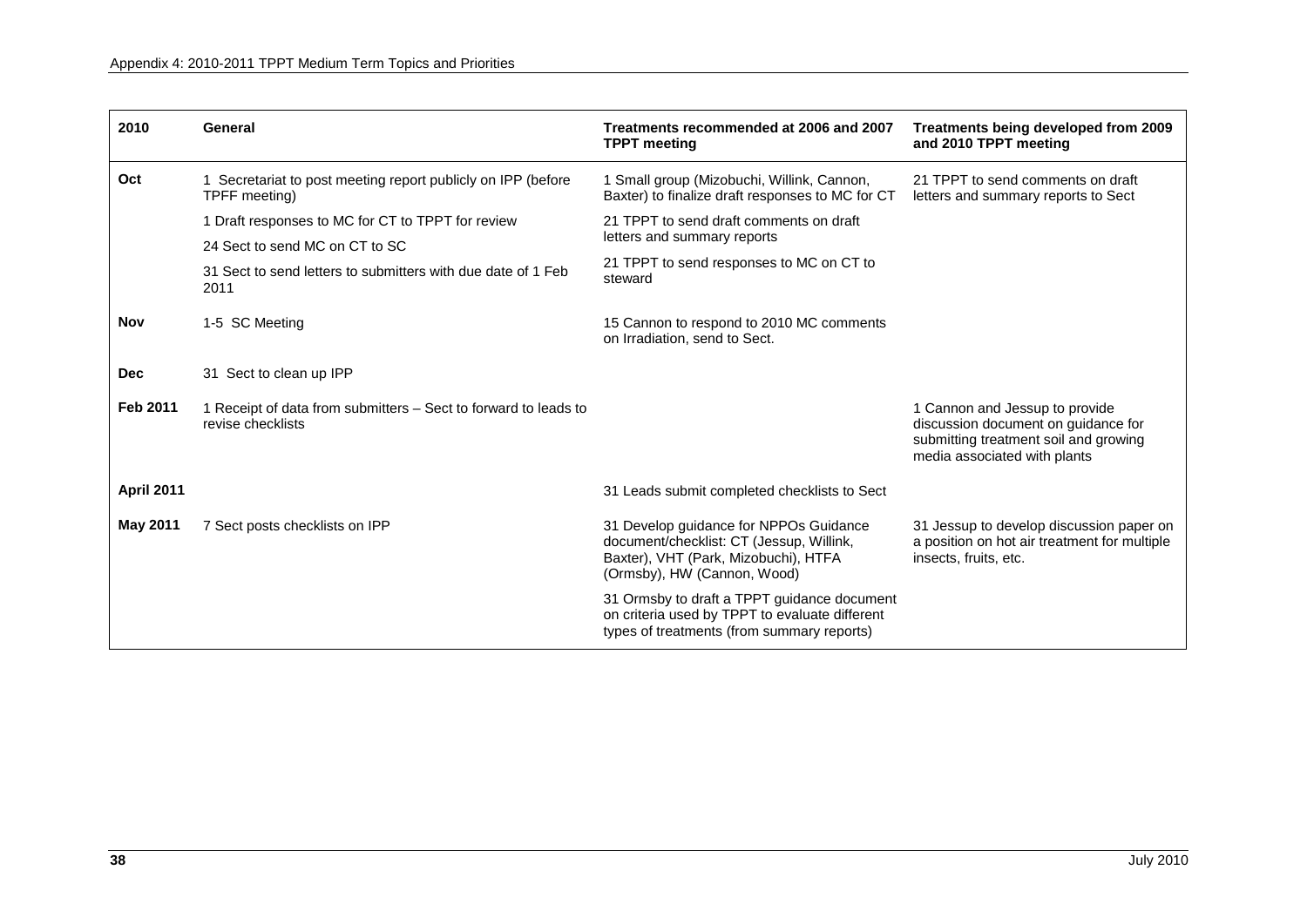# <span id="page-38-0"></span>**APPENDIX 5: Summary Report for Vapour heat treatment** *Cucumis melo* **var.**  *reticulatus* **for** *Bactrocera cucurbitae*

# **Summary report of the Technical Panel on Phytosanitary Treatment's evaluation of vapour heat treatment** *Cucumis melo* **var.** *reticulatus* **for** *Bactrocera cucurbitae* **(2006-110) (Prepared by the TPPT on 30 July 2010)**

# **1. Introduction**

A treatment submission proposal was submitted for a vapour heat treatment of fresh netted melon fruit for melon fly (*Bactrocera cucurbitae*) in response to the call for phytosanitary treatments in 2006. The Technical Panel on Phytosanitary Treatments (TPPT) reviewed the submission at its meeting in December 2006 and requested additional information for further consideration. The requested information on the practical application of the treatment under operational conditions was received from the submitter in 2008. At its meeting in January 2009, the TPPT evaluated it and recommended the vapour heat treatment of *Cucumis melo* var. *reticulatus* for *Bactrocera cucurbitae* to the SC for the SC to approval and e for member consultation.

# **2. General considerations for temperature treatments**

The panel considered issues associated with treatments based on temperature, taking into account the work of Hallman and Mangan (1997). It recommended a number of principles that should be applied when evaluating temperature treatments for adoption as international standards (outlined below).

# **2.1 Mortality assessments**

When assessing mortality, any larvae that are found alive should be considered survivors whether or not they subsequently fail to pupate or survive to adults. This takes account of the fact that in practice on phytosanitary inspection any live insect found will be considered a survivor.

# **2.2 Genotype of insect**

It is possible that laboratory-bred colonies of insects may become more susceptible to temperaturebased treatments over time. The panel is not aware of any research having been undertaken to demonstrate whether this is an issue in reality. The panel considers that as long as the colonies used in the research have been established or reinvigorated before the research, issues such as these should not be considered significant subject to research showing otherwise.

# **2.3 Pre-treatment acclimation**

Insects may be less susceptible to temperature treatments depending on the conditions they are exposed to immediately prior to treatment. The panel considers that where this may be an issue, pretreatment requirements should be included in any recommended treatment schedule.

# **2.4 Commodity variability**

To provide confidence that temperature treatments are applicable internationally, host material used in research should be sampled from as wide a geographic area as possible and unexpected results should be considered with care.

# **2.5 Scale of treatment application**

The panel should consider any possible reduction in effectiveness of temperature treatments that may occur when treatments are scaled up and applied in commercial conditions.

# **2.6 Rate of temperature change**

Where the rate of temperature change of the commodity may be considered significant to the effectiveness of a temperature treatment, this should be specified in the treatment schedule.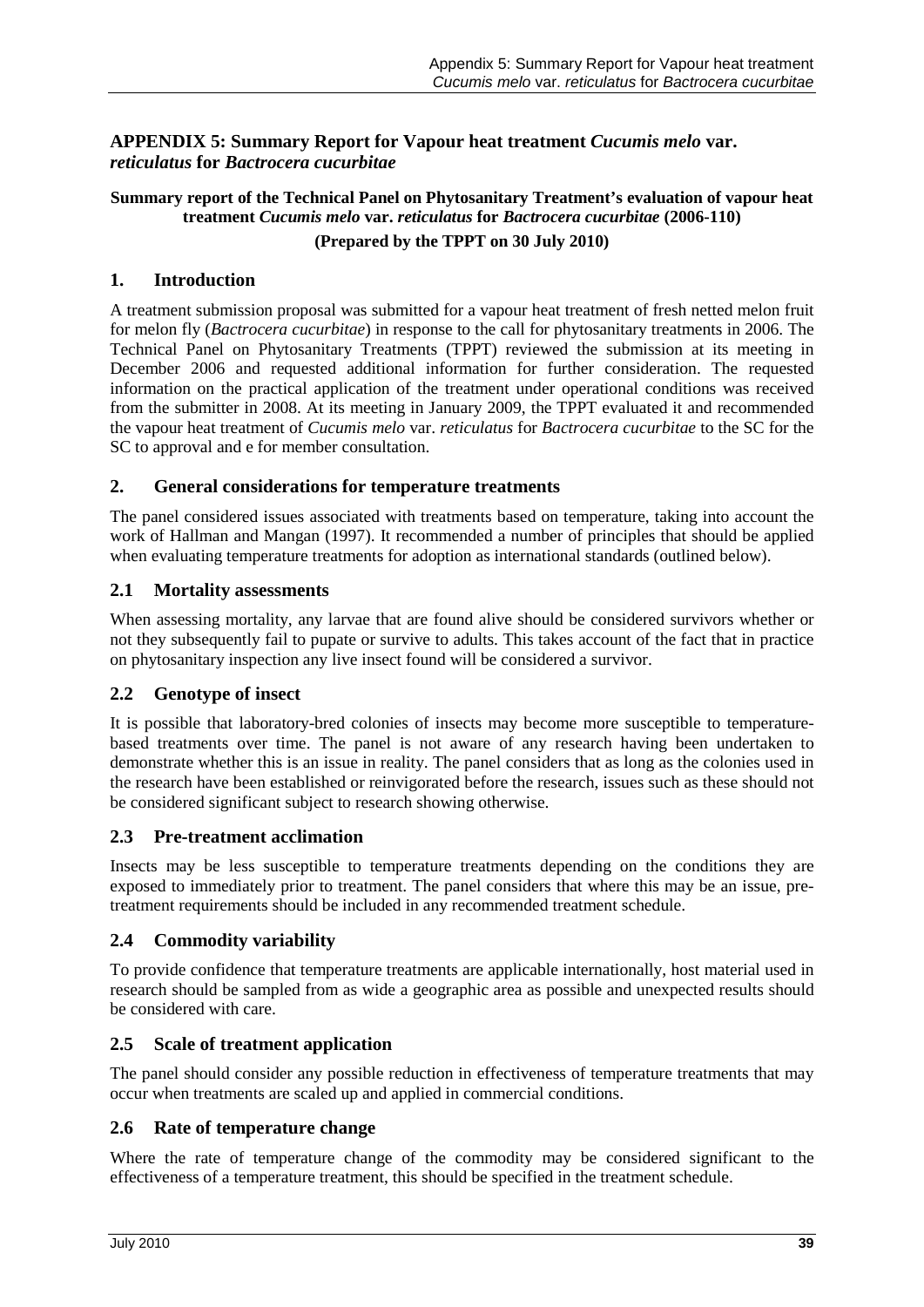# **3. Detailed considerations for the fruit fly vapour heat treatment**

The TPPT noted that the experimental research for this submission was based on the cultivar Earl's Favourite for all tests.

The TPPT noted that a large number of insects (58,000 individuals) were used in this submission, although from only 30 artificially infested fruits were employed. but in review of the research presented, the TPPT were satisfied that a satisfactory high 99.99% kill level of mortality ( $ED_{99.9922}48\%$ at the 95% confidence level) was attained based on estimated insects treated per fruit from reps 2, 3, and 4 as in Table 2 (Iwata et al 1990). The most tolerant life stage was identified as the one day egg. The TPPT would have preferred to have that the experiment utilised more than the 30 infested fruits, but noted were satisfied that it was expedient to use a high egg load per fruit when there was no damage to fruit during the experimental procedures.,

The TPPT noted that this treatment was used domestically for about three to five years, prior to the eradication of the Melon fly from Japan in 1993, a fact that provided additional support for the effectiveness of the treatment. The TPPT also recognised that vapour heat treatments are used by NPPOs for the same pest on other fruits.

The TPPT noted that the ramp-up warming and post-treatment cooling were important parts aspects of the treatment and the TPPT decided that these parameters should be included in the treatment schedule. Since this treatment was done under ambient post-treatment cooling, the TPPT recommended that the schedule should be limited to this method.

The TPPT recognised that vapour heat treatments are used by NPPOs for the same pest on other fruits.

The treatment schedule was approved by the TPPT.

# **4. REFERENCES**

**Hallman, G.J. & Mangan, R.L.** 1997. Concerns with temperature quarantine treatment research. *In* G.L. Obenauf, ed. *1997 Annual International Research Conference on Methyl Bromide Alternatives and Emissions Reduction*, San Diego, CA, USA, Nov 3–5. pp. 79-1–79-4.

**Iwata, M., Sunagawa, K., Kume, K., &** Ishikawa, A. 1990. Efficacy of vapour heat treatment on netted melon infested with melon fly, *Dacus cucurbitae*. *Research Bulletin of the Plant Protection Service*, Japan No. 26, 45-49.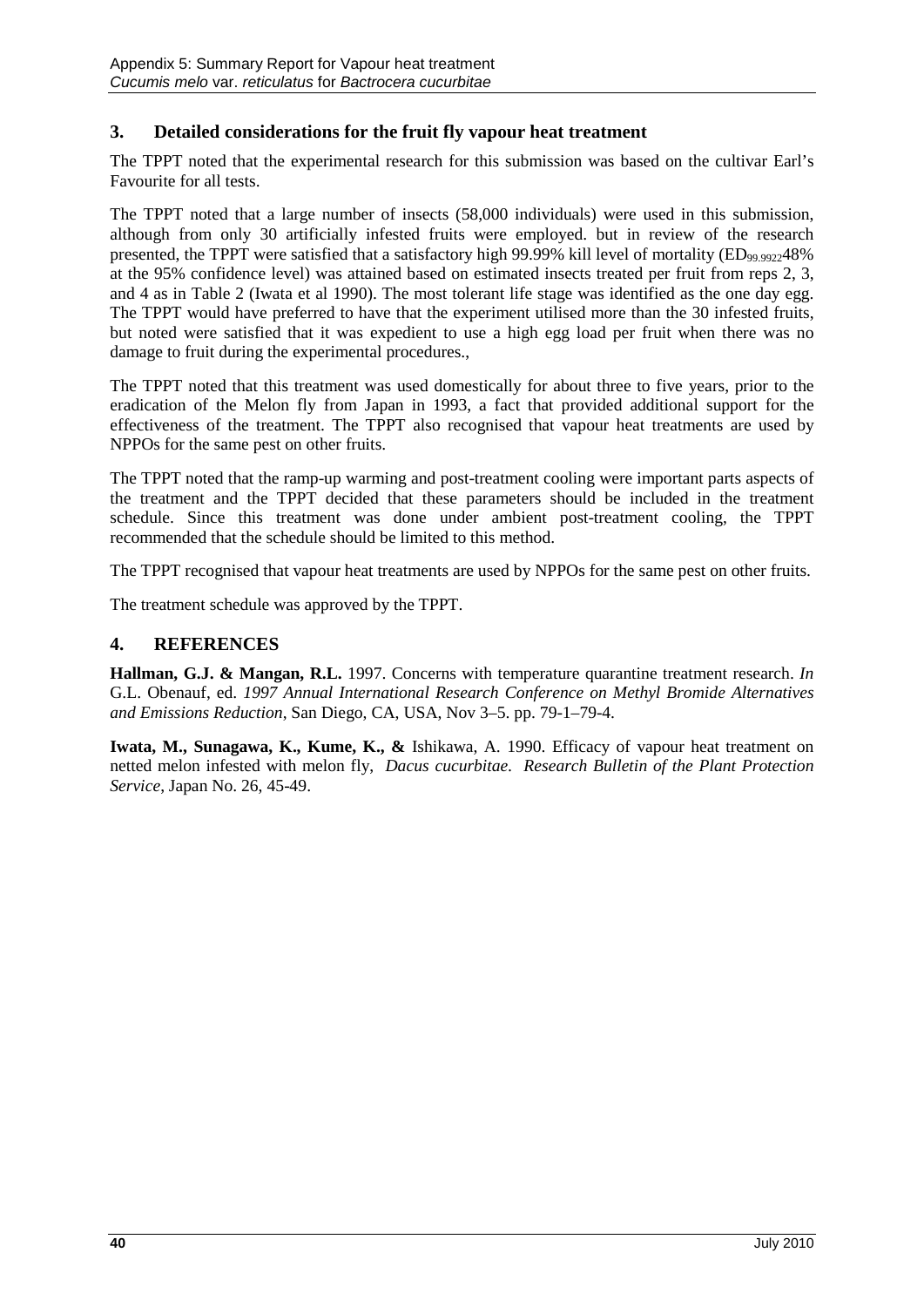# <span id="page-40-0"></span>**APPENDIX 6: Surrogate Species**

### **Choosing Surrogate Species for the Development of Phytosanitary Treatments**

Note: In the context of the TPPT, discussion on choosing a surrogate species is confined to the use of insect pest species to substitute for target species when the target species is difficult or impossible to obtain or use in research on developing a phytosanitary treatment.

*Target species*: The species that is of quarantine concern to an importing country.

*Surrogate species*: The species that is tested instead of the target species.

A suitable surrogate species may be as tolerant or preferably more tolerant responds as closely as possible to the target treatment in the same way as the target species. By definition, the surrogate species is not the same as the target species but should have a similar response to the treatment and may differ in the way it reacts to a phytosanitary treatment. When a surrogate species is used in developing a phytosanitary treatment the TPPT would like to see justification that the surrogate species is a suitable substitute for the target species.

The following attributes may be used in providing such a justification. Similarity between the target species and the surrogate species in:

- Order, Family, Genus, Species (different strain, sub-species, variant, etc) ["taxonomic distance"]
- Host (*i.e.* target product), Host range
- Life history, Phenology, Size
- Feeding regime
- Reaction to treatment, Tolerance to treatment (preferably less tolerant at same temperature, duration of exposure, dose concentration, etc) ["toxicologically representative"]
- Habitat type (e.g. tropical, temperate)
- Level of damage to target product, Part/s of target product damaged
- Published supporting scientific literature, Existing international / bilateral approvals

# **Selected References**

**ASTM.** 2002. Standard Terminology Relating to Biological Effects and Environmental Fate. Standard E 943-00 in: *Annual Book of Standards. Vol. 11.05 Biological Effects and Environmental Fate; Biotechnology; Pesticides.* ASTM International, West Conshohocken, PA

**Ormsby, M.** 2009. Developing phytosanitary treatments for international trade. *In*: IUFRO International Forest Biosecurity Conference Incorporating the 6th International Forest Vegetation Management Conference. 16-20 March 2009, Rotorua, New Zealand *Eds*: Margaret Richardson, Carolyn Hodgson, Adrienne Forbes. New Zealand Forest Research Institute Limited.

**Raimondo, S., Vivian, D.N., and Barron, M.G.** 2010. Web-based Interspecies Correlation Estimation (Web-ICE) for Acute Toxicity: User Manual. Version 1.1. EPA/600/R-10/004. Gulf Breeze, FL.

Wenger, S. J. 2008. Use of Surrogates to Predict the Stressor Response of Imperiled Species. *Conservation Biology*, 22(6):1564–1571.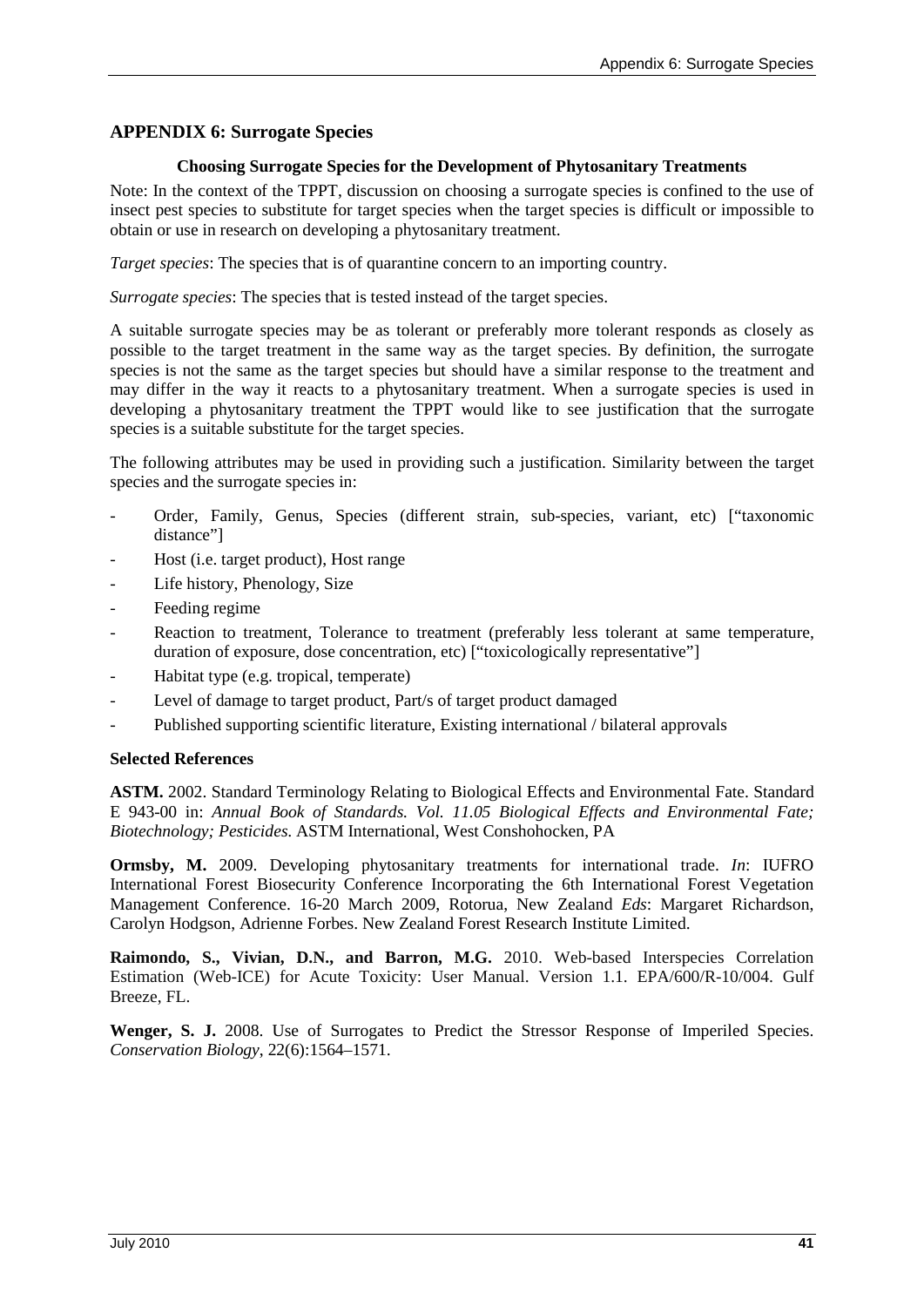# <span id="page-41-0"></span>**APPENDIX 7: Summary Report for evaluation of wood packaging material treatments**

### **Summary Report for the TPPT's evaluation of wood packaging material treatments**

# **1. Introduction**

At its meeting in July 2010, the TPPT evaluated 6 treatment submissions for wood packaging material and recommended two treatments for the SC to approve for member consultation. All of the evaluated treatments were submitted in response to a call for wood packaging material treatments following the criteria laid out in ISPM 15: 2002 in 2006 and 2007.

At its November meeting in 2008, the Standards Committee agreed the following criteria (established for wood packaging material treatments included in ISPM 15:2002) should be used for all treatments submitted in response to the 2006 and 2007 call for treatments, when considering wood packaging material treatment suitability for inclusion in ISPM No. 15:2009

"…. that for inclusion in ISPM 15:2009 [*the treatment*] should be evaluated for equivalence to the current ISPM 15:2002 methyl bromide treatment in the following manner. It must be demonstrated in compliance with ISPM 28:2007 and to be at least 99.99683% effective against *Anoplophora glabripennis* (Asian longhorn beetle) and *Bursaphelenchus xylophilus* (Pinewood nematode) or appropriate surrogates."

The Technical Panel on Forest Quarantine also considered that the treatments should be generally accepted to be effective against most invertebrate forestry pests likely to be associated with wood packaging material.

# **2. Wood packaging material treatments**

### **2.1 General considerations for wood fumigation treatments**

The panel considered the following issues when evaluating wood fumigation treatments for adoption as international standards (outlined below).

### **2.1.1 Mortality assessments**

When assessing mortality, the target life stage should be that most likely to be present in the wood at the time of treatment. Any target life stage found alive should be considered a survivor whether or not it subsequently fails to survive to adulthood or produce offspring. This takes account of the fact that in practice on phytosanitary inspection any live life stage found will be considered a survivor.

### **2.1.2. Environmental factors**

Consideration should be taken of potential environmental effects on the efficacy of the treatment under conditions expected to be encountered at the time of treatment. Wood factors such as moisture content, density, porosity and presence of bark should be considered along with temperature. Unexpected results should be considered with care.

### **2.1.3 Scale of treatment application**

The panel should consider any possible reduction in effectiveness of fumigation treatments that may occur when treatments are scaled up and applied in commercial conditions.

### **2.2 General considerations for wood packaging material heat treatments**

The panel considered the following issues when evaluating wood packaging material heat treatments for adoption as international standards (outlined below).

### **2.2.1 Mortality assessments**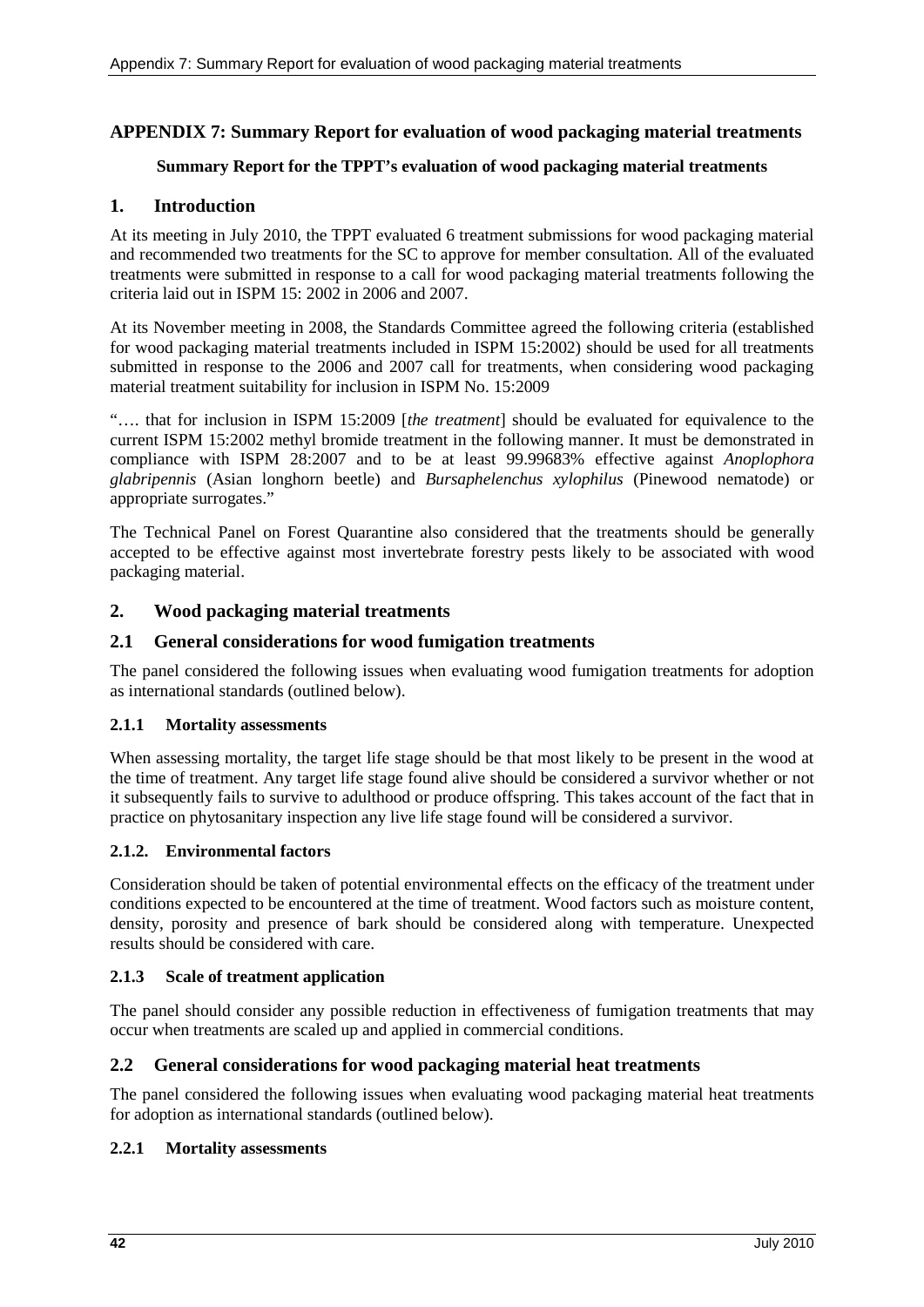When assessing mortality, the target life stage should be that most likely to be present in the wood at the time of treatment. Any target life stage found alive should be considered a survivor whether or not it subsequently fails to survive to adulthood or produce offspring. This takes account of the fact that in practice on phytosanitary inspection any live life stage found will be considered a survivor.

# **2.2.2. Environmental factors**

Consideration should be taken of potential environmental effect on the efficacy of the treatment under conditions expected to be encountered at the time of treatment (such as wood moisture content or density). Unexpected results should be considered with care.

# **2.2.3 Pre-treatment acclimation**

Target pests may be less susceptible to temperature treatments depending on the conditions they are exposed to immediately prior to treatment. The panel considers that where this may be an issue, pretreatment requirements should be included in any recommended treatment schedule.

# **2.2.4 Scale of treatment application**

The panel should consider any possible reduction in effectiveness of temperature treatments that may occur when treatments are scaled up and applied in commercial conditions.

# **2.2.5 Rate of temperature change**

Where the rate of temperature change of the commodity may be considered significant to the effectiveness of a temperature treatment, this should be specified in the treatment schedule.

### **2.2.6 Heating process**

Consideration should be taken of the heating process (e.g. heating from inside out or outside in) and the conditions that need to be met before the treatment can commence.

# **2.3 Detailed considerations for wood packaging material treatments**

The panel came to the following specific conclusions regarding the recommended treatment submissions. They are recorded in the order of consideration by the TPPT.

# **2.3.1 Sulfuryl Fluoride fumigation**

The TPPT first evaluated this treatment in July 2007 and considered that evidence from published papers, commercial reports and experience with years of use supported the conclusion that fumigation with Sulfuryl fluoride was effective against most invertebrate forestry pests likely to be associated with wood packaging material. The panel also considered that Barak *et al.* (2006) had established that Sulfuryl fluoride fumigation was at least 99.99683% effective against *Anoplophora glabripennis* (Asian longhorn beetle) life stages found in debarked wood. However the panel requested the submitter provide further information on the following aspects considered potential critical to treatment efficacy:

- The TPPT could not determine the level of efficacy of this treatment against *Bursaphelenchus xylophilius* (Pine wood nematode) as no information was provided on either the numbers of test individuals required to demonstrate statistically the target efficacy level, or through fitting doseresponse data to known mortality curves.
- Levels of resistance may vary significantly between life stages, and ratios of life stages in wood may also vary. The submission did not provide information demonstrating which life stage of *B. xylophilius* was most resistant to Sulfuryl fluoride fumigation, and which life stages are most likely to be present in wood packaging material during the most likely period of treatment application.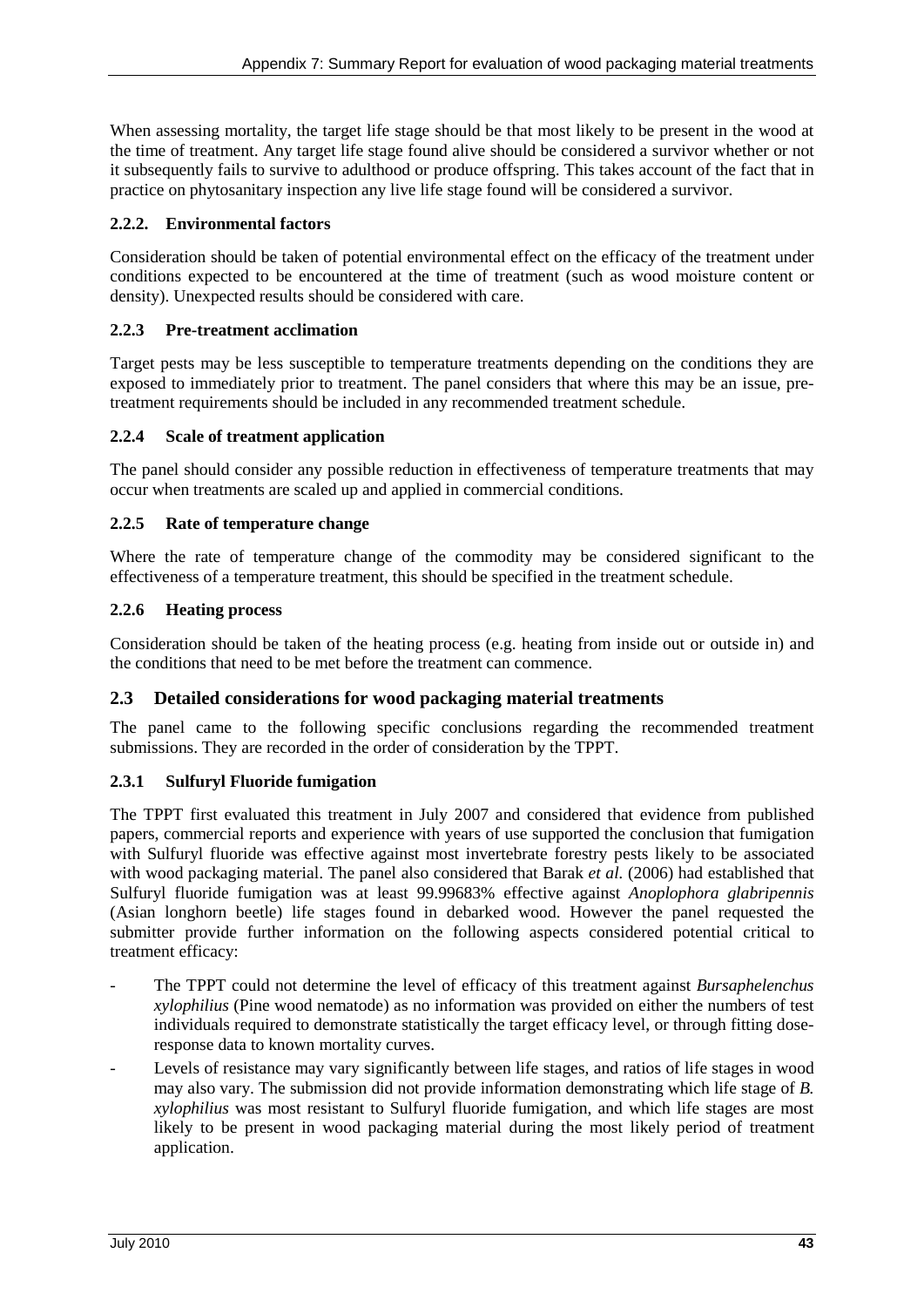- An incubation period is important for the efficacy of mortality testing of *B. xylophilius*. Mortality should be measured using a Baermann funnel at 6 and 21 days (of incubation) after treatment. The submission did not indicate how long after treatment the mortality measurements were made.

The treatment was re-submitted with the requested information. Based on a report by Sousa *et al.* (2010), the panel considered that evidence for 99.99683% efficacy against *Bursaphelenchus xylophilus* (Pinewood nematode) supported a partial schedule. The two schedules recommended by TPPT are:

- 3200 minimum target CT dosage (g-h/m<sup>3</sup>) over 24 hours between  $15^{\circ}$ C and  $17.9^{\circ}$ C;
- 1400 minimum target CT dosage  $(g-h/m^3)$  over 24 hours for 30<sup>o</sup>C and above.

The TPPT also considered a number of other conditions were also required for application of these schedules, including a limitation of wood cross section to 20 cm, debarking before treatment, and other operational requirements.

While the data supplied did not support the proposed schedules between  $17.9^{\circ}$ C and  $30^{\circ}$ C, the panel considered this partial schedule would be of value.

# **2.3.2 Microwave Treatment**

The TPPT first evaluated this treatment in July 2007 and considered that a treatment using dielectric heating (microwaves) is a type of heat treatment. As such the panel considered the large volume of published papers, commercial reports and experience with years of use supported the conclusion that a heat treatment was effective against most invertebrate forestry pests likely to be associated with wood packaging material.

The panel concluded that as available research had established that all life stages of *Anoplophora glabripennis* (Asian longhorn beetle) were significantly less tolerant to heat treatment than *Bursaphelenchus xylophilus* (Pinewood nematode) (Fleming *et al.* 2003), the submitter needed to demonstrate that the heat treatment was at least 99.99683% effective against *Bursaphelenchus xylophilus* (Pinewood nematode) only. The panel requested the submitter provide further information on the following aspects considered potentially critical to treatment efficacy:

- The TPPT could not determine the level of efficacy of this treatment against *Bursaphelenchus xylophilus* (Pine wood nematode) as the experimental procedure used for inoculating the wood could not be considered equivalent to operational conditions. Complete mortality of at least 94,400 nematodes is required to demonstrate an efficacy level of greater than or equal to 99.99683% at the 95% level of confidence. Using naturally or suitably inoculated samples of wood, nematode numbers should be measured or estimated before and after the treatment in both test samples and controls. Soma *et al.* (2003) provides an example of an experimental design demonstrating treatment efficacy against nematodes in wood.
- Levels of resistance may vary significantly between life stages, and ratios of life stages in wood may also vary. The submission did not provide information demonstrating which life stage of *Bursaphelenchus xylophilus* was most resistant to microwave irradiation, and which life stages are most likely to be present in wood packaging material during the most likely period of treatment application. In the absence of knowing the most resistant life stage, evidence should be provided that all life stages of the nematode associated with wood packaging material during the most likely period of treatment application, including the dispersal stage, were present in significant proportions at the time of treatment efficacy testing.
- Further information should be provided on the limitations of the application of microwave irradiation treatment on dry wood and steps that should be taken to avoid combustion of the wood packaging material during treatment.
- Further clarification should also be provided on the importance of heating up time on treatment efficacy.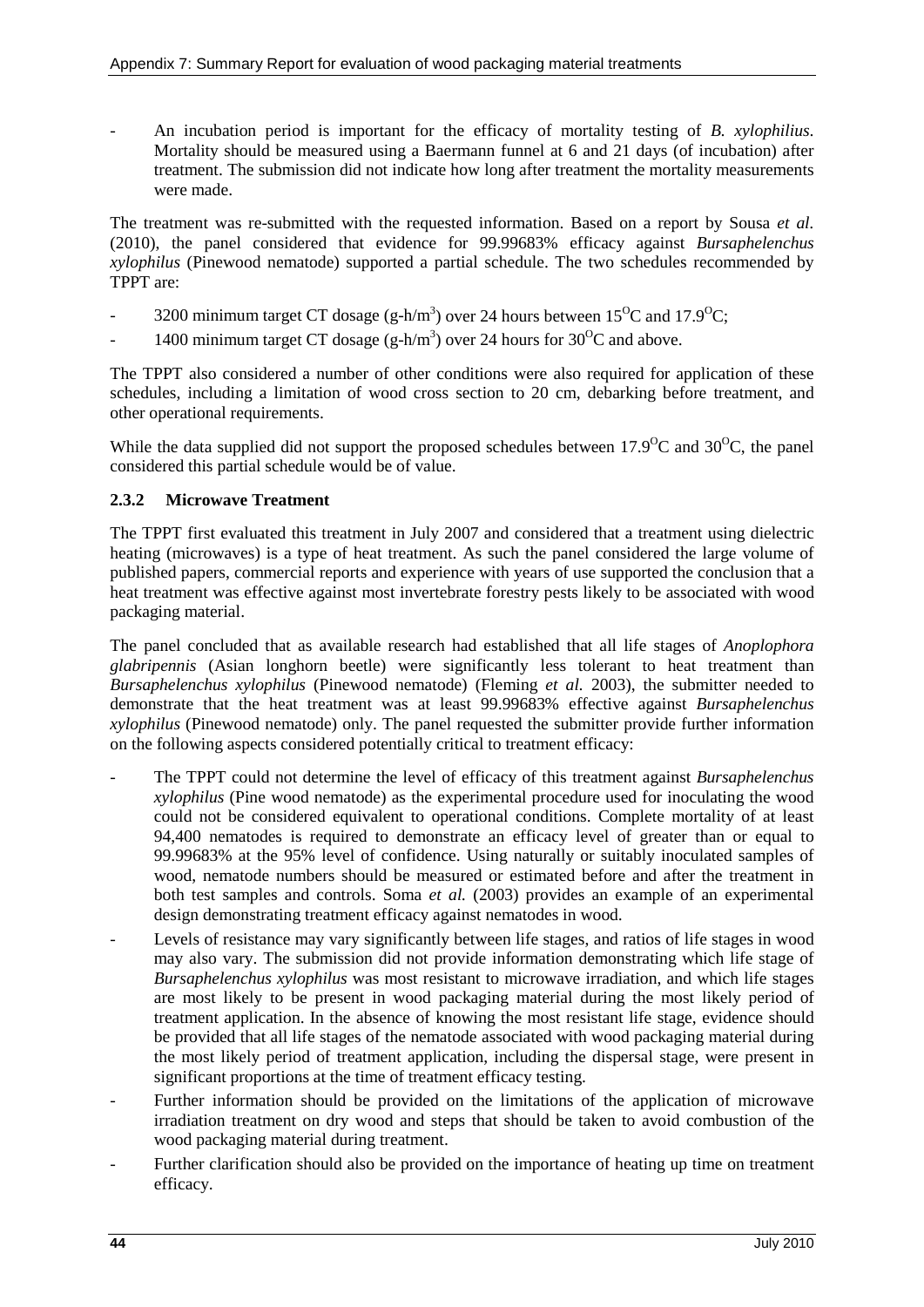In response to the request for information the submitter:

- provided sufficient evidence that the heat treatment was at least 99.99683% effective against *Bursaphelenchus xylophilus* (Pinewood nematode) (Hoover *et al.* 2010);
- confirmed that combustion can only occur if wood lacking any free water (completely dehydrated) were to exceed temperatures of 270-300 $^{\circ}$ C;
- confirmed that heating-up time had an effect on treatment efficacy but that the efficacy was not overly sensitive to this factor.

The TPPT recommended the following schedule to SC for member consultation:

- Heat treatment of debarked wood of not more than 20 cm in cross section to achieve, from ambient temperature within 30 minutes, a minimum of 60 °C for 1 minute throughout the profile of the wood.

### **2.3 References**

**Barak A. V., Wang Y., Xu L., Rong Z., Hang X. and Zhan G.** 2005. Methyl Bromide as a Quarantine Treatment for *Anoplophora glabripennis* (Coleoptera: Cerambycidae) in Regulated Wood Packing Material. J. Econ. Entomol. 98(6): 1911-1916

**Barak A., Y. Wang, G. Zhan, Y. Wu, L. Xu, and Q. Huang.** 2006. Sulfuryl fluoride as a quarantine treatment for *Anoplophora glabripennis* (Coleoptera: Cerambycidae) in regulated wood packing material. J. Econ. Entomol. 99(5): 1628-1635

**Fleming M.R., K. Hoover, J.J. Janowiak, Y. Fang, X. Wang, W. Liu, Y. Wang, X. Hang, D. Agrawal, V.C. Mastro, D.R. Lance, J.E. Shield, and R. Roy.** 2003. Microwave irradiation of wood packing material to destroy the Asian longhorned beetle. Forest Prod. J. 53(1):46-52.

**Hoover K., A. Uzunovic, B. Gething, A. Dale, K. Leung, N. Ostiguy, and Janowiak J. J.** 2010. Lethal temperature for pinewood nematode, *Bursaphelenchus xylophilus,* in infested wood using microwave energy. *In press*.

**Soma Y., Goto M., Naito H., Ogawa N., Kawakami F., Hirata K., Komatus H. and Matsumoto Y.** 2003. Effects of Some Fumigation on Pine Wood Nematode *Bursaphelenchus Xylophilus* infesting Wooden Packages. 3. Mortality and Fumigation Standards for Pine Wood Nematode by Methyl Bromide. Research Bulletin Plant Protection Japan 39: 7-14

**Sousa E., L. Bonifácio, P. Naves, M. Lurdes Silva Inácio, J. Henriques, M. Mota, P. Barbosa, M. Espada, T. Wontner-Smith, S. Cardew, M. J. Drinkall, S. Buckley and E. M. Thoms.** 2010. Studies to validate the proposed fumigation schedules of Sulfuryl fluoride for inclusion in ISPM 15 for the eradication of pine wood nematode (*Bursaphelenchus xylophilus*) from wood packaging material. *Unpublished Report*.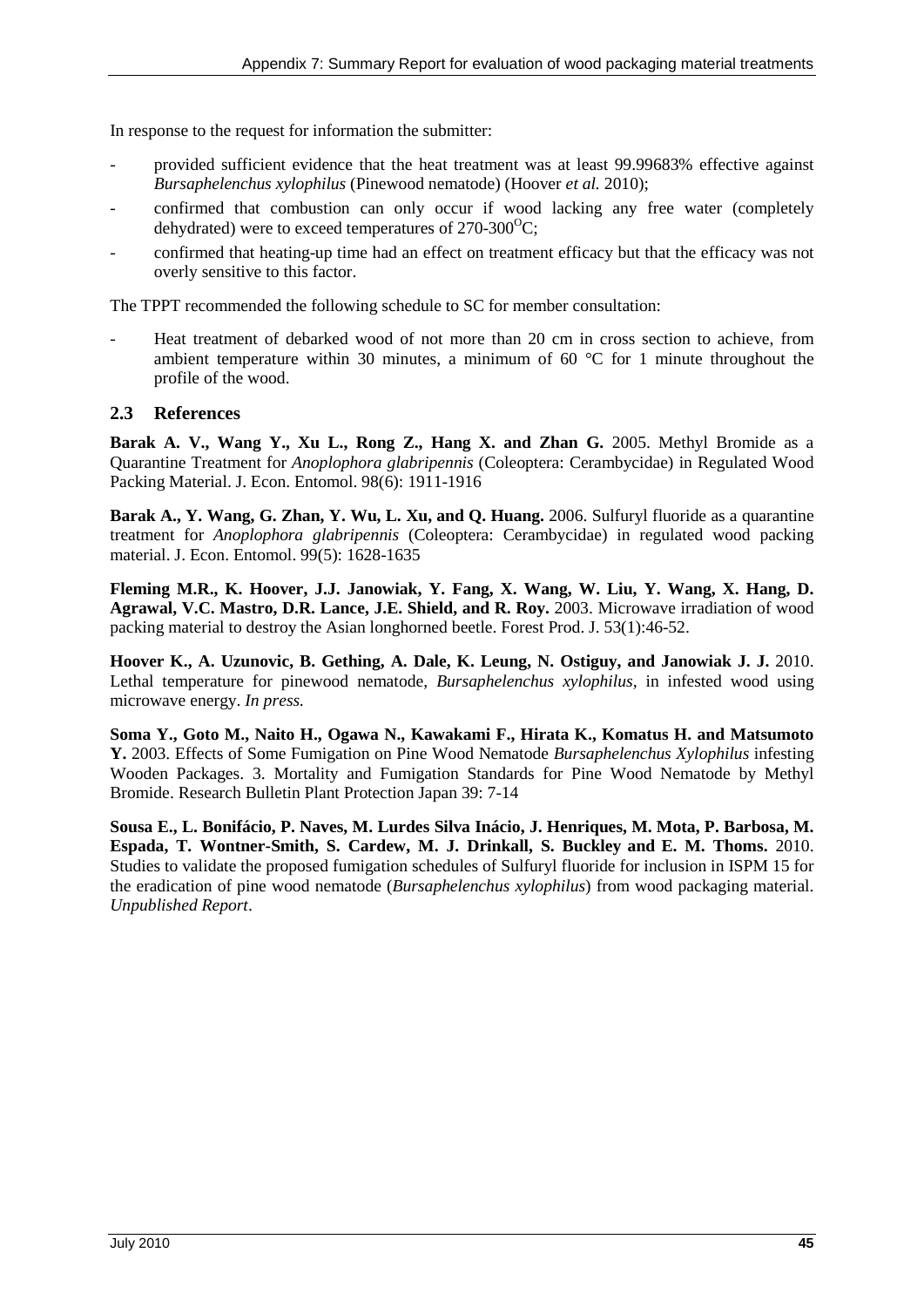# <span id="page-45-0"></span>**APPENDIX 8: Summary Report for Sulfuryl fluoride treatment**

### **Summary Report for Sulfuryl fluoride fumigation of wood packaging material**

# **(2006-102)**

# **July 2010**

# **By M. Ormsby**

The Technical Panel on Phytosanitary Treatments (TPPT) considered the information provided on Sulfuryl fluoride fumigation for ISPM 15 in the submissions made in 2006 (TPPT document reference: 2006-TPPT-102), 2007 (TPPT document reference: 2007-TPPT-104) and 2010 (TPPT document references: 2010-TPPT-Jul-87). The TPPT evaluated this information as recommended by the Technical Panel on Forest Quarantine<sup>[1](#page-45-1)</sup> (TPFQ) as directed by the Standards Committee<sup>[2](#page-45-2)</sup> (Report of the Standards Committee, November 2007, paragraph 26.3) The panel also acknowledged receipt of additional information submitted during 2010 in support of the treatment.

The TPPT notes that the treatment submission form provided by the submitting NPPO has not been updated by the NPPO to incorporate the information provided for evaluation in 2010. While the TPPT evaluated this new information and came to the conclusions detailed below, these conclusions are unable to be formally considered by the Standards Committee until they have been submitted by the NPPO, and the treatment submission form updated appropriately.

Based on this evaluation the TPPT could support a partial treatment schedule only at this time, and recommended that the treatment is resubmitted with additional information for evaluation to recommend an entire schedule at their next meeting.

The TPPT recognizes the efforts taken by the submitter to respond to the questions asked of them by the TPPT in 2009. The additional information provided successfully responded to a number of the questions posed by the TPPT: namely the potential differences in the levels of treatment resistance between life stages; the effect of moisture content on treatment efficacy; and suitable evidence that at least part of the Sulfuryl fluoride fumigation schedule is at least 99.99683% effective against Bursaphelenchus xylophilus (Pine wood nematode) at the 95% level of confidence<sup>[3](#page-45-3)</sup>. However the TPPT identified the following issues with the supporting information that are still outstanding and will need to be resolved should the entire treatment schedule be required:

- The TPPT could not determine the level of efficacy of this treatment against *Bursaphelenchus xylophilus* (Pine wood nematode) for temperatures within a range greater than  $18^{0}$ C and less than  $30^{\circ}$ C.

The TPPT considered the evidence provided for efficacy against *Bursaphelenchus xylophilus* at temperatures greater than  $30^{\circ}$ C and between 15 and  $18^{\circ}$ C indicated that Sulfuryl fluoride fumigation at the doses achieved complete mortality of at least 94,400 nematodes to demonstrate an efficacy level of greater than 99.99683% at the 95% level of confidence<sup>[4](#page-45-4)</sup>. The TPPT considered the evidence was insufficient to support a claim of equivalent treatment efficacy for temperatures outside this temperature range.

If you have any specific questions or require access to some additional expertise, arrangements can be made to help put you in contact with other experts knowledgeable in this area. The lead from the

<span id="page-45-1"></span><sup>&</sup>lt;sup>1</sup> Annex 4, Report of the TPFO meeting, Moscow, 2-6 July 2007, section "Methyl Bromide Alternatives – Arrangements for treatment submissions for inclusion of new treatments in ISPM 15 made during 2006 and 2007"

<span id="page-45-2"></span> $\gamma$ 

<span id="page-45-3"></span><sup>&</sup>lt;sup>3</sup> See Couey H M, Chew V (1986) Confidence limits and sample size in quarantine research. Journal of Economic Entomology 79: pp 887-890 for guidance on how to calculate levels of efficacy.

<span id="page-45-4"></span><sup>4</sup> See Couey H M, Chew V (1986) Confidence limits and sample size in quarantine research. Journal of Economic Entomology 79: pp 887-890 for guidance on how to calculate levels of efficacy.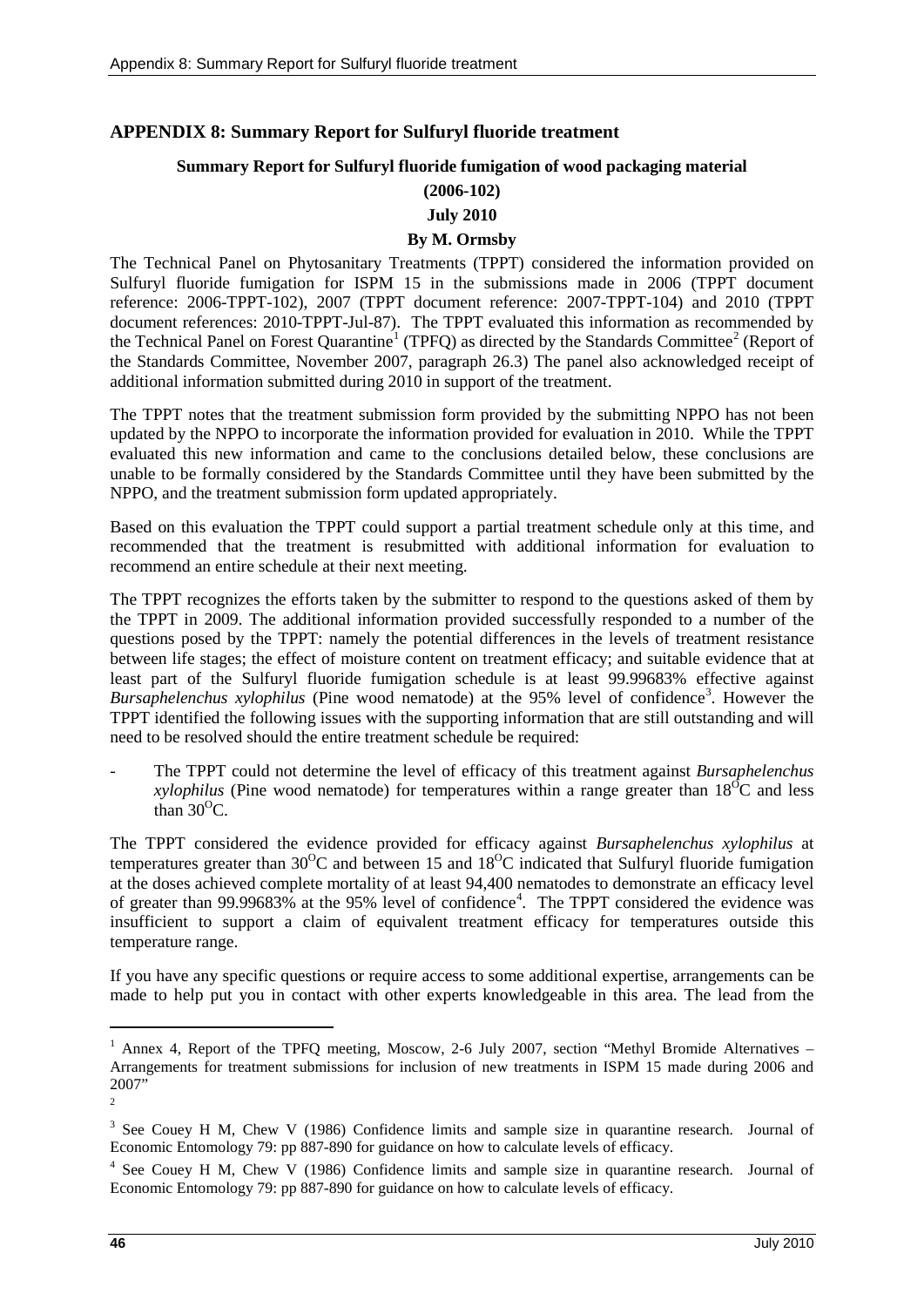TPPT is M. Ormsby and we encourage you to interact with your lead to help progress your submission. Contact information+ Michael Ormsby, E-mail: *Michael.Ormsby@maf.govt.nz*).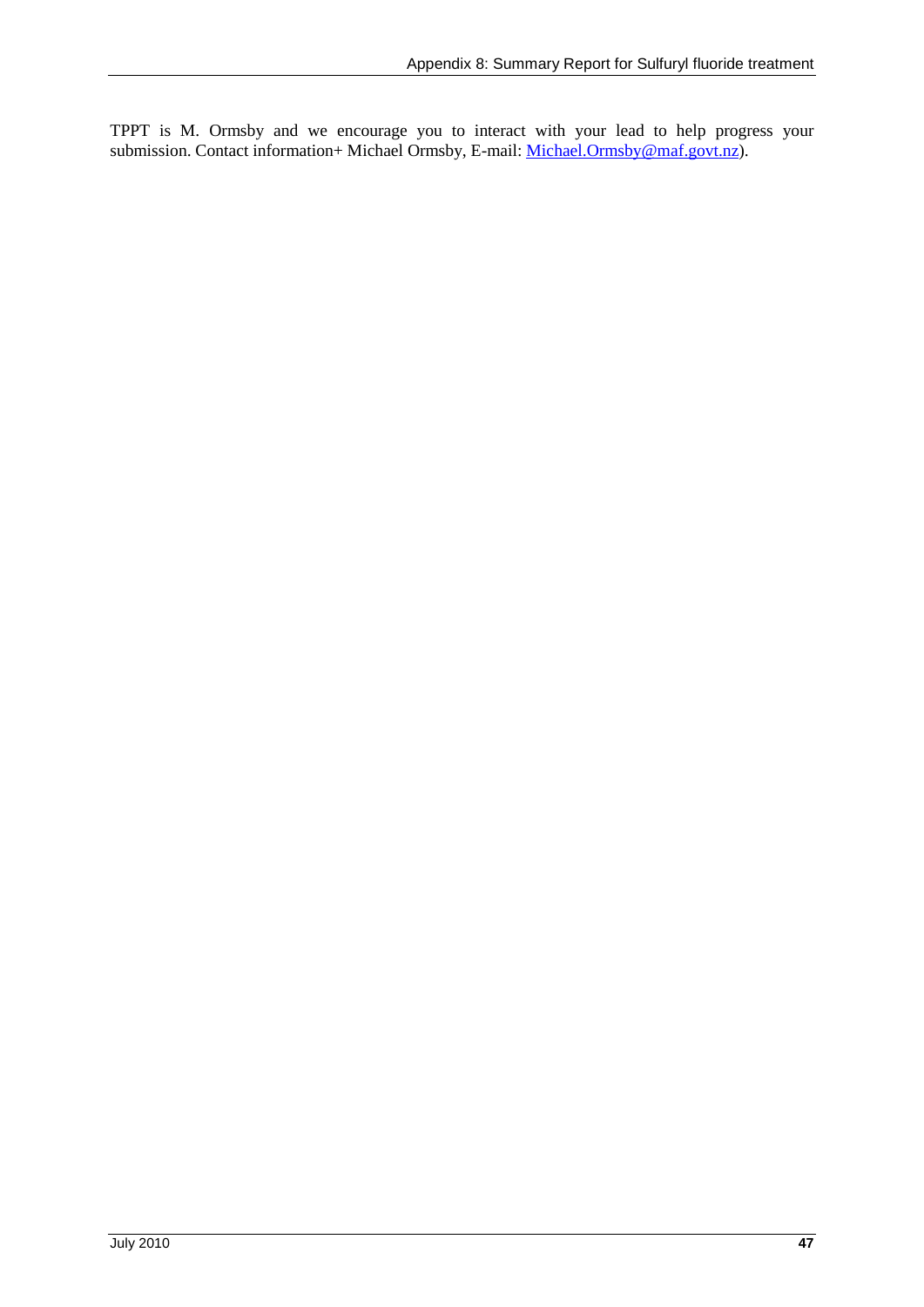# <span id="page-47-0"></span>**APPENDIX 9: TPPT Medium Term Plan of Work**

### **TPPT 5-Year plan: 5 meetings. One call a year (possible calls: modified atmosphere for FF, heat treatment for FF, wood treatments)**

### **2010**

Call for modified atmosphere as treatment for FF

### **2011**

Meeting: follow up to temperature treatments, ISPM 15, modified atmosphere as treatment for FF

ASAP after 2011 TPPT Meeting: Call for soil and growing media Call for topics: propose fruit pests other than fruit flies, cut flowers and foliage. Follow up to previous submissions

# **2012**

Meeting: generic irradiation, soil and growing media Call for irradiation treatments Call for fruit pests other than fruit flies (if adopted onto WP) Follow up to previous submissions

### **2013**

Meeting: irradiation treatments, fruit pests other than fruit flies Call for topics propose wood treatments, plants for planting, containers 5-year membership terms end Follow up to previous submissions

# **2014**

Meeting? (if adopted to WP) Call Wood treatments, plants for planting, containers Some new members Follow up to previous submissions

### **2015**

Meeting? wood treatments, plants for planting, containers Follow up to previous submissions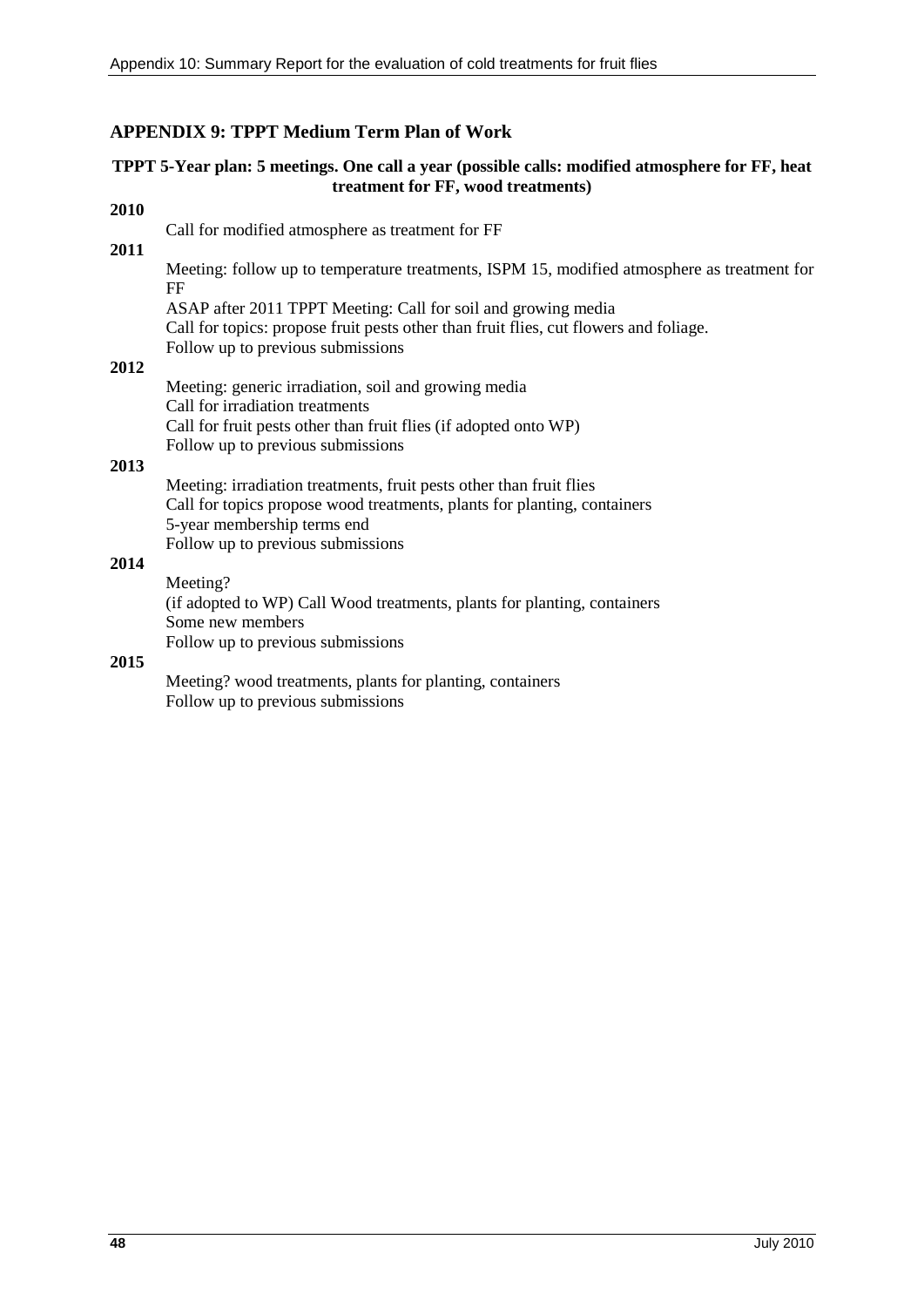# <span id="page-48-0"></span>**APPENDIX 10: Summary Report for the evaluation of cold treatments for fruit flies**

# **1. Introduction**

The SC has reviewed treatments evaluated by the Technical Panel on Phytosanitary Treatment (TPPT) and recommends seven cold treatments for member consultation.

# **2. Cold Treatments**

### **2.1 General considerations**

The panel considered the issues associated with treatments based on temperature, taking into account the work of Hallman and Mangan (1997). It recommended a number of principles that should be applied when evaluating temperature treatments for adoption as international standards (outlined below).

### *2.1.1 Mortality assessments*

When assessing mortality, any larvae that are found alive should be considered survivors whether or not they subsequently fail to pupate or survive to adults. This takes account of the fact that in practice on phytosanitary inspection any live insect found will be considered a survivor.

### *2.1.2. Genotype of insect*

It is possible that laboratory-bred colonies of insects may become more susceptible to temperaturebased treatments over time, available information did not indicate that any research had been undertaken to demonstrate whether this is an issue in reality. It was considered that as long as the colonies used in the research have been established or reinvigorated before the research, issues such as these should not be considered significant subject to research showing otherwise.

### *2.1.3 Pre-treatment acclimation*

Insects may be less susceptible to temperature treatments depending on the conditions they are exposed to immediately prior to treatment. Where this may be an issue, pre-treatment requirements should be included in any recommended treatment schedule.

### *2.1.4 Commodity variability*

To provide confidence that temperature treatments are applicable internationally, host material used in research should be sampled from as wide a geographic area as possible and unexpected results should be considered with care.

### *2.1.5 Scale of treatment application*

Any possible reduction in effectiveness of temperature treatments that may occur when treatments are scaled up and applied in commercial conditions should be taken into consideration when applying these treatments.

### *2.1.6 Rate of temperature change*

Where the rate of temperature change of the commodity may be considered significant to the effectiveness of a temperature treatment, this will be specified in the treatment schedule.

# **2.2 Detailed considerations for each cold treatment**

The following are specific conclusions in regards to the evaluation of these treatments. They are recorded in the order of consideration.

It should be noted that for cold treatments the commodity must reach the treatment temperature before treatment commences, commodity temperature should be monitored during treatment and the temperature should not exceed the stated level. Pre-cooling of the commodity is required.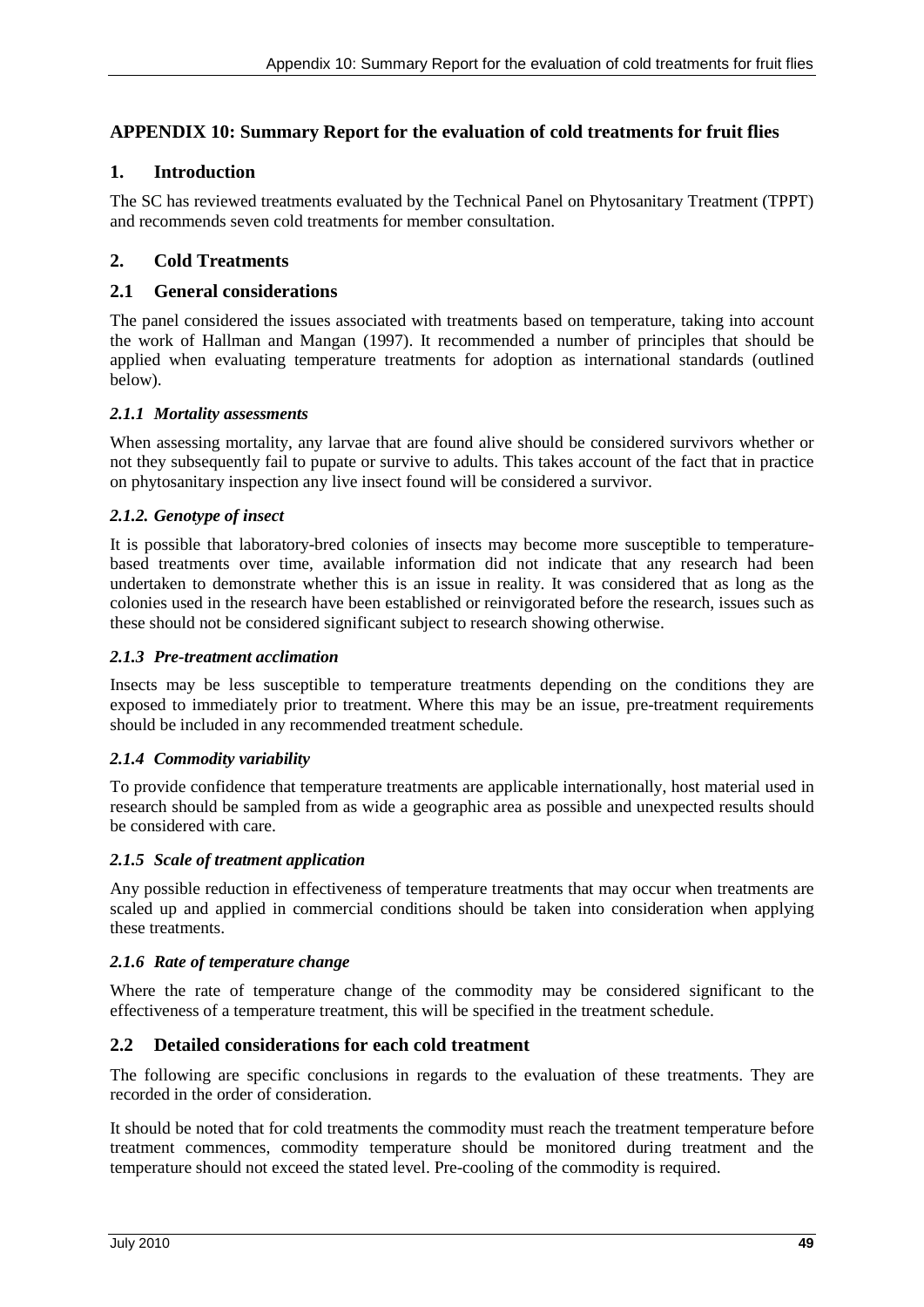# **2009-Draft-Cold Treatment-01: Cold treatment of** *Citrus sinensis* **for** *Ceratitis capitata*

Efficacy data were based on the publication by De Lima *et al.* (2007) and Anon (2007a). Three schedules were produced with the intended outcome of larval mortality at the stated efficacy:

- $2^{\circ}$ C for 18 days for cultivar 'Navel' (ED<sub>99.9982</sub> 95% confidence level) and for cultivar 'Valencia' (ED99.9979, 95% confidence level)
- 3 °C for 20 days for cultivar 'Navel' (ED<sub>99.9980,</sub> 95% confidence level) and for cultivar 'Valencia' (ED99.9979, 95% confidence level)
- 2 °C for 21 days for cultivars 'Washington Navel', 'Salustiana', 'Valencia' and 'Lue Gim Gong' (ED<sub>99.9917,</sub> 95% confidence level)

Data for the third schedule were based on unpublished technical reports. However, the TPPT noted that ISPM No. 28 does not require data to be published and the data had been independently verified by Japanese and Chinese experts. As the initial response to cold treatment of all cultivars in the third schedule was not significantly different, the treatment efficacy for this group of cultivars was determined through testing of cultivar 'Valencia' only.

# **2009-Draft-Cold Treatment-02: Cold treatment of** *Citrus reticulata* **×** *Citrus sinensis* **for**  *Ceratitis capitata*

Efficacy data were based on a publication by De Lima et al. (2007) using the tangor cultivars 'Ellendale' and 'Murcott'. Two schedules were produced with the intended outcome of larval mortality at the stated efficacy:

- $2 °C$  for 18 days (ED<sub>99.9972</sub>, 95% confidence level)
- $3 °C$  for 20 days (ED<sub>99.9972</sub>, 95% confidence level)

The level of efficacy of the treatment in experiments using cultivar 'Murcott' was slightly lower than for cultivar 'Ellendale', therefore the efficacy relating to 'Murcott' was used for the schedule.

# **2009-Draft-Cold Treatment-03: Cold treatment of** *Citrus sinensis* **for** *Bactrocera tryoni*

Efficacy data were based on a publication by De Lima *et al.* (2007) using several orange cultivars. Two schedules with different levels of efficacy for different cultivars were produced with the intended outcome of larval mortality at the stated efficacies:

- $2^{\circ}$ C for 16 days for cultivar 'Navel' (ED<sub>99.9973,</sub> 95% confidence level) and for cultivar 'Valencia' (ED99.9960, 95% confidence level)
- 3 °C for 16 days for cultivar 'Navel' (ED<sub>99.9988,</sub> 95% confidence level) and for cultivar 'Valencia' (ED99.9976, 95% confidence level)

It was considered whether to combine the results of the data obtained at  $2^{\circ}$ C and  $3^{\circ}$ C to produce a combined efficacy for the 2 °C schedule for this treatment (see note 2.3.5).

### **2009-Draft-Cold Treatment-04: Cold treatment of** *Citrus reticulata* **×** *Citrus sinensis* **for**  *Bactrocera tryoni*

Efficacy data were based on a publication by De Lima *et al.* (2007) using the tangor cultivars 'Ellendale' and 'Murcott'. Two schedules were produced with the intended outcome of larval mortality at the stated efficacy:

- 2 °C for 16 days (ED<sub>99.9968</sub>, 95% confidence level)
- 3 °C for 16 days (ED99.9989, 95% confidence level)

The level of efficacy of the treatment in experiments using cultivar 'Murcott' was slightly lower than for cultivar 'Ellendale', and therefore the efficacy relating to 'Murcott' was used for the schedule.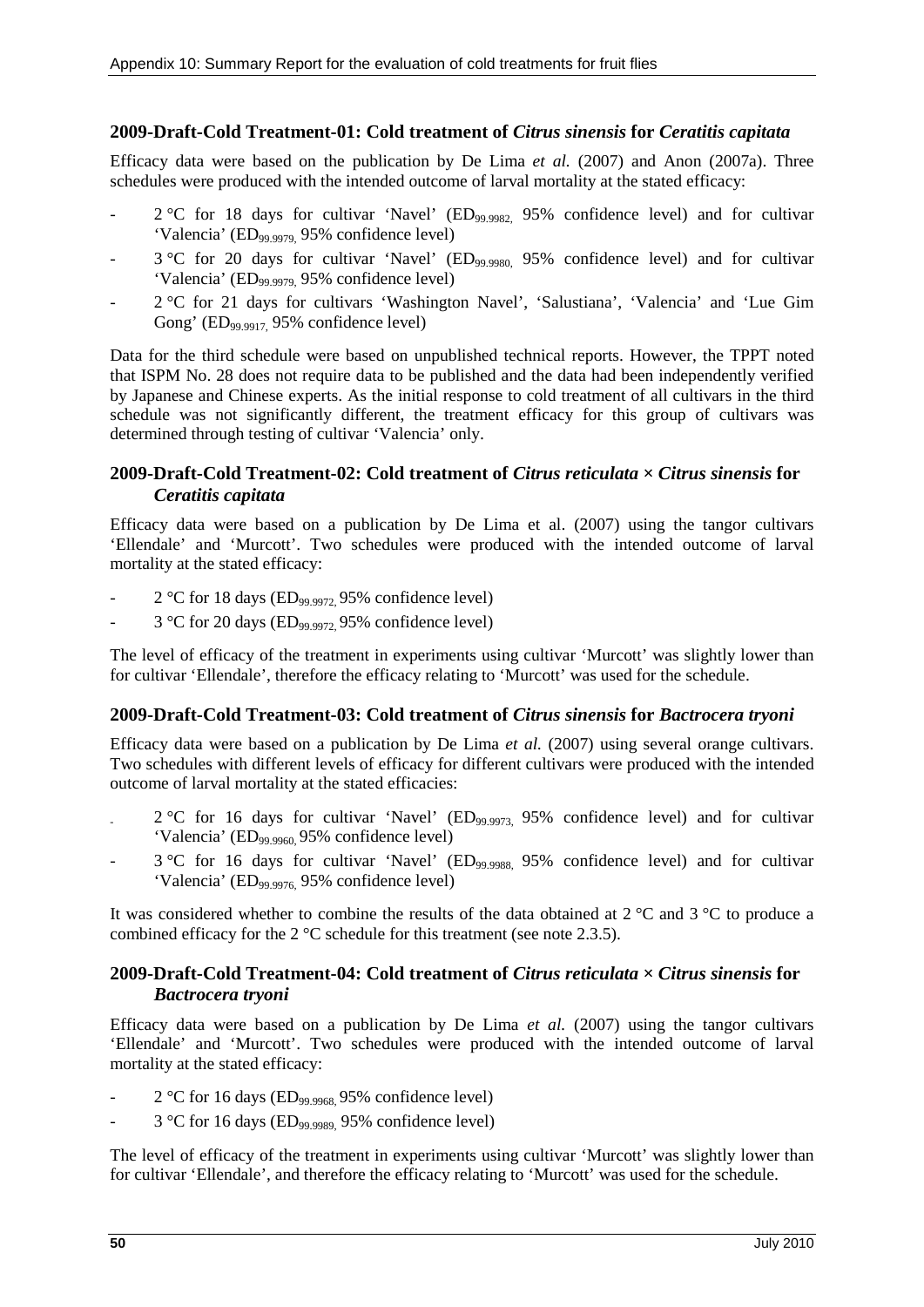It was considered whether to combine the results of the data obtained at  $2^{\circ}$ C and  $3^{\circ}$ C to produce a combined efficacy for the 2 °C schedule for this treatment (see note 2.3.5).

# **2009-Draft-Cold Treatment-05: Cold treatment of** *Citrus limon* **for** *Bactrocera tryoni*

Efficacy data were based on a publication by De Lima *et al.* (2007) using the lemon cultivar 'Lisbon'. Two schedules were produced with the intended outcome of larval mortality at the stated efficacy:

- $2$  °C for 14 days (ED<sub>99.9935</sub>, 95% confidence level)
- $3 °C$  for 14 days (ED<sub>99.9928</sub>, 95% confidence level)

It was considered whether to combine the results of the data obtained at 2 °C and 3 °C to produce a combined efficacy for the 2 °C schedule for this treatment (see note 2.3.5).

# **2009-Draft-Cold Treatment-06: Cold treatment of** *Citrus paradisi* **for** *Ceratitis capitata*

Efficacy data were based on unpublished technical reports (Anon, 2007b and 2007c), both schedules of which had been accepted by Japanese experts and the 2 °C schedule by Chinese experts. Four grapefruit cultivars ('Marsh Seedless', 'Star Ruby', 'Henninger's Ruby' and 'Rouge la Toma') were analysed at the lower temperature and no significant differences were found in the lethal time for the different cultivars. None of the treated 35,893 and 36,052 third instar larvae survived at 3 °C or below for 23 days and at 2 °C or below for 19 days, respectively. Two schedules were produced with the intended outcome of larval mortality at the stated efficacy:

- $2$  °C for 19 days (ED<sub>99.9917</sub> 95% confidence level)
- $3 °C$  for 23 days (ED<sub>99.9916</sub>, 95% confidence level)

The TPPT noted that these schedules are used by several NPPOs.

# **2009-Draft-Cold Treatment-07: Cold treatment of** *Citrus reticulata* **cultivars and hybrids for** *Ceratitis capitata*

Efficacy data were based on unpublished technical reports (Anon, 2007d). The TPPT noted, however, that the NPPOs of Japan and China have reviewed and accepted these data. This schedule was developed using the following cultivars and hybrids: 'Clementinas Group' (*Citrus reticulata,* Clemenule), 'Ellendale' (*Citrus reticulata* × *C. sinensis)*, 'Nova' (*C. reticulata* × Tangelo 'Orlando' (*Citrus reticulata* × *C. paradisi*)) and 'Murcott' (*Citrus reticulata* × *C. sinensis,* Tangor). One schedule was produced with the intended outcome of larval mortality at the stated efficacy:

 $2 °C$  for 23 days (ED<sub>99.9918</sub>, 95% confidence level)

# **2.3 Issues associated with the development of the treatment descriptions for cold treatments**

When drafting the treatment descriptions from the different submissions, it was noted that one submission related to two fruit flies on a number of different hosts. One other submission was for one fruit fly species and host commodity combinations. The notes below outline some of the more important decisions that were taken in regards to the treatment descriptions.

# *2.3.1 Each treatment should be for an individual fruit fly species.*

**2.3.2** For fruit fly hosts, it was noted that according to information available, several countries had found different *Citrus* species responded to cold treatment differently. It was decided that treatments should therefore be for separate *Citrus* species.

**2.3.3** Regarding cultivars of *Citrus* species, it was noted that according to information available, certain research had shown that different cultivars of *Citrus sinensis* (orange) responded differently to cold treatments and it was decided to quote the treatment efficacies for the different cultivars of *C.*